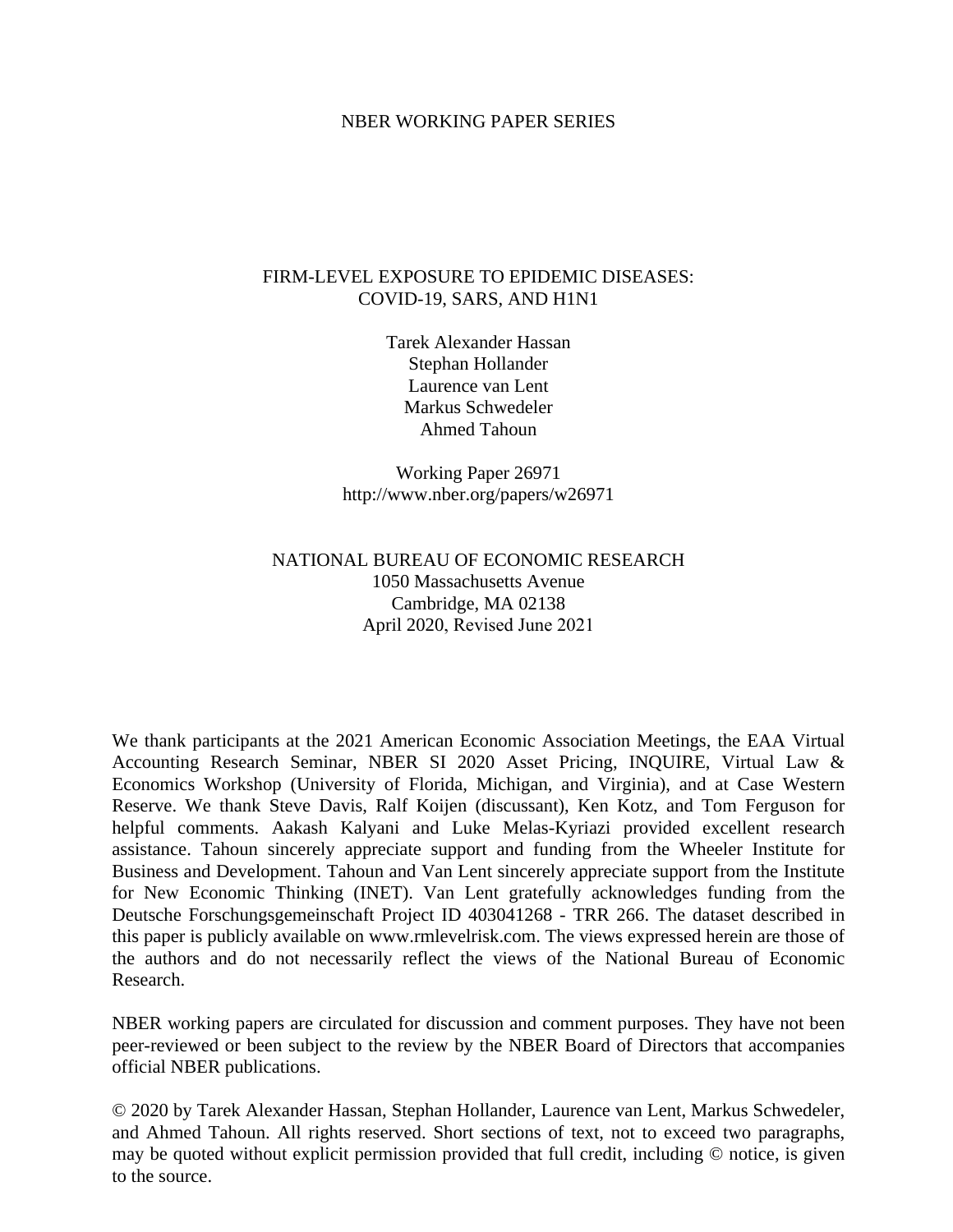Firm-Level Exposure to Epidemic Diseases: COVID-19, SARS, and H1N1 Tarek Alexander Hassan, Stephan Hollander, Laurence van Lent, Markus Schwedeler, and Ahmed Tahoun NBER Working Paper No. 26971 April 2020, Revised June 2021 JEL No. E0,E6,F0,G12,I0

# **ABSTRACT**

We introduce a new word pattern-based method to automatically classify firms' primary concerns related to the spread of epidemic diseases raised in their quarterly earnings conference calls. We construct text-based measures of the costs, benefits, and risks listed firms in the US and over 80 other countries associate with the spread of Covid-19 and other epidemic diseases. We identify which firms and sectors expect to lose/gain from a given epidemic and which are most affected by the associated uncertainty. Our new automatic pattern-based method shows how firms' primary concerns (varying from the collapse in demand and disruptions in their production facilities or supply chain, to financing concerns) are changing over time and varying geographically as epidemics spread regionally and globally. We find that the Covid-crisis manifests itself at the firm-level as a simultaneous shock to both demand and supply. In prior epidemics, in contrast, firm discussions center more on shortfalls in demand. In 2020, supply and financing-related concerns are relatively more salient in regions where the spread of Covid-19 is less contained.

Tarek Alexander Hassan Department of Economics Boston University 270 Bay State Road Boston, MA 02215 and NBER thassan@bu.edu

Stephan Hollander Tilburg University Warandelaan 2 5037 AB Tilburg the Netherlands s.hollander@tilburguniversity.edu

Laurence van Lent Frankfurt School of Finance and Management Adickesallee 32-34 60322 Frankfurt am Main Germany l.vanlent@fs.de

Data is available at www.firmlevelrisk.com

Markus Schwedeler Boston University 270 Bay State Road Boston, MA 02215 mschwed@bu.edu

Ahmed Tahoun London Business School 26 Sussex plc, Regent's Park NW1 4SA London atahoun@london.edu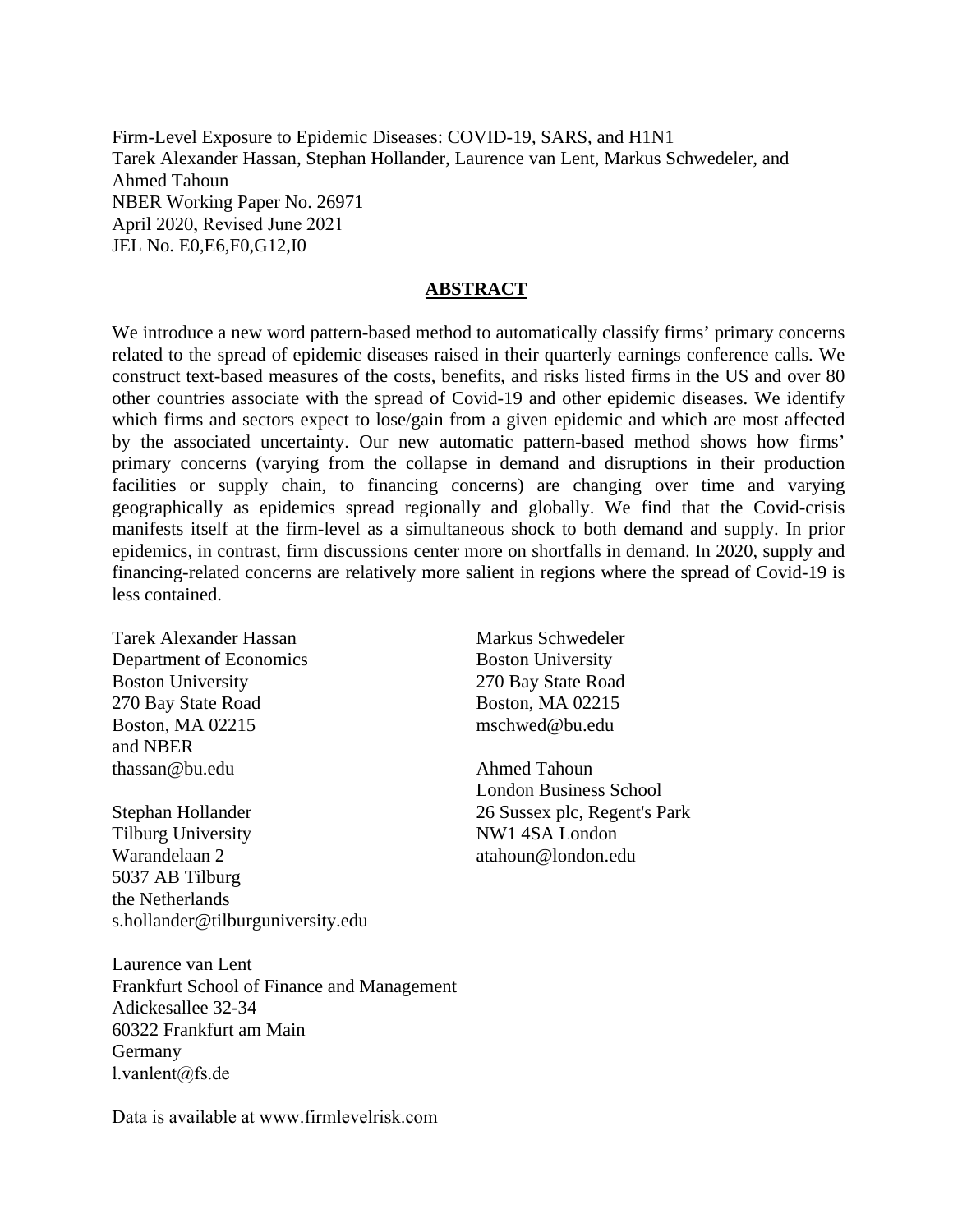"[D]o you want to touch on cancellations and just the whole hype around coronavirus?" —Colin V. Reed, Chairman and CEO, Ryman Hospitality Properties, February 25, 2020

When the World Health Organization declared the outbreak of the COVID-19 virus a pandemic on March 11, 2020, the disease had already wreaked havoc in large swathes of China and in Northern Italy. What started as a new illness in a middling city in China, had grown within a few months to a global public health crisis the likes of which had been unseen for a century. Stock markets around the world crashed.<sup>[1](#page-2-0)</sup> Even though governments rushed in equal measure to stem the further spread of the virus, locking down entire regions, as well as to support a suddenly wobbling economy, it became quickly clear that the shock would leave few untouched.

While perhaps a singular event, the COVID-19 pandemic offers a unique opportunity to study more generally how firms are affected by and respond to large aggregate, unexpected "shocks." Those wishing to avail themselves of this opportunity, however, immediately face three fundamental challenges related to measurement: How to identify which firm is affected? How to quantify the intensity of a firm's exposure to the shock? And finally, how to determine the nature of the shock that a firm faces; for example, whether the shock results in a firm's demand contraction, supply disruption, or credit tightening?<sup>[2](#page-2-1)</sup> Such a granular understanding of the microeconomic impacts of large (macro) shocks is essential for formulating an effective policy response. For example, while well-targeted monetary and fiscal policy can compensate for shortfalls in demand, they may be much less effective in addressing the economic fallout of supply shocks.<sup>[3](#page-2-2)</sup>

To meet these challenges, we have two objectives in this paper: (1) measure and classify the firm-level impact of epidemic diseases as an example of such a macro shock, and (2) use

<span id="page-2-0"></span><sup>&</sup>lt;sup>1</sup>See [Davis et al.](#page-38-0) [\(2021\)](#page-38-0); [Baker et al.](#page-37-0) [\(2020\)](#page-39-0) and [Ramelli and Wagner](#page-39-0) (2020) for an early discussion of the stock market response to COVID-19.

<span id="page-2-1"></span><sup>&</sup>lt;sup>2</sup>[Barrero et al.](#page-37-1) [\(2021\)](#page-37-1) use data from a survey to underpin their conclusion that COVID-19 is a persistent reallocation shock, shifting employment growth to industries with a capacity for employees to work from home.

<span id="page-2-2"></span><sup>3</sup>See, for example, the debate in the literature about whether the Great Recession was demand-driven or due to a drop in productivity, see [Mian et al.](#page-39-1) [\(2013\)](#page-39-1) and [Kaplan et al.](#page-39-2) [\(2020\)](#page-39-2).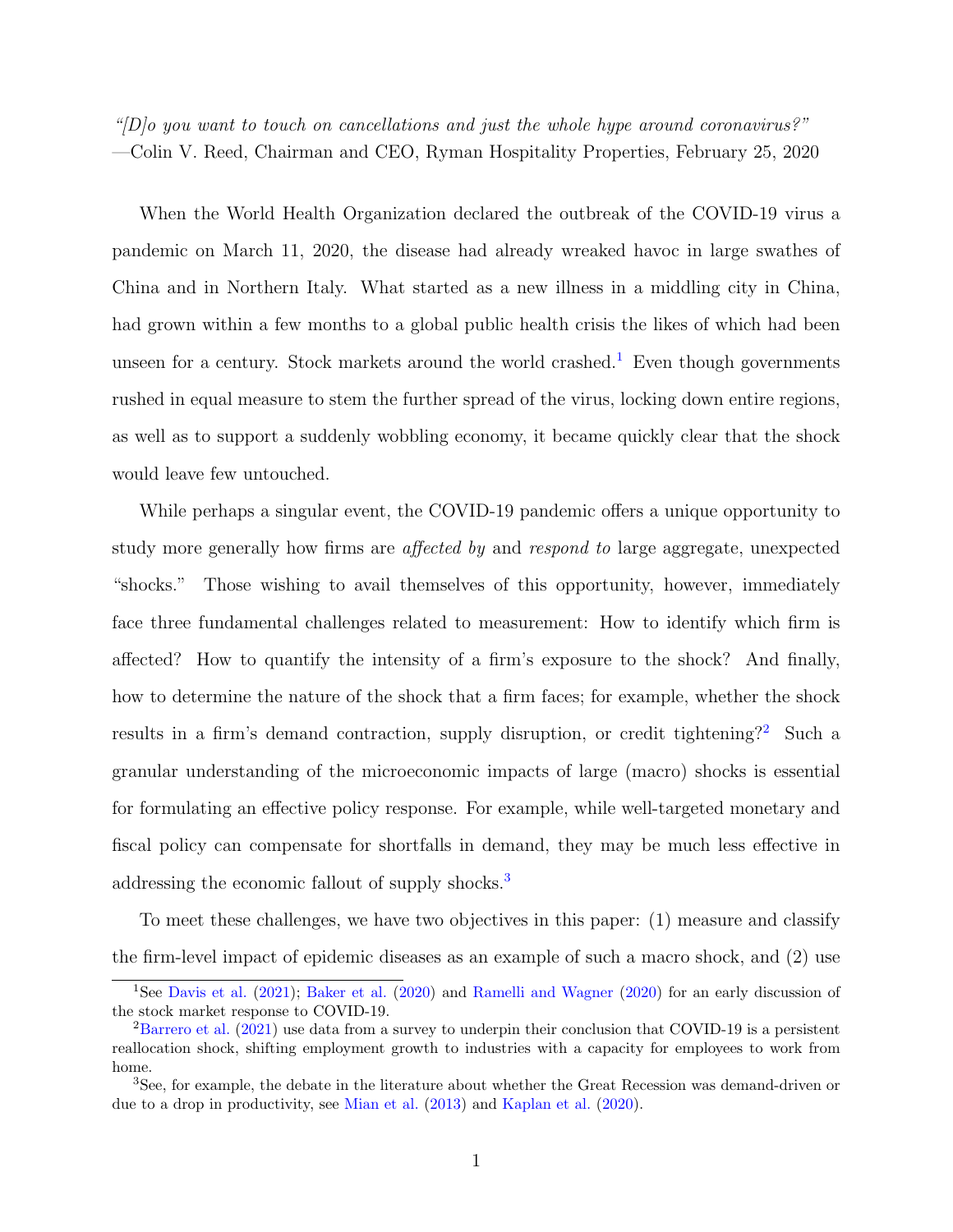these measures to examine firms' responses to such a shock. Specifically, we construct a firmlevel, time-varying measure of exposure to epidemic diseases, and decompose this exposure into demand, supply or other concerns. We then use these granular measures to examine at the micro level the relative importance of demand and supply factors in explaining changes in stock valuation and other economic outcomes during the COVID-19 crisis. We believe these efforts to be timely given the concern in the literature that the extraordinary nature of the current COVID-19 crisis might have rendered existing models and policy remedies ineffective [\(Adda,](#page-37-2) [2016;](#page-37-2) [Barro et al.,](#page-37-3) [2020\)](#page-37-3). Beyond the COVID-19 emergency, however, we believe that our approach offers opportunities for studying the economic consequences of large shocks in general.

The measure we introduce is based on a text-classification method and proceeds in two steps. First, we identify the exposure of firms to the outbreak of COVID-19 by counting the number of times, if any, the disease is mentioned in the quarterly earnings conference call that publicly-listed firms in the United States and over 80 other countries host with market participants. This approach has been validated in recent work by [Hassan et al.](#page-39-3) [\(2019,](#page-39-3) [2020\)](#page-39-4) in the context of measuring a firm's exposure to political risk, Brexit, and to shocks such as the Fukushima nuclear disaster.<sup>[4](#page-3-0)</sup> Second, once we identify those firms exposed to COVID-19 at a given point in time, we can then turn to the details of the conversation in their transcripts to systematically categorize the perceived firm-level impact of the shock.

For this purpose, we introduce a new automatic pattern-based method for classifying the content of discussions in conference calls related to COVID-19 and use it to produce evidence on the topics firms around the globe discuss when their managers talk about the coronavirus outbreak. Guided by the results of an extensive pilot study, we classify COVID-

<span id="page-3-0"></span><sup>&</sup>lt;sup>4</sup>Intuitively, the idea of constructing a measure of firm-level exposure to a particular shock from transcripts of periodic earnings calls rests on the observation that these conference calls are a venue in which senior management has to respond *directly* to questions from market participants regarding the firm's future prospects. Not only are these disclosures therefore timely, but as earnings calls consist of a management presentation and, importantly, a Q&A session, they also require management to comment on matters they might not otherwise have voluntarily proffered. In most countries in our sample, earnings conference calls are held quarterly, which allows us to track changes in firm-level disease exposure over time.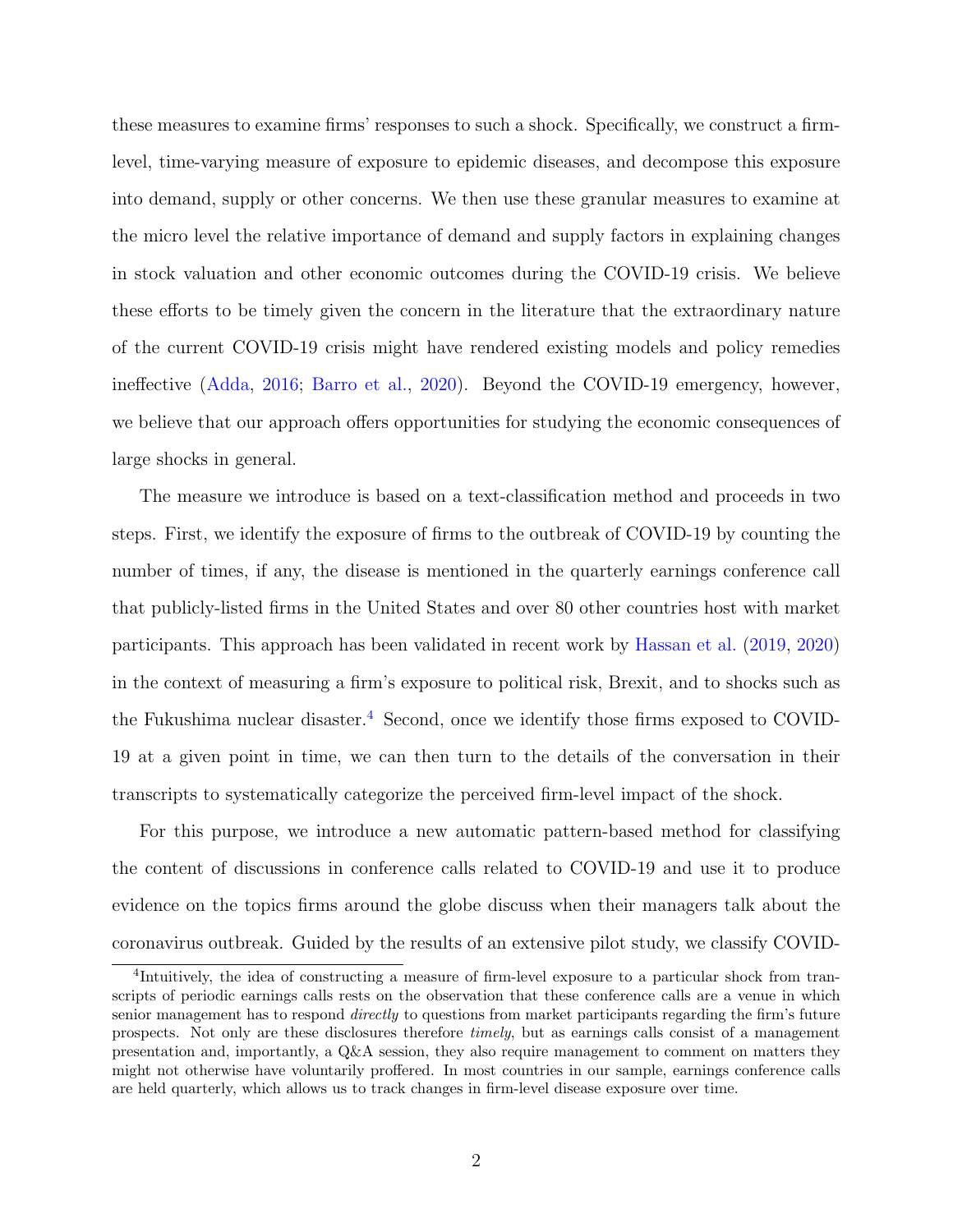19 related discussions into five topics: (1) demand impacts, (2) supply impacts, (3) cost reductions, (4) financial adjustments, and (5) government assistance. While the first two topics represent the direct impacts of the pandemic on the firm's demand and supply, the latter three represent endogenous responses in the form of cost savings programs, financial adjustments, and the take-up of government assistance programs.

We further refine the exposures to epidemic diseases by constructing—using tools developed in our earlier work [\(Hassan et al.,](#page-39-3) [2019,](#page-39-3) [2020\)](#page-39-4)—measures of epidemic diseases' overall impact on the mean (sentiment) and the variance (risk) of the firm's prospects. Doing so allows us to identify expected winners and losers from a shock (as the linguistic "tone" of the discussion of the shock in an earnings call is either positive or negative), and the extent of risks and uncertainty the firm associates with a given outbreak.

Finally, we use these firm-level, topic-specific measures to study micro-level consequences of a large macro-level shock. Specifically, we examine the stock market valuation effects of a firm's overall exposure to a pandemic-induced shock as well to the shock's demand and supply components. We also examine the role these shocks play in affecting firms' subsequent investment and hiring decisions.

Based on our new firm-level epidemic disease (topic-)exposure measures, we document a set of empirical facts about the impact of epidemic outbreaks on firms in 84 countries, the most important of which are as follows. First, the COVID-19 crisis is truly unprecedented in the breadth and intensity of its firm-level impact, even when compared to the most virulent prior epidemics in our sample, for which we generate similar empirical measures. While discussions of prior outbreaks such as SARS and H1N1 were confined to firms in specific regions and sectors, and never occupied more than 20 percent of the firms in our sample at the same time, COVID-19 is at present a major topic of discussion for virtually all firms in all parts of the world. In the second and third quarters of 2020, a remarkable three percent of sentences in earnings conference calls mention COVID-19.

Second, on average, firms expect and report overwhelmingly negative impacts from the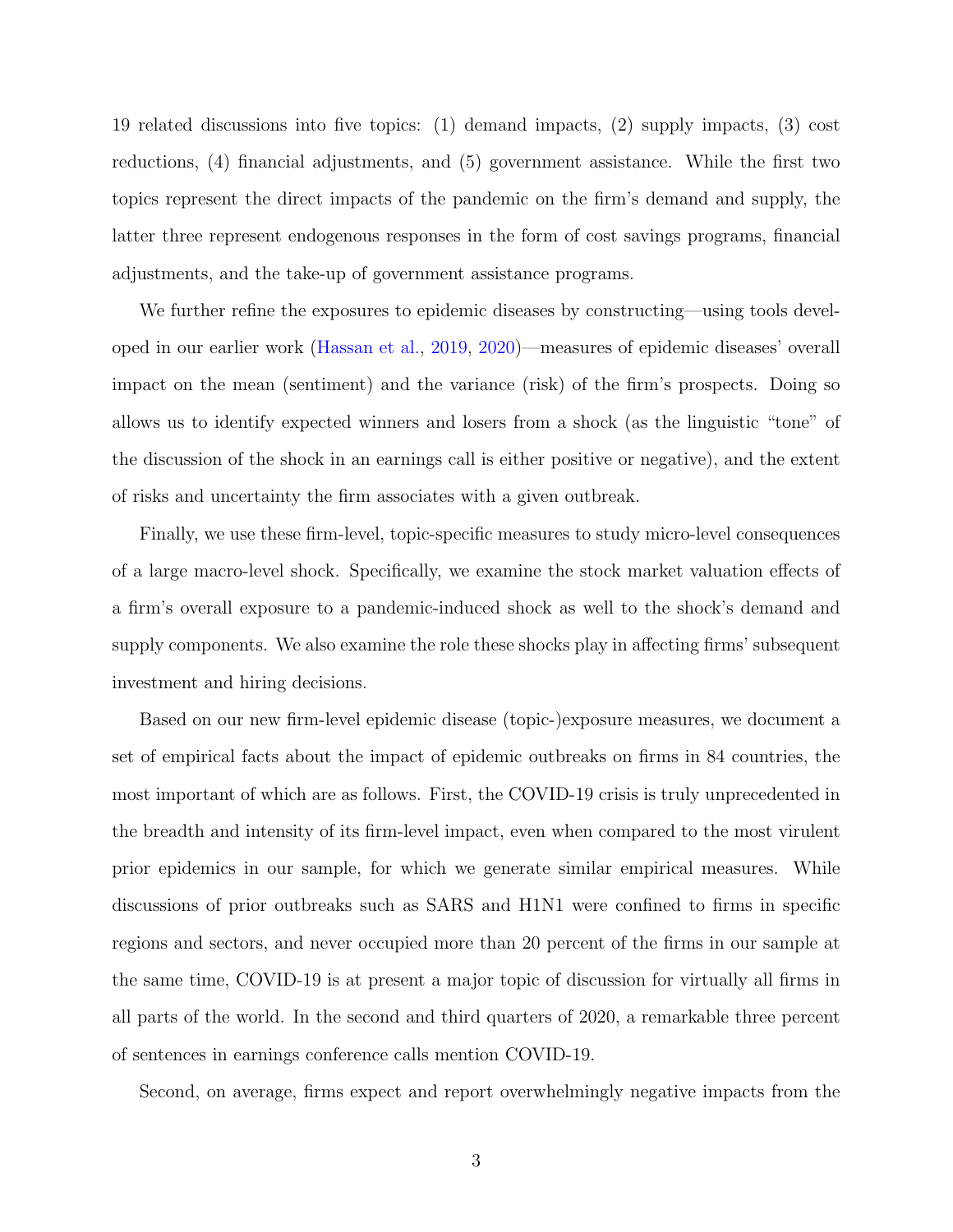spread of COVID-19 on their businesses, while also attributing a large increase in risks to the spread of the disease. In this sense, COVID-19 represents a shock both to the mean and the variance of firms' fortunes. After a peak in pessimism associated with COVID-19 in June of 2020, the tone of discussion recovered in the third and fourth quarters of 2020, lead by an uptick in optimism among Asian firms.

Third, underlying these overwhelmingly negative aggregate trends, significant heterogeneity across firms and sectors exists. For example, as for the tone of COVID-19 related discussions, firms are most pessimistic in the transportation sector, consistent with that industry being hit hard by cancelled air routes and closed borders. In contrast, technology firms are the least pessimistic, perhaps buoyed by the working-from-home orders issued by many governments and the accompanying needed investments in software and hardware solutions. In fact, some tech firms such as Apple, Intel, Microsoft, and Netflix, on average, discuss the impact of COVID-19 with a markedly positive, rather than negative, tone.

Moving beyond these important descriptive statistics, we examine valuation effects of the COVID-19 shock. Using quarterly stock returns in 2020, the first-quarter return of 2020 (that includes the February-March 2020 stock market crash induced by the COVID-19 pandemic [\(Giglio et al.,](#page-38-1) [2021\)](#page-38-1)), as well as the three-day return centered around the date of the earnings call, we find negative valuation effects for firms with more exposure to COVID-19. Decomposing COVID-19 exposure into risk and sentiment components, suggests that negative sentiment related to the COVID-19 outbreak is the prevalent factor explaining returns, although COVID-19 risk also has a significantly negative effect on stock returns in some of our specifications.

Fourth, probing deeper into the specific concerns firms associate with COVID-19, we find that the pandemic manifests itself at the firm-level as a simultaneous supply and demand shock, with supply concerns meaningfully larger during the COVID-19 crisis than in earlier pandemics. Indeed, during the COVID-19 crisis, firms appear concerned about the supply and demand-related impacts of the pandemic in almost equal measure. In the early days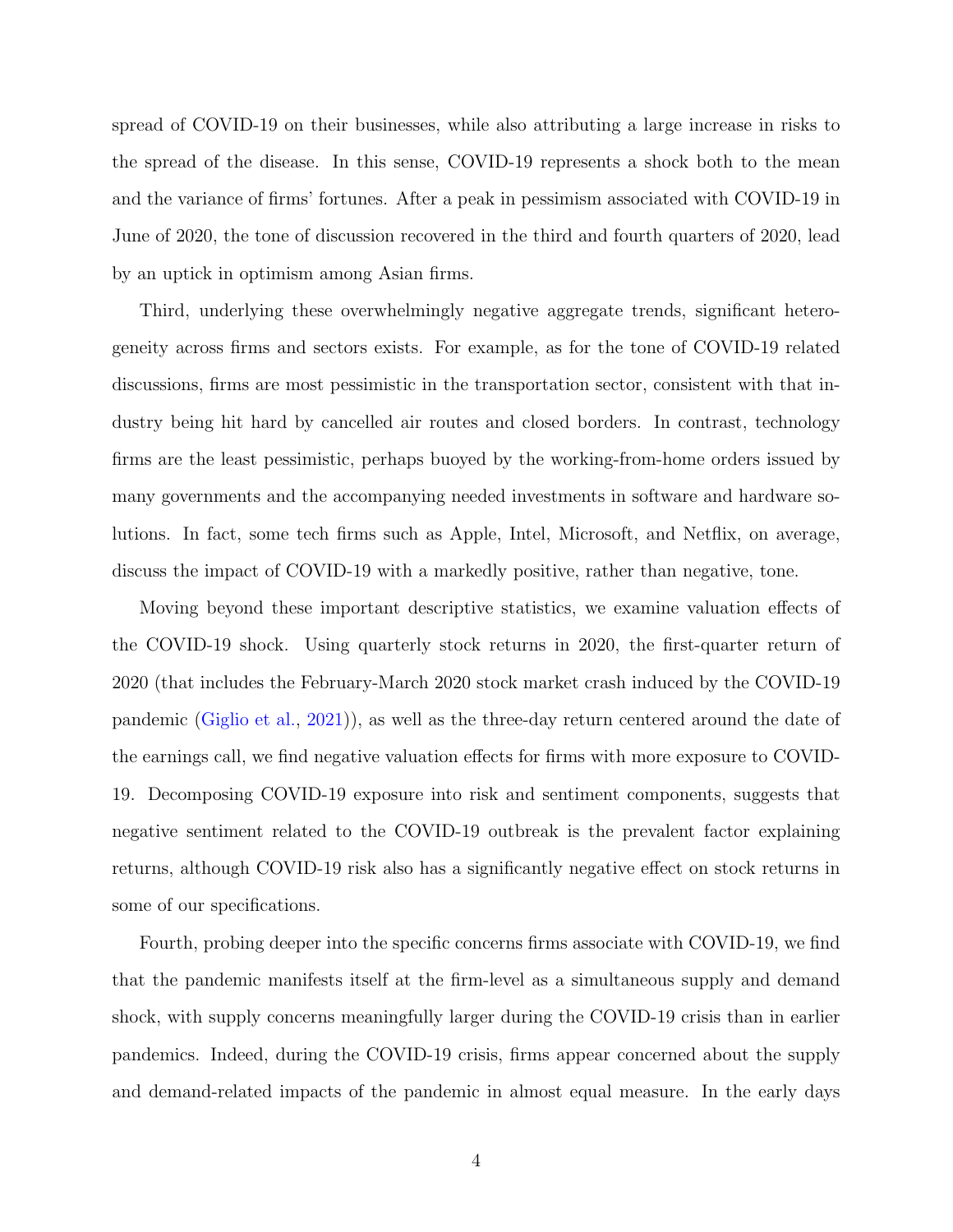of the pandemic, many firms highlighted concerns relating to their supply chains. Later earnings calls, held in the second and third quarter of 2020, instead emphasize concerns relating to their production and operations with relatively higher frequency. In regions of the world where the outbreak is more virulent, supply impacts tend to be relatively more significant (perhaps due to stricter lockdown measures or other public health restrictions).

Finally, using our deeper understanding of the concerns firms voice over COVID-19, we isolate from these concerns the extent to which a firm is exposed to exogenous COVID-19 demand and supply shocks and examine the degree to which the documented valuation effects can be attributed to each of these two shocks. We show that supply and demand impacts of COVID-19 are about equally important in explaining variation in stock returns in 2020. For example, a one standard deviation increase in the pandemic's negative supply impacts on a given firm is associated with a 1.8 percentage point lower stock market valuation in the cross-section. Similarly, contractions in both supply and demand appear to have driven a drop in employment among large listed firms in the United States which were not eligible for government subsidies for maintaining jobs. By contrast, negative demand impacts appear the driving force behind the significant decline in firm-level investment: a one standard deviation increase in the pandemic's negative demand shock is associated with a 3.7 percent decrease in the firm's investment.

Stepping back, we hope that a deeper understanding of the various ways in which an epidemic affects firms may facilitate developing effective government and/or corporate intervention policies. Clearly, supply-side disruptions should be met with a substantially different toolkit than what is appropriate for demand or finance-related shocks. More fundamentally, however, our methodological innovation, in which we use word-based patterns to determine whether a COVID-19 related text fragment discusses a given topic, has broader applications and can be readily adapted for a range of tasks involving automatic classification of text in conference call transcripts and other firm disclosures.

Related literature. Distinguishing empirically between supply, demand, and financial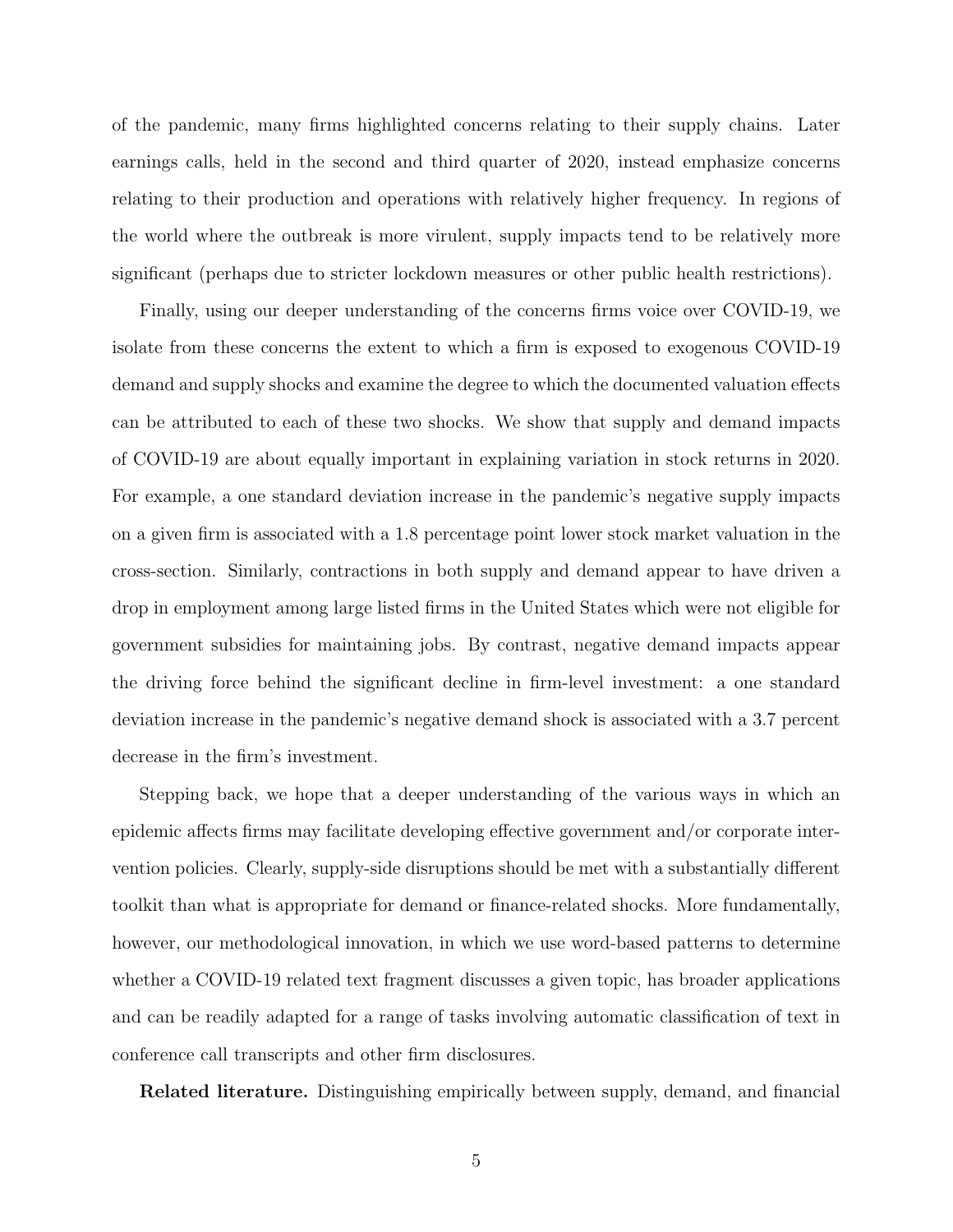impacts of specific shocks has long been an open question in macroeconomics (e.g., [Blanchard](#page-37-4) [and Quah,](#page-37-4) [1989\)](#page-37-4). Data on prices and quantities have been used in macroeconomics to test theories about how these variables move in response to shocks, but identification is often challenging and primitive assumptions (e.g., about beliefs) are hard to test. The methods we develop here should aid in this identification effort and inform the broader debate. We offer a way to measure the differential exposure of firms to an aggregate shock and are able to pinpoint whether a given shock is related to supply, demand, or other concerns. As such, we learn about the origins of shocks, as perceived by corporate managers and noncorporate participants in the call. These perceptions are important given recent work on how managerial expectations explain important corporate policies [\(Gennaioli and Shleifer,](#page-38-2) [2018;](#page-38-2) [Gennaioli et al.,](#page-38-3) [2016\)](#page-38-3) as well as work on how personal experiences affect expectations about aggregate economic outcomes, such as the severity of a recession [\(Kuchler and Zafar,](#page-39-5) [2019\)](#page-39-5).

The fields of natural language processing and computational linguistics in particular have made significant strides in (automated) topic classification.<sup>[5](#page-7-0)</sup> We build on these advances by integrating automated computational linguistic techniques with carefully circumscribed human judgment to meet the specifics of our textual source material (i.e., earnings conference call transcripts) and of our analysis task (i.e., identifying the origins of shocks as perceived by call participants).<sup>[6](#page-7-1)</sup>

We illustrate our method using the setting of the coronavirus pandemic, and consequently, the paper also contributes to a fast-growing literature on the economics and finance of COVID-19.[7](#page-7-2) The discussion in these studies centers around understanding whether the

<span id="page-7-0"></span><sup>5</sup>Despite this progress, many applications in the economics and finance literatures rely on Latent Dirichlet Allocation (LDA). While useful, LDA has been criticized for the significant discretion researchers need to exercise when identifying the main topic(s) of a text. Compounding this issue, LDA is non-deterministic inasmuch as repeating the same procedure multiple times may generate different topic word lists.

<span id="page-7-1"></span><sup>6</sup>Consequently, compared with LDA, our method of automatic topic classification limits the researcher judgment needed, precisely traces its consequences on the outcome, and allows us to scale the insights gleaned from human judgement to process systematically a very large number of text documents.

<span id="page-7-2"></span><sup>&</sup>lt;sup>7</sup>In addition, there is a large literature in development and health economics studying pandemics, either in general or on specific diseases, including papers like [Fogli and Veldkamp](#page-38-4) [\(2020\)](#page-38-4); [Greenwood et al.](#page-38-5) [\(2019\)](#page-38-5); [Philipson](#page-39-6) [\(1999\)](#page-39-6).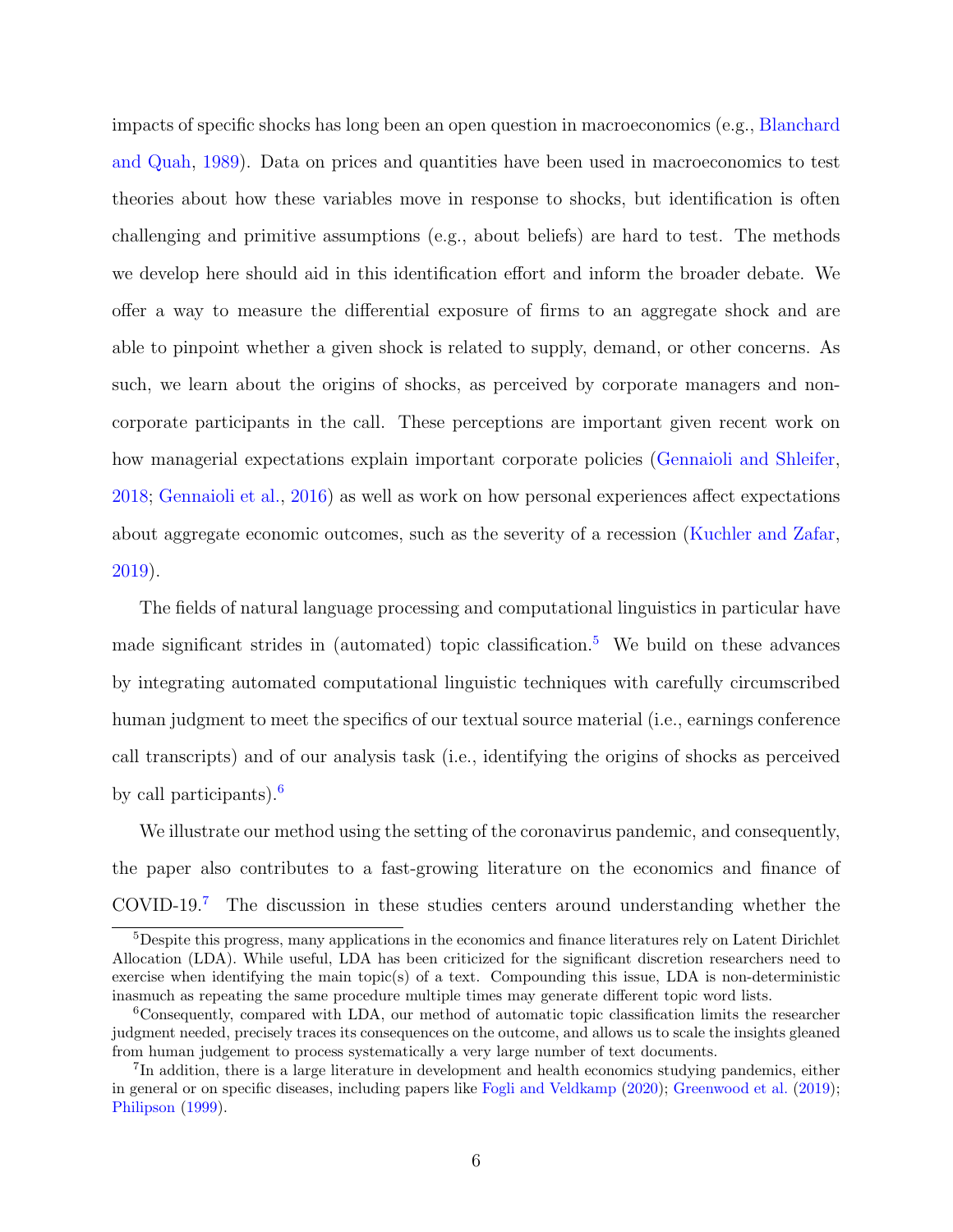economic consequences of COVID-19 are best understood as the pandemic causing a demand shock or a supply shock [\(Guerrieri et al.,](#page-38-6) [2020;](#page-38-6) [Baqaee and Farhi,](#page-37-5) [2020;](#page-37-5) [Bekaert et al.,](#page-37-6) [2020;](#page-37-6) [Fornaro and Wolf,](#page-38-7) [2020;](#page-38-7) [Faria-e Castro,](#page-38-8) [2020\)](#page-38-8). Depending on the answer to this question, the optimal policy response of governments varies. A particularly interesting proposal is made in studies such as [Atkeson](#page-37-7) [\(2020\)](#page-37-7) and [Eichenbaum et al.](#page-38-9) [\(2020\)](#page-38-9), who argue for integrating epidemic models of the spread of a disease with conventional macroeconomic models to study the effect of policy interventions in this context.<sup>[8](#page-8-0)</sup>

In finance, several studies highlight the credit market access and liquidity consequences of the COVID-19 pandemic [\(Au et al.,](#page-37-8) [2020;](#page-37-8) [Ferrando,](#page-38-10) [2020;](#page-38-10) [Kargar et al.,](#page-39-7) [2020;](#page-39-7) [Ma et al.,](#page-39-8) [2020;](#page-39-8) [Ozik et al.,](#page-39-9) [2020\)](#page-39-9). For example, [Greenwald et al.](#page-38-11) [\(2020\)](#page-38-11) argue, and show, that credit lines are central to the transmission of macroeconomic shocks to firm credit, at both the aggregate level and in the cross-section. Closer related to our work are studies on the impact and transmission of COVID-19 on the cross-section of equity returns [\(Alfaro et al.,](#page-37-9) [2020;](#page-37-9) [Bretscher et al.,](#page-37-10) [2020\)](#page-37-10). The consensus emerging from these studies is that, at the onset of the COVID-19 pandemic, stock prices on average plunged, but since then have regained much of their value. This general pattern, however, potentially masks important heterogeneity across firms. To examine firm-level variation in COVID-19-induced stock returns, [Ding](#page-38-12) [et al.](#page-38-12) [\(2020\)](#page-38-12) use data on COVID-19 cases from the John Hopkins University Coronavirus COVID-19 Global Cases database, to measure changes in the economy's exposure to the pandemic.

Closely related to our own work, [Davis et al.](#page-38-13) [\(2020\)](#page-38-13), rely on risk factor discussions in firms' pre-pandemic financial disclosures (Form 10-K filings) to characterize firm-level risk exposures and [Croce et al.](#page-37-11) [\(2020\)](#page-37-11) who use high-frequency data from Twitter to measure

<span id="page-8-0"></span><sup>8</sup> Important other studies that investigate the policy response (and its economic impact) to the COVID-19 pandemic include work that examines social distancing rules [\(Barro et al.,](#page-37-3) [2020\)](#page-37-3), lockdowns [\(Alon et al.,](#page-37-12) [2020;](#page-37-12) [Arnon et al.,](#page-37-13) [2020;](#page-37-13) [Kaplan et al.,](#page-39-10) [2020;](#page-39-10) [Moser and Yared,](#page-39-11) [2020\)](#page-39-11), and the Paycheck Protecton Program [\(Joaquim and Netto,](#page-39-12) [2020\)](#page-39-12).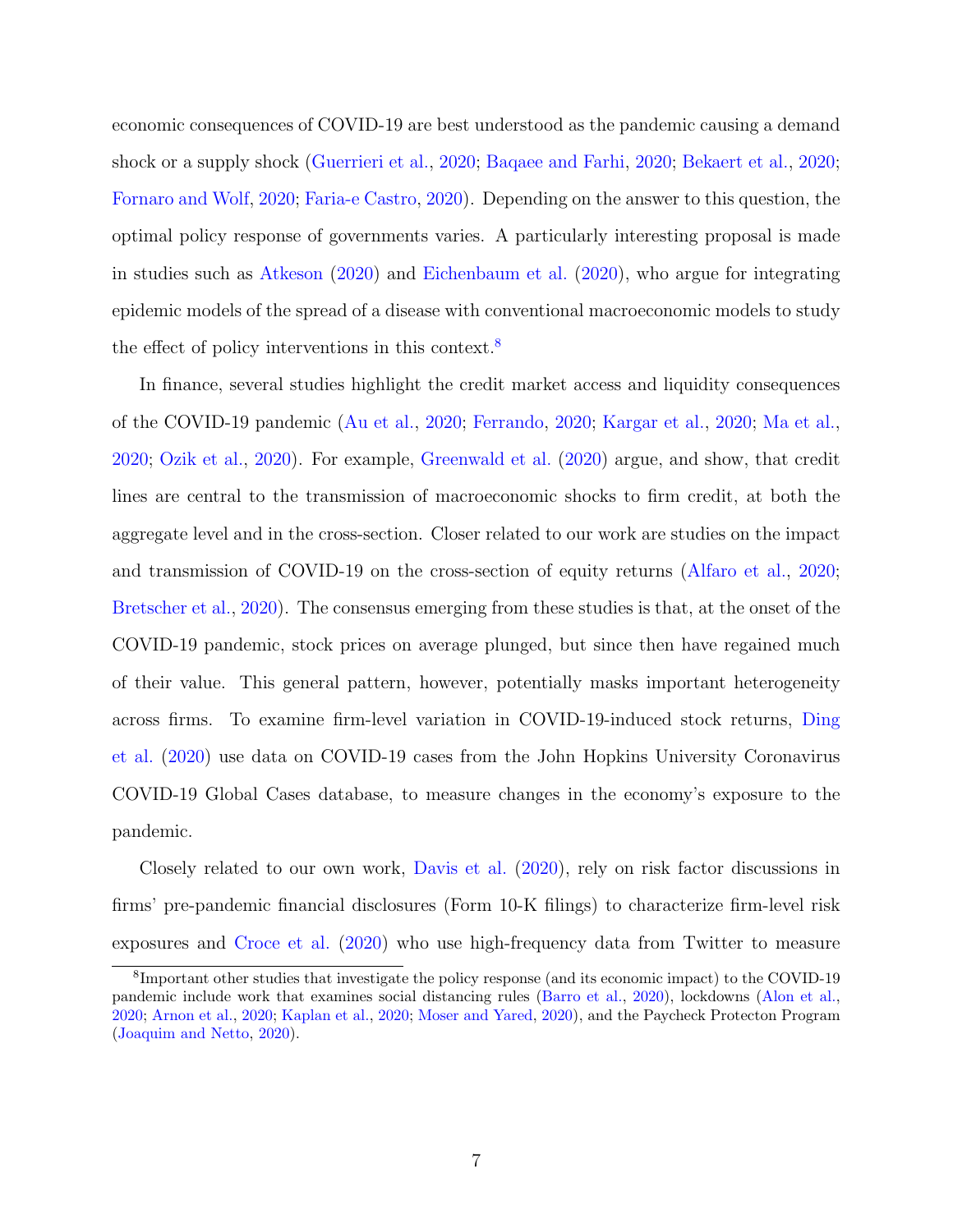epidemic contagion risk in financial markets.<sup>[9](#page-9-0)</sup>

Our approach lends itself to quantifying firms' current exposure to COVID-19. Having a firm-level synchronous measure, as opposed to a historic or aggregate measure, is especially important in view of the wide-ranging experiences of firms dealing with the pandemic as suggested in the aforementioned studies. Despite the recovery in aggregate stock prices, we find that exposure to COVID-19 accounts for large-scale variation in the cross-section of stock returns. More importantly, as we identify whether the firm-level exposure is related to demand or supply shocks (or both), we show that the aggregate valuation effect can be attributed about equally to these two different types of shocks.

In sum, we provide new data and evidence on the extent to which epidemic diseases (and in particular the COVID-19 outbreak) affect the corporate world. The data show that the scale of exposure to the coronavirus is unprecedented by earlier outbreaks, spans all major economies, and is pervasive across all industries. Using a new method to automatically distinguish between supply- and demand-related impacts, we show the over-time development in these concerns. Taking a step back, in this paper we show how our text-based approach allows researchers, more generally, to investigate how corporations are affected by large, unexpected macro shocks.

### 1. DATA

We use transcripts of quarterly earnings conference calls held by publicly-listed firms to construct our measures of firm-level exposure to epidemic diseases. These transcripts are available from the Refinitiv Eikon database and we collect the complete set of 333,626 Englishlanguage transcripts from January 1, 2002 to December 31, 2020 for 12,952 firms headquar-

<span id="page-9-0"></span><sup>9</sup>More broadly, we also add to the growing literature in finance and related fields using text as data [\(Gentzkow et al.,](#page-38-14) [2019\)](#page-38-14). A number of other recent papers use firm-level texts to measure firm-level political and non-political risk [\(Hassan et al.,](#page-39-3) [2019\)](#page-39-3), overall risk [\(Handley and Li,](#page-38-15) [2018\)](#page-38-15), climate change exposure [\(Sautner et al.,](#page-40-0) [2020\)](#page-40-0), cyber risk [\(Jamilov et al.,](#page-39-13) [2021\)](#page-39-13), and trade policy risk [\(Caldara et al.,](#page-37-14) [2019;](#page-37-14) [Kost,](#page-39-14) [2019\)](#page-39-14). Others have used newspapers and FOMC minutes to measure economic policy uncertainty [\(Baker](#page-37-15) [et al.,](#page-37-15) [2016\)](#page-37-15), the state of the economy [\(Bybee et al.,](#page-37-16) [2019\)](#page-37-16), and analyze news about monetary policy [\(Hansen](#page-38-16) [et al.,](#page-38-16) [2017\)](#page-38-16).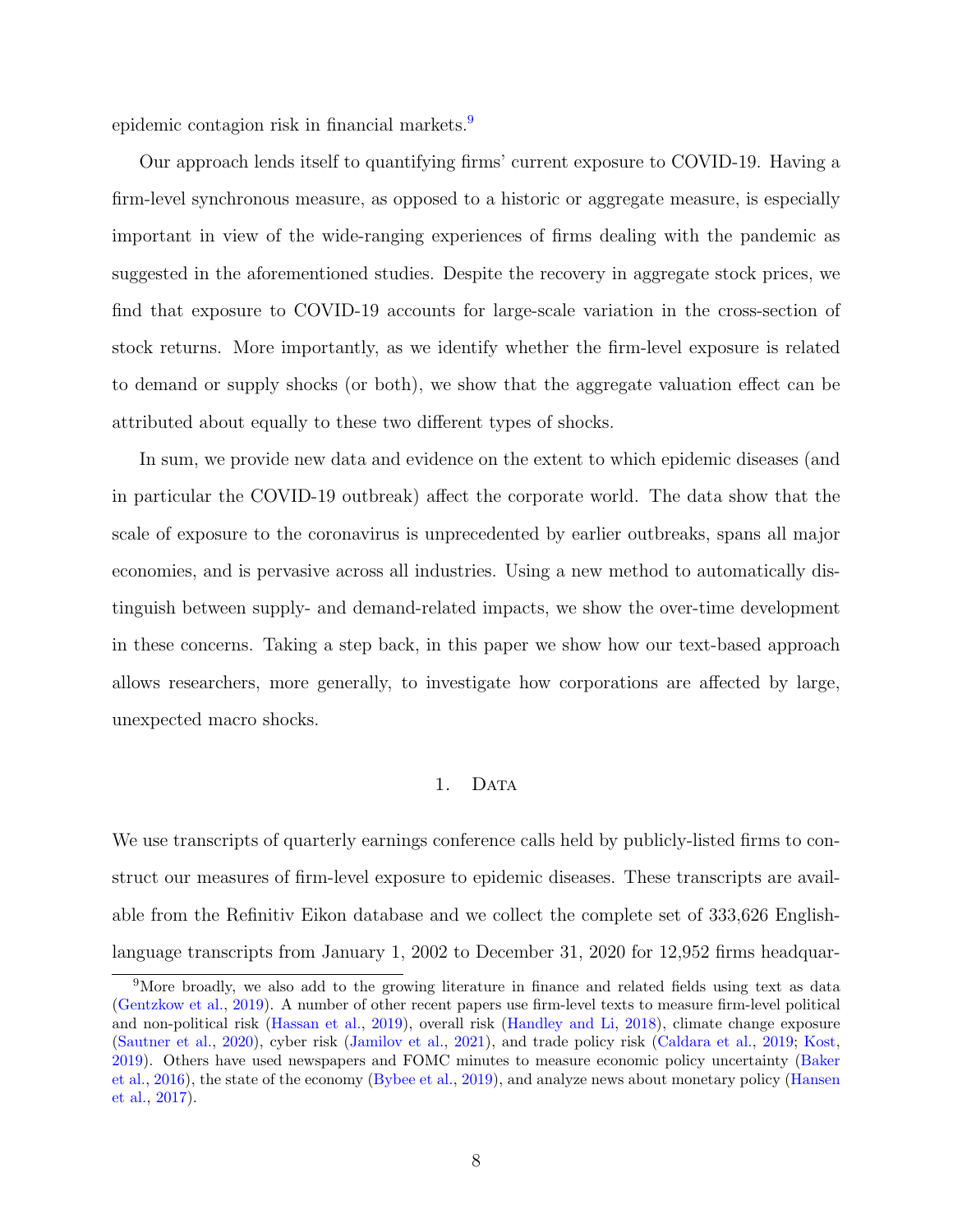tered in 82 countries.<sup>[10](#page-10-0)</sup> Earnings calls are key corporate events on the investor relations agenda, and allow financial analysts and other market participants to listen to senior management presenting their views on the company's state of affairs, ask these company officials questions about the firm's financial performance over the past quarter and, more broadly, discuss current developments [\(Hollander et al.,](#page-39-15) [2010\)](#page-39-15). As epidemic diseases potentially have a global impact, it is important that our data covers a significant proportion of firms around the globe. Appendix Table [1](#page-66-0) presents the details of the extensive global coverage of listed firms in our sample.

We also use financial statement data from Compustat North America and Global, including data on firms' total assets, revenue, and investment rate; we use the location of the firm's headquarters from Refinitiv Eikon.<sup>[11](#page-10-1)</sup> We convert all non-USD denominated variables into USD. Stock return data are from Refinitiv Eikon. Summary statistics for all our variables are provided in Table [1.](#page-51-0)

# 2. Measuring Firm-Level Exposure to Epidemic Diseases

Our ultimate aim is to construct a firm-level measure of exposure to demand and supply shocks related to COVID-19. We achieve this aim in two steps. First, we identify whether the corona pandemic is discussed in a quarterly earnings call, and use the extent of this discussion as a measure of firm-level exposure to COVID-19; this is similar to the method described in [\(Hassan et al.,](#page-39-3) [2019,](#page-39-3) [2020\)](#page-39-4). Second, we characterize the content of the discussion related to COVID-19 with a new automatic pattern-based approach designed to isolate and typify firms' specific concerns relating to the disease.

<span id="page-10-0"></span><sup>&</sup>lt;sup>10</sup>This description applies at the moment of writing this paper. The publicly available dataset on [www.](www.firmlevelrisk.com) [firmlevelrisk.com](www.firmlevelrisk.com) is continuously updated as new transcripts become available.

<span id="page-10-1"></span><sup>&</sup>lt;sup>11</sup>Note that this latter variable is meant to measure the location of the *operational* headquarters rather than the country of incorporation, which is often distorted by tax avoidance strategies.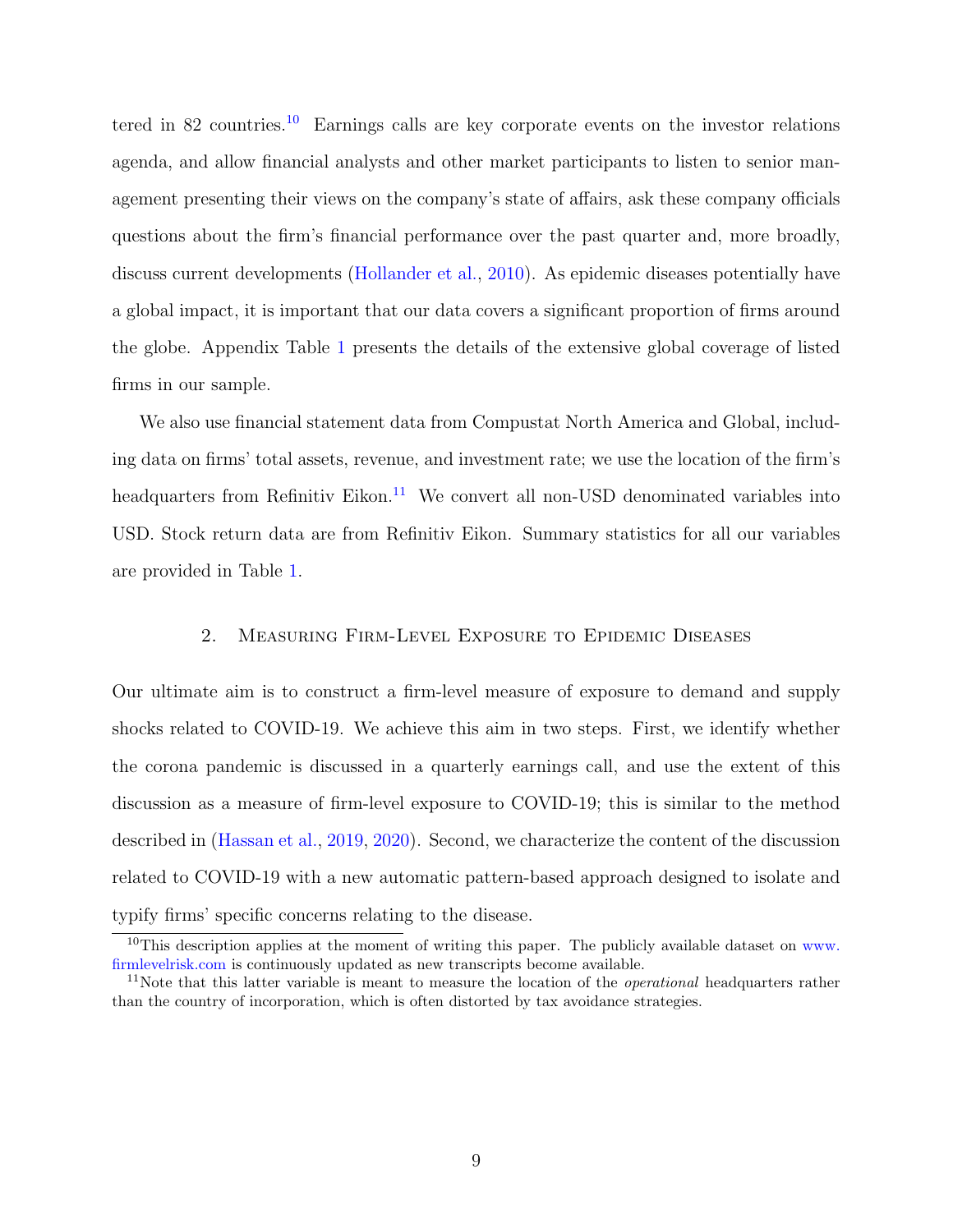### 2.1. Step 1: Isolating discussions of epidemic diseases

The computational linguistic algorithm we use for this step involves a simple count of word combinations in earnings call transcripts to measure a given firm's exposure to COVID-19 and other epidemic diseases (cf., [Hassan et al.,](#page-39-3) [2019,](#page-39-3) [2020\)](#page-39-4). To identify keywords informative about the discussion of the corona pandemic and other epidemic diseases, we begin by identifying the epidemic disease outbreaks that occur within our sample period (which starts in 2002) from the list of pandemic and epidemic diseases maintained by the World Health Organization (WHO).<sup>[12](#page-11-0)</sup> We then further restrict the list to diseases that, in our judgement, attracted sufficient international audience and potentially were a concern to investors. This restriction eliminates outbreaks such as the 2019 Chikungunya episode in Congo and the 2018 Monkeypox in Nigeria.

For the remaining list of outbreaks, we identify the most common synonyms for each disease in online resources and in newspaper articles at the time of the event. We also perform a human audit on a limited sample of earnings call transcripts to verify that we are using the disease word (combinations) that were in use during each of these outbreaks. Finally, we verify that disease words (combinations) have no alternate meaning, such as, for example, is the case for MERS and the "Malaysian Emergency Response Services 999." Appendix Table [2](#page-67-0) lists the words (combinations) used per disease.

Having thus compiled our disease word (combination) list, our time-varying measure of a given firm's *exposure* to epidemic disease d, denoted  $DiseaseExposure^d$ , is constructed by counting the number of times the synonyms from Appendix Table [2](#page-67-0) associated with each disease d are used. We then divide this number by the total number of words in the transcript to account for differences in transcript length:

(1) 
$$
DiseaseExposure_{it}^{d} = \frac{1}{B_{it}} \sum_{b=1}^{B_{it}} 1[b \in \mathcal{D}_d],
$$

<span id="page-11-0"></span><sup>12</sup><www.who.int/emergencies/diseases/en/>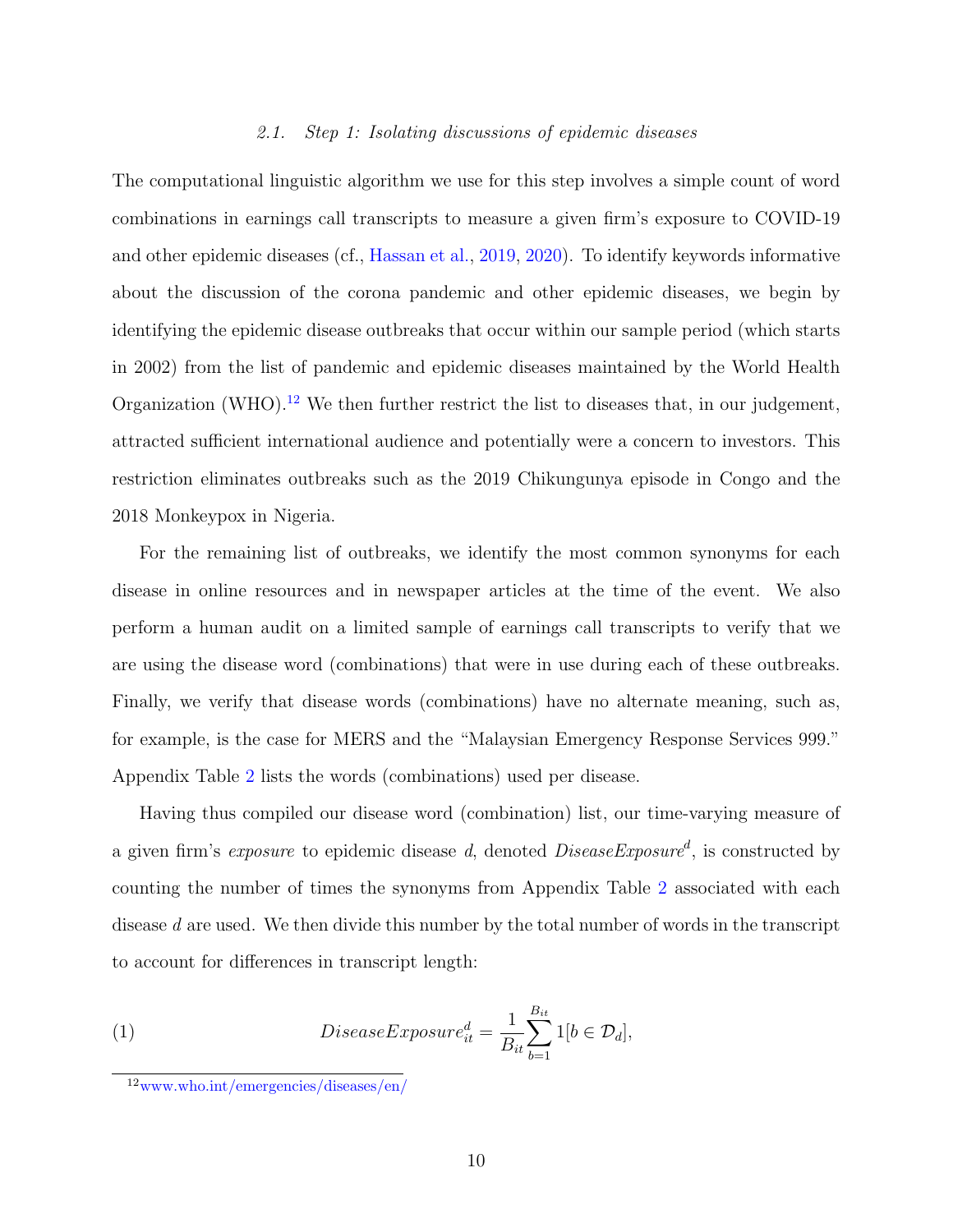where  $b = 0, 1, \ldots, B_{it}$  index the words contained in the transcript of firm i in quarter t,  $B_{it}$ is the total number of words in the transcript, and  $\mathcal{D}_d$  is the set of disease words or word combinations of disease d.

#### 2.2. Step 2: Typifying the disease exposure at the firm-level

While our algorithm to measure firm-level exposure to epidemic diseases centers on counting synonyms for each disease in earnings-call transcripts, having a call's full conversation available, allows us to probe deeper into the underlying concerns of management and market participants to understand how a disease impacts corporate policies and performance.

Doing so in a systematic way, for all firms in our sample, presents a challenge, however, because of the sheer volume of text fragments that need to be processed and classified to identify the issues discussed by participants on a call. Indeed, focusing only on the 2020 coronavirus outbreak, 14,765 earnings call transcripts mention a COVID-19 synonym and, when we single out all text fragments within a given transcript that include these synonyms, we find  $174,582$  sentence triples.<sup>[13](#page-12-0)</sup> Therefore, rather than relying on a human reading of these snippets, we develop a word pattern based algorithm tbelow, human judgement is limited to just two instances in the two-step process.

In the first step, we determine the set of topics that companies discuss when mentioning a synonym for COVID-19. We randomly select COVID-19-related sentence triples with the objective of finding broad categories that are simultaneously economically meaningful and capture as many of the coronavirus-related discussions as possible. Further, the categories should also be sufficiently sharply delineated to minimize classification ambiguity in our automated reading of the sentence triples in the second step, as discussed next. Following this procedure, we identify five key topics: (1) demand impacts, (2) supply impacts (which includes discussions related to supply chain and production and operations), (3) cost

<span id="page-12-0"></span><sup>&</sup>lt;sup>13</sup>We define a sentence triple as a set of three consecutive sentences, if available, by the same speaker such that the middle sentence contains a COVID-19 synonym. We use this sentence triple as the unit of analysis for our topic classification because doing so provides more context from which to infer the topic associated with the mention of the COVID-19 synonym.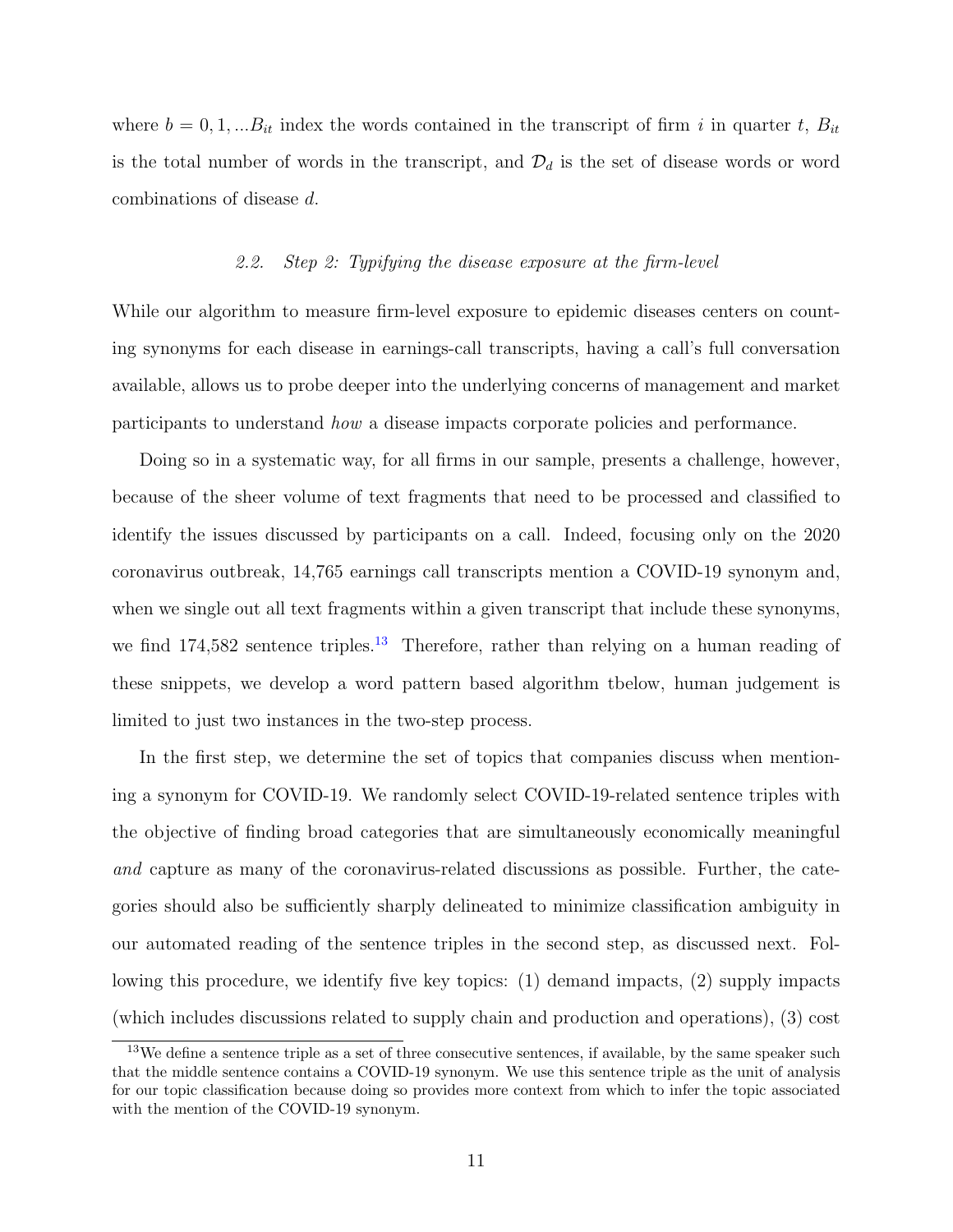reductions, (4) financing adjustments, and (5) government assistance.

In the second step, we automatically classify all sentence triples into these five key topics and a residual category that collects all other mentions of a disease, in particular those that are unspecific as to the actual impact on the firm (e.g., "There is no doubt that COVID-19 is impacting our business"). It is worth noting that this can be a difficult task even for the human reader, let alone for a computer algorithm, because the way in which conference call participants discuss each topic varies considerably. For example, there are subtle variations in how corporate managers may discuss disruptions of their supply chains. Rather than mentioning supply chains explicitly, they might instead mention that a health crisis impacts their ability to source components. The challenge of this second step, therefore, is to do justice to such subtle variations.<sup>[14](#page-13-0)</sup> To meet this challenge, we develop an iterative procedure that combines limited human judgement with data-driven decisions to identify a word pattern for each of our five specific topics.

Specifically, the target of our iterative procedure is to develop what we call a topicspecific *word pattern*. When applied to a text, such word pattern should be able to reliably identify whether the text is about the word pattern's topic and transparently justify its classification by providing the words that lead to the match. We define it to consist of two components: (1) a set of phrases (contiguous groupings of words) that are directly related to a given topic, and (2) a set of (possibly non-contiguous) word combinations that, when used together within a sentence triple, indicate the topic is discussed. For example, for a sentence triple to be assigned to the "supply chain" topic category, we require it to either include a directly-related phrase such as "supply chain" or, for example, the combination of the words "component" and "impact." In addition, we require a word pattern to satisfy topic-specific constraints in order for its match to be considered valid. For example, a pattern may specify that the word "demand" is only valid if it is used as a noun as opposed to as a verb.

<span id="page-13-0"></span>To obtain such word patterns for each of the five topics we read and hand-label 600

<sup>14</sup>With a sufficiently large labeled training dataset, one could train a neural network, which tend to perform well with supervised classification tasks. However, this would require hand-labeling thousands of sentences.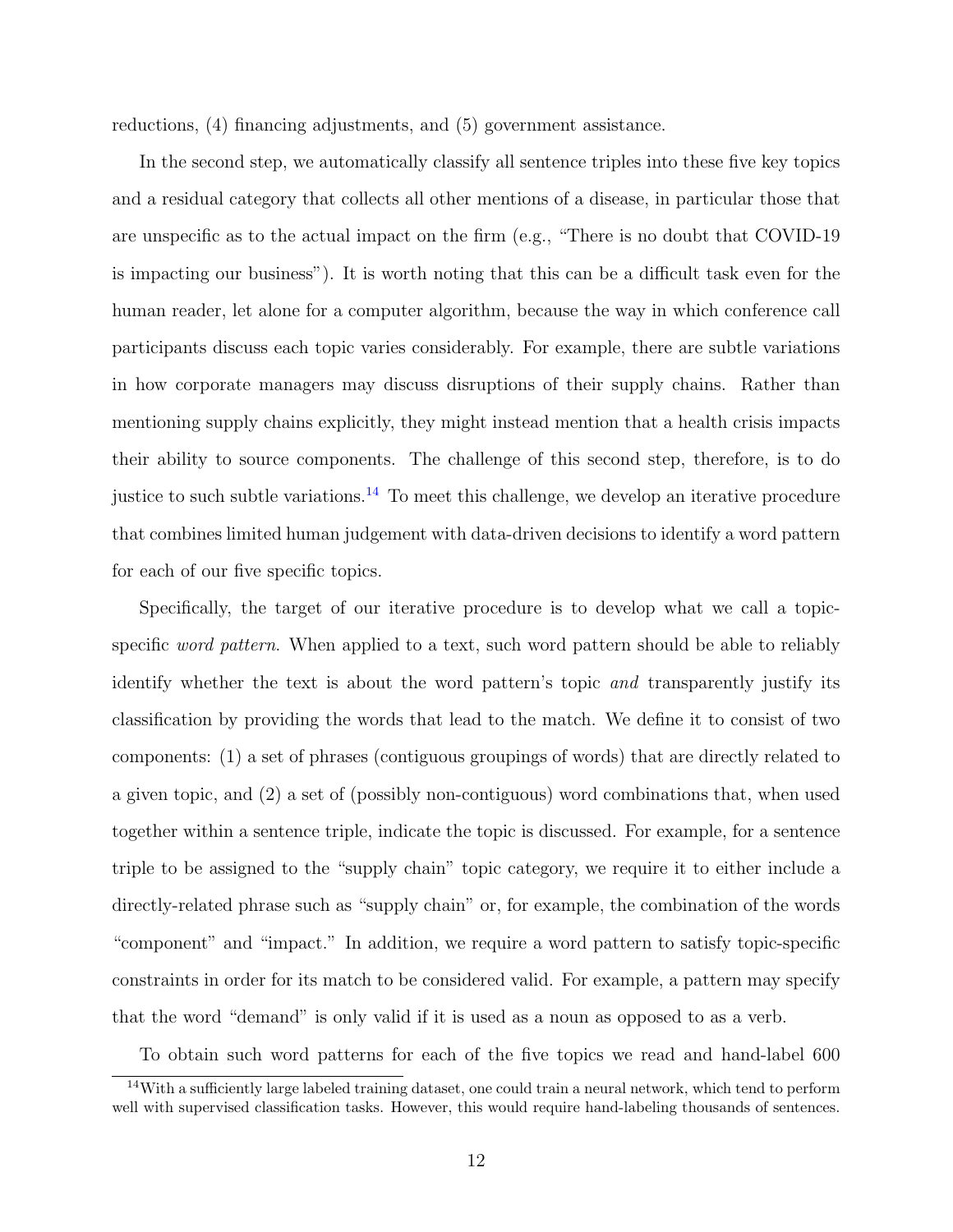randomly selected sentence-triples that mention COVID-19 from our conference call transcripts, 437 of which we can unambiguously assign to at least one of our five topics. This is our training dataset. For each topic, we then iteratively devise a word pattern with the goal of balancing correctly predicting the labels of these hand-labeled sentence triples (training dataset) with accurately predicting the content of previously unseen sentence triples (validation dataset). Balancing the predictive performance on these two datasets helps us to prevent overfitting on the training dataset.

More specifically, we start by defining the word pattern as a small set of phrases that frequently occur in a given topic's training dataset and that are economically closely linked to the topic (e.g., "stimulus" for the "government assistance" topic category). We then check the fit of the pattern in our training dataset. By examining false positives and false negatives, we update the pattern (e.g., expand the set of phrases) such that it improves the in-sample fit.[15](#page-14-0) We continue this process until the pattern predicts the labels in our training dataset with no more than 10 false positives and negatives. Once this threshold is met, we audit the pattern with a validation dataset, created by randomly drawing 30 sentence triples from the population of sentence triples mentioning COVID-19 in our sample of parsed earnings-call transcripts. We read these text excerpts and classify them as true or false positive matches to the predicted topic. If this audit produces fewer than 8 false positives, we stop and save the pattern. If not, we adjust the pattern such that its predictive performance on the validation set meets the threshold, before going back to examining the updated pattern's performance on our training dataset and, if needed, iterating and auditing again with another validation dataset. Once we have arrived at a pattern that meets both criteria the iteration ceases.

Table [2](#page-52-0) shows our final word patterns for each of the five topics, separating out the "supply chain" and "production and operations" sub-categories in the "supply impacts." (These two aspects of supply disruptions arose naturally in our classification and seemed

<span id="page-14-0"></span><sup>&</sup>lt;sup>15</sup>To expedite this process of improving in-sample fit we found it useful to use embedding vectors trained on conference calls as well as lexical databases to identify closely-related words that often co-occur with words in the pattern.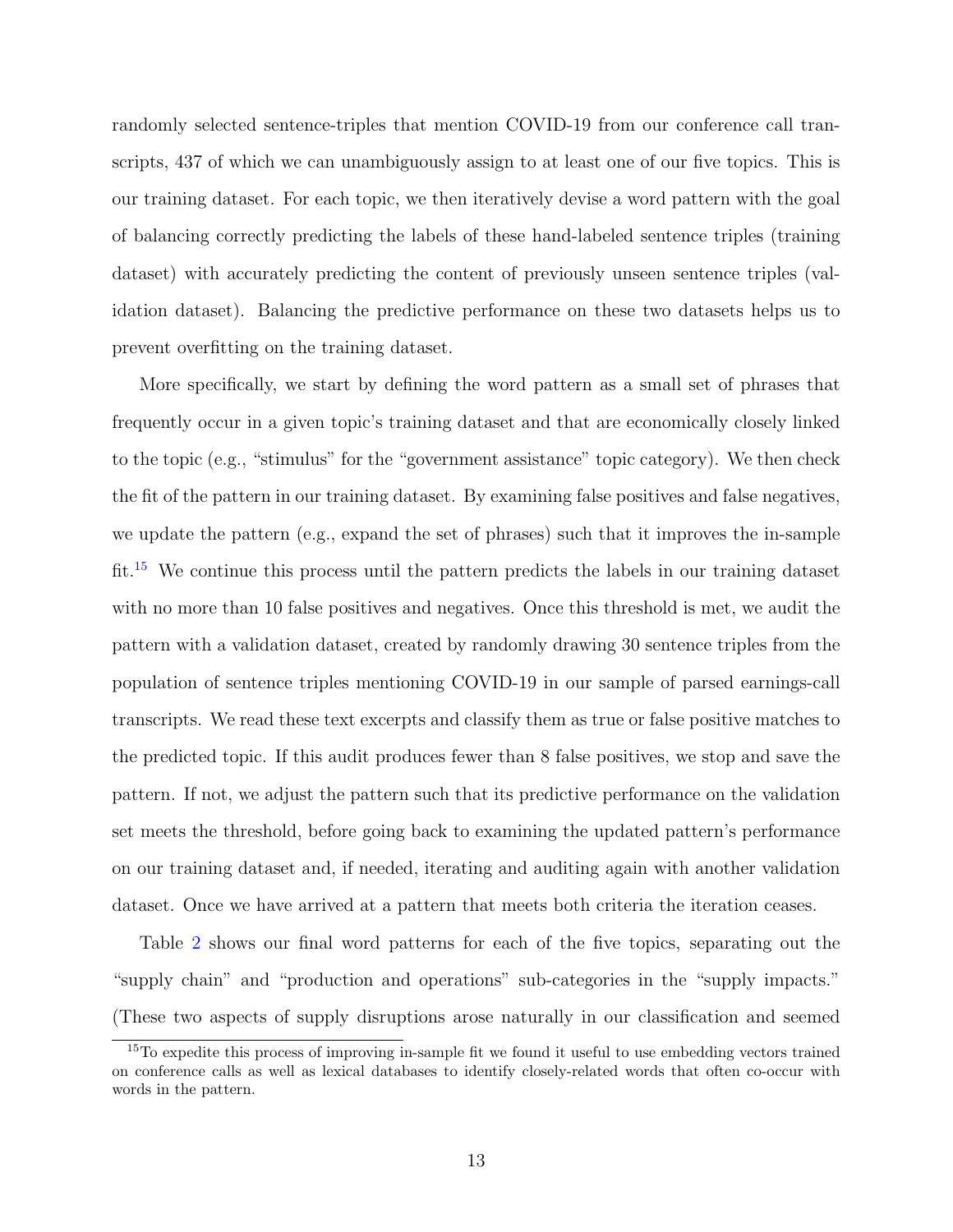sufficiently distinct to warrant separate measurement.) To make the table easier to read we abstract from stemming, although our algorithm allows for it, so that, for example the word 'challenge' also allows for 'challenges' and 'challenging,' and all nouns apply both in singular and plural. In addition to the words and phrases listed in the table, each topic comes with a list of exclusions (reported in detail in Appendix Table [3\)](#page-68-0), which are, admittedly, somewhat more tedious to read. Table [2](#page-52-0) confirms that the word patterns are intuitive, inasmuch as for example the "Production and Operations" category features discussions of (government) permits, productivity, throughput, closures, and shutdowns in conjunction with a mention of a synonym for COVID-19 or other epidemic disease.

Appendix Figure [1](#page-60-0) uses "confusion matrices" to report our algorithm's fit to the training dataset for each of our topics after the final iteration (again separating out the "supply chain" and "production and operations" sub-categories within the "supply impacts" topic). Each matrix shows the number of true positives, false positives, true negatives, and false negatives of each pattern. For example, Panel A shows that the algorithm correctly labels 134 sentence triples as related to demand, while producing six false positives and seven false negatives. 290 sentence triples relating to one of the other topics are correctly identified as not relating to demand. Appendix Table [4](#page-69-0) shows results of the last manual audit performed in our iterative process. All but one topic are near or below five false positives; the highest number of false positives is eight for the category "Production and Operations."

Based on the 174,582 sentence triples in our sample that mention COVID-19, we define each firm-quarter's exposure to a given COVID-19-related topic as

$$
COVID\text{-}19TopicExposure_{it}^{T} = \frac{1}{S_{it}} \sum_{s=1}^{S_{it}} \left\{ 1[s \in \mathbb{P}^{T}]\right\},\
$$

where  $S_{it}$  is now the total number of sentence triples in the transcript of firm i in quarter t, and  $\mathbb{P}^T$  is the set of patterns associated with one of the five topic categories T.

Recall that our objective is to obtain measures of the firm's exposure to a macro event.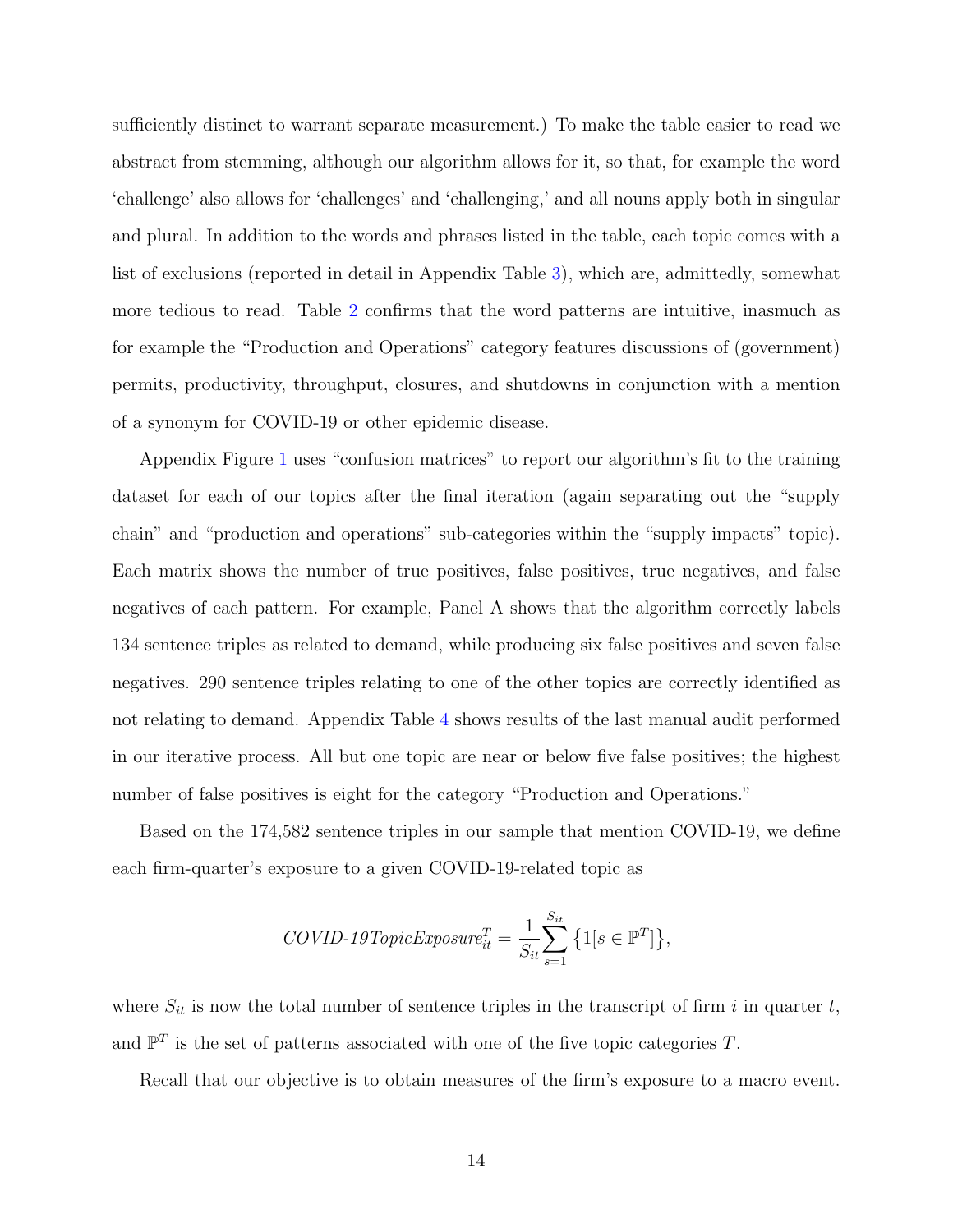A further challenge is identifying whether the discussion for a given topic captures the firm's (direct) exposure to a shock or its attempts to manage its consequences. Firms might respond to the pandemic by cutting costs or guaranteeing access to credit lines in an effort of management to minimize the fallout of the virus for their company. When it is important to separate the firm's exposure to the exogenous event from the firm's endogenous response to the same, we exclude the topic categories related to cost reductions, financial adjustments, and government assistance from consideration. To see why, consider the examples of sentence triples provided in Table [3.](#page-53-0) When Floor & Decor Holdings discusses the Coronavirus pandemic on 30 April 2020, their senior management says: " ... we made the difficult decision to resize our store and store support center payroll costs in anticipation that sales could continue to decline." Clearly rather than identifying a shock, this triple describes management's response to the shock: to reduce the workforce and cut costs. Based on a systematic reading of triples across the finance, cost, and government categories, we conclude that the discussions herein are, in general, responses to the shock rather than descriptions of the firm's exogenous exposure to the shock. If we wish to measure the latter, we limit our analysis to the demand and supply impacts, which we discuss in detail below.

#### 2.3. Measuring risk and sentiment associated with discussions of each epidemic disease

Building on our epidemic disease *exposure* measure, we also construct metrics of risk and sentiment, denoted  $DiseaseRisk^d$  and  $DiseaseSentiment^d$ , respectively [\(Hassan et al.,](#page-39-3) [2019,](#page-39-3) [2020\)](#page-39-4).

First, we augment  $DiseaseExposure^d$  by conditioning on the proximity to synonyms for risk or uncertainty and define  $DiseaseRisk^d$  as the count of words (word combinations) related to a specific disease that are used in the neighborhood of 10 words before and after such a synonym. We obtain a list of synonyms for "risk" and "uncertainty" from the Oxford English Dictionary.[16](#page-16-0)

<span id="page-16-0"></span><sup>16</sup>See Appendix Table [5](#page-70-0) for a list of these synonyms.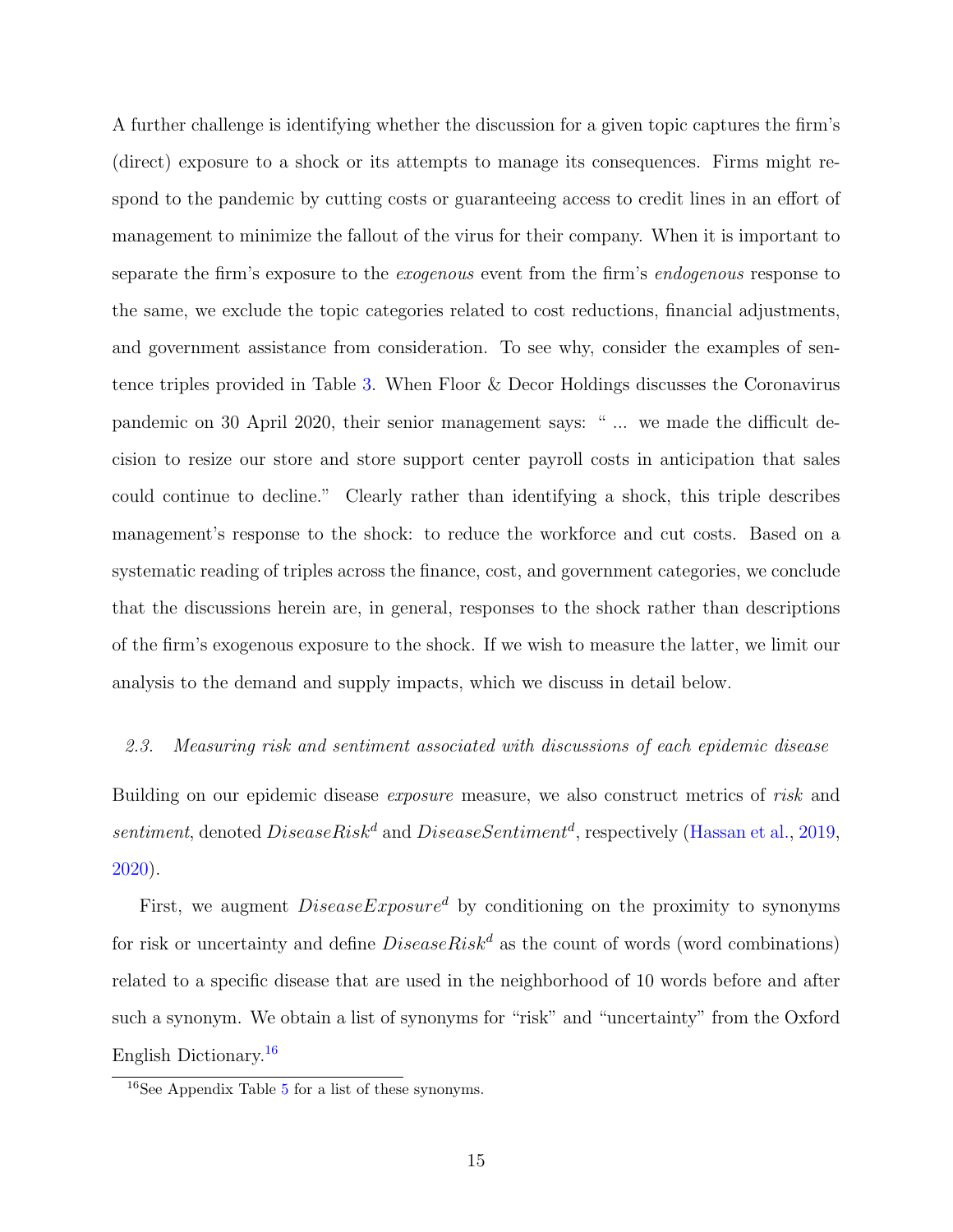Second, to gauge whether a disease outbreak is considered good or bad news to the firm, we construct a measure of shocks to the firm's prospects.<sup>[17](#page-17-0)</sup> Accordingly, the construction of epidemic disease *sentiment*, denoted *DiseaseSentiment<sup>d</sup>*, closely follows the procedure for  $DiseaseRisk^d$  in that it counts the words associated with disease d; however, instead of conditioning on the proximity to words associated with risk, this time we condition on positive- or negative-tone words to capture the first moment. These positive-and negative-tone words are obtained from [Loughran and McDonald](#page-39-16)  $(2011).<sup>18</sup>$  $(2011).<sup>18</sup>$  $(2011).<sup>18</sup>$  $(2011).<sup>18</sup>$  (Positive words include 'good,' 'strong,' 'great,' while negative words include 'loss,' 'decline,' and 'difficult.'<sup>[19](#page-17-2),[20](#page-17-3)</sup>) Appendix Table [6](#page-71-0) shows the most frequently used tone words in our corpus. As might be expected, descriptive statistics suggest that disease-related discussions in earnings-call transcripts are dominated by negative-tone words. Accordingly, in subsequent analysis, we sometimes bifurcate  $DiseaseSentiment^d$  into  $DiseaseNegativeSentiment^d$  and  $Disease PositiveSentiment<sup>d</sup>, simply by conditioning on either negative or positive sentiment$ words, respectively.

#### 3. Exposure to Epidemic Diseases

#### 3.1. Descriptive evidence

In this and the next section, we use our newly developed measures of firm-level exposure to epidemic diseases to document several stylized facts, before in Sections [5](#page-24-0) and [6](#page-29-0) we will unpack the specific concerns voiced in a firm's earnings call about how shocks affect the firm.

<span id="page-17-0"></span><sup>&</sup>lt;sup>17</sup>Having such a measure is also helpful to address the issue that innovations to the variance of shocks (risk) are likely correlated with innovations to the conditional mean. Thus, teasing out the effects of disease-related uncertainty on a firm's actions also requires controlling for the effect of the disease event on the conditional mean of the firm's future earnings.

<span id="page-17-1"></span><sup>&</sup>lt;sup>18</sup>Thirteen of the synonyms for risk or uncertainty used in our sample earnings calls also have negative tone according to this definition. Examples include 'exposed,' 'threat,' 'doubt,' and 'fear.' Our measures thus explicitly allow speakers to simultaneously convey risk and negative sentiment.

<span id="page-17-2"></span><sup>&</sup>lt;sup>19</sup>We choose to sum across positive and negative sentiment words rather than simply conditioning on their presence to allow multiple positive words to outweigh the use of one negative word, and vice versa.

<span id="page-17-3"></span> $^{20}$ One potential concern that has been raised with this kind of sentiment analysis is the use of negation, such as 'not good' or 'not terrible' [\(Loughran and McDonald,](#page-39-17) [2016\)](#page-39-17). However, we have found that the use of such negation is not common in our sample, so we chose not to complicate the construction of our measures by explicitly allowing for it.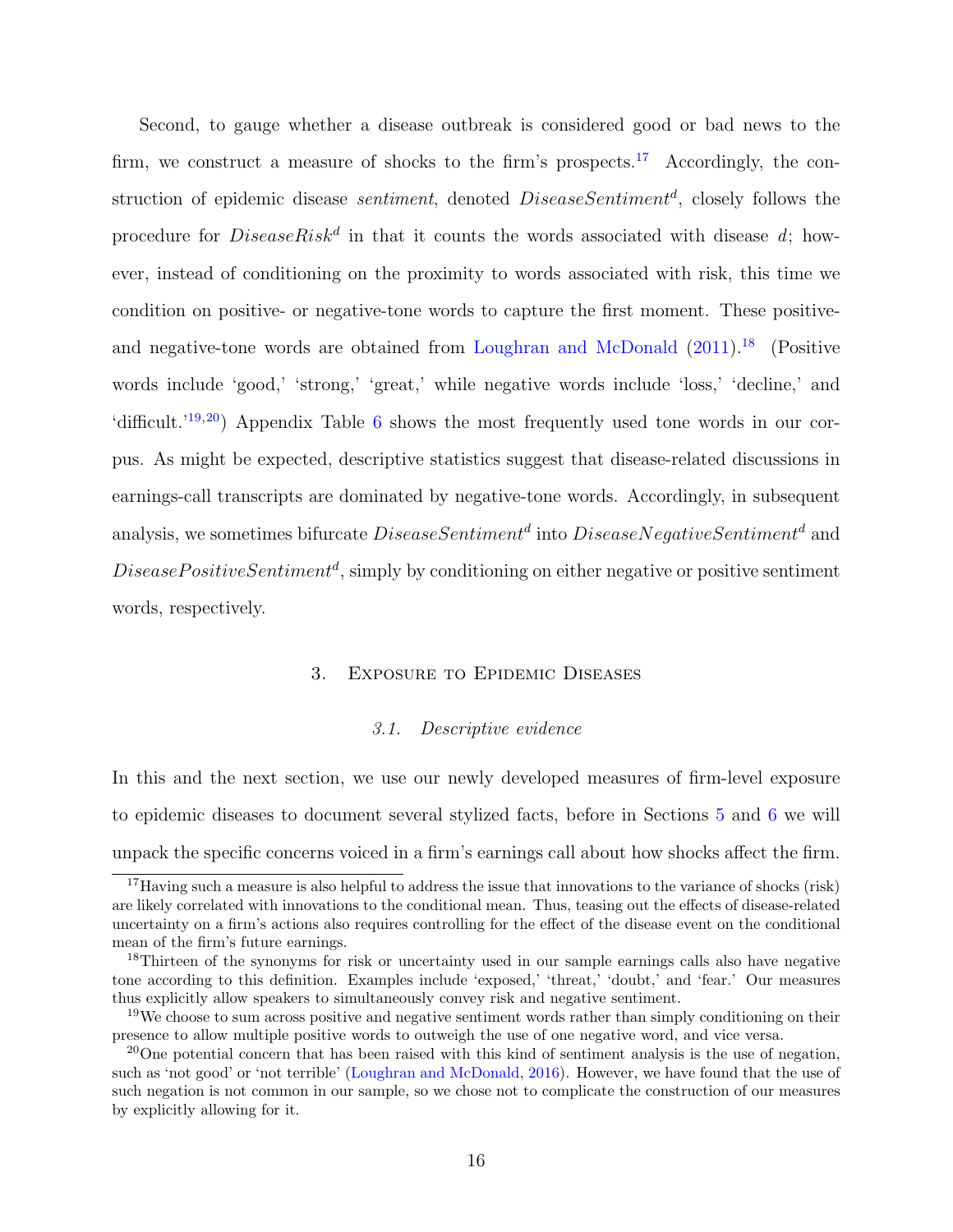Our emphasis is on the firm-level exposure to the 2020 coronavirus pandemic, but we have occasion to present some findings on the earlier epidemic diseases in our sample period too.

Indeed, Figure [1](#page-41-0) depicts the time-series of the percentage of transcripts in which a given disease is mentioned in a quarter separately for COVID-19, SARS, H1N1, Ebola, Zika, and MERS, respectively (moving from the top panel to the bottom).<sup>[21](#page-18-0)</sup> Reassuringly, these patterns closely follow the infection rates for each of the diseases in the population. For example, SARS, according to the WHO, was first recognized in February 2003 (although the outbreak was later traced back to November 2002), and the epidemic ended in July 2003. Accordingly, discussions of SARS in earnings conference calls peak in the first quarter of 2003 and quickly trail off after the epidemic ends. Finally, SARS, a disease likewise caused by a coronavirus, returns as a subject in earnings calls in the first quarter of 2020, when it becomes clear that COVID-19 shares some commonalities with the former outbreak.

The figure highlights once more how exceptional COVID-19 is. Indeed, forty percent of transcripts discuss the outbreak in the first quarter of 2020, and then almost 100 percent of transcripts thereafter: a much larger proportion than in any of the previous outbreaks (with SARS as the closest "competitor" at just over 20 percent). In Appendix Figure [2,](#page-61-0) we provide additional detail for the separate cases of China, the United States, and Europe (including the UK). Interestingly, SARS was a pervasive topic of discussion in China (at levels similar to COVID-19), whereas the Ebola-virus did not feature at all in earnings calls of firms headquartered in China.

In Figure [2,](#page-42-0) we zoom in on the first few months in which a given disease occurs and compare by region in which a firm is headquartered, the weekly average corporate exposure to COVID-19, SARS, and H1N1. One immediate takeaway that follows from comparing the plots is that COVID-19 prevails in discussions in earnings calls. The "peak"—i.e., the maximum value of frequency—is much higher than for any of the previous outbreaks: during Q3 of 2020, more than three percent of all sentences in our sample transcripts contain

<span id="page-18-0"></span> $21$ Our sample currently ends with calls held on December 31, 2020.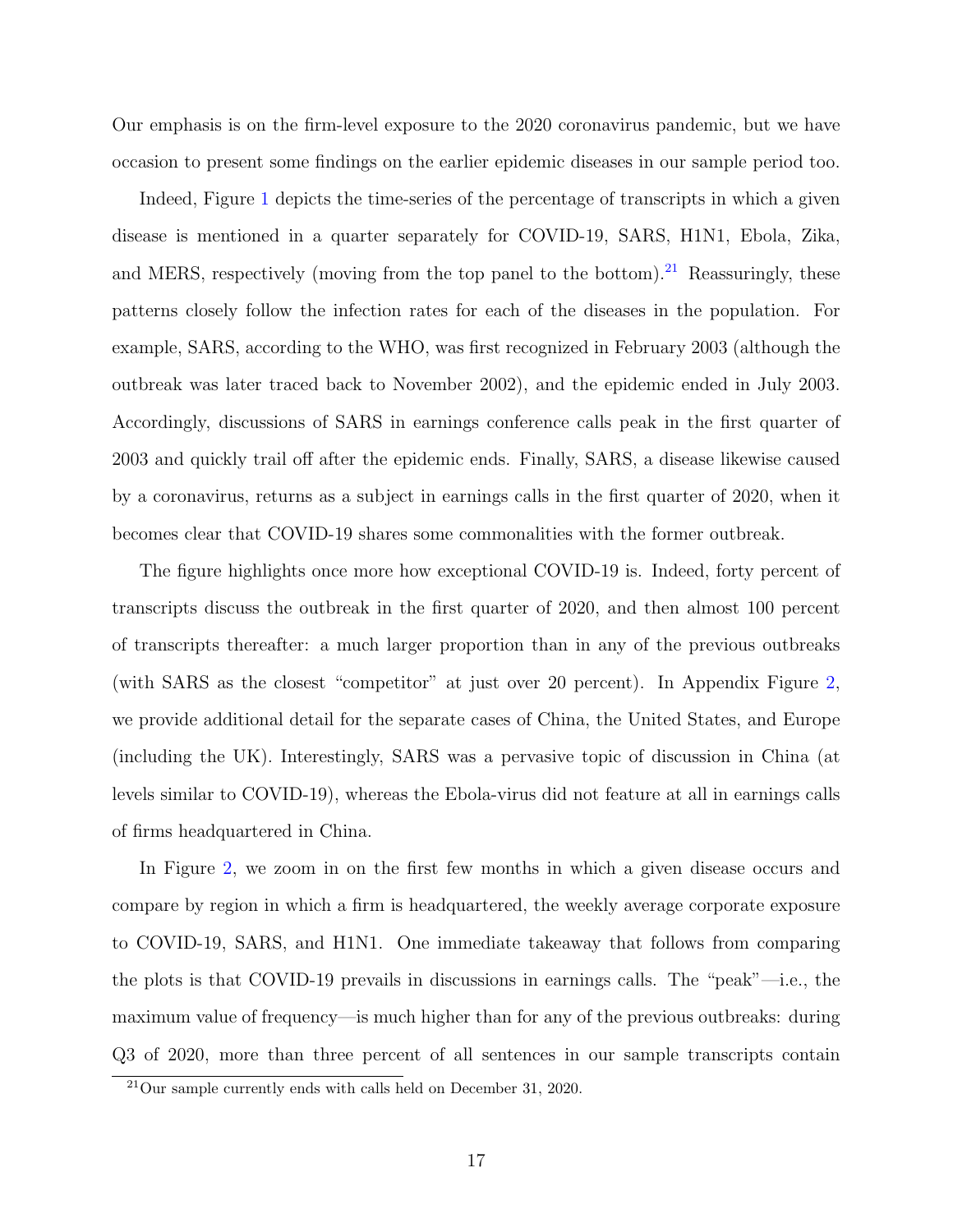discussion of COVID-19. (For comparison, only 0.7 percent of sentences in the average transcript in our sample mention 'competition,' 'competitive,' 'compete,' 'competing,' or 'competitor.') What's more, the exposure to diseases during their epidemic episode is much less synchronised for SARS and H1N1 than for COVID-19, which is rising simultaneously in all parts of the world. The saw-tooth patterns in the cases of SARS and H1N1 signify that earnings call discussions of the disease peaked sequentially in different regions around the world during these outbreaks, with early peaks representing regions in which the disease was first discovered. In contrast, COVID-19 exposure grows rapidly between April and May 2020 in all regions except China, and remains high thereafter. For companies headquartered in China, much of the acceleration in exposure occurs before April, consistent with the outbreak affecting the country hard in the first months of the year. Firm-level exposure to SARS and H1N1, again consistent with the development of infection rates in the population, climbs first in Asia and Mexico respectively (the putative origin regions of the two diseases).

To assess the firm-level impact of exposure to COVID-19 in the opening months of 2020, we plot the weekly average COVID-19 risk and sentiment scores in Figure [3.](#page-43-0) We observe relatively low COVID-19 risk and slightly negative sentiment in January and February, but by March, weekly average COVID-19 risk climbs quickly and reaches a maximum in early May. These developments are mirrored in the weekly average sentiment during the same period, which declines precipitously from March to early July. From June onward, COVID-19 risk remains high (although never reaching the levels of May again) until the end of the sample period. In contrast, COVID-19 sentiment improves markedly during Q3 of 2020, albeit that sentiment remains negative overall.<sup>[22](#page-19-0)</sup> In this sense, for the average firm, COVID-19 is not only bad news but also exposes management to a significant increase in uncertainty.<sup>[23](#page-19-1)</sup>

<span id="page-19-0"></span> $^{22}$ In Appendix Figure [3,](#page-62-0) we document that the improvement in sentiment after the first quarter is driven mainly by a more positive outlook among Asian firms.

<span id="page-19-1"></span><sup>&</sup>lt;sup>23</sup>Intuitively, the extent to which a population is exposed to a disease in a region should be associated with the exposure of firms to the same. Thus, infection rates should be correlated with our firm-level exposure measures. We explore this relationship in Appendix Table [7.](#page-72-0) In short, we find that infection and mortality rates in a country are positively associated with  $\textit{COVID-19}$  NegativeSentiment<sub>i,t</sub>, implying that more infections go hand in hand with negatively toned discussions about the coronavirus in the earnings calls. As expected, COVID-19  $Exposure_{i,t}$  is also positively associated with infection rates.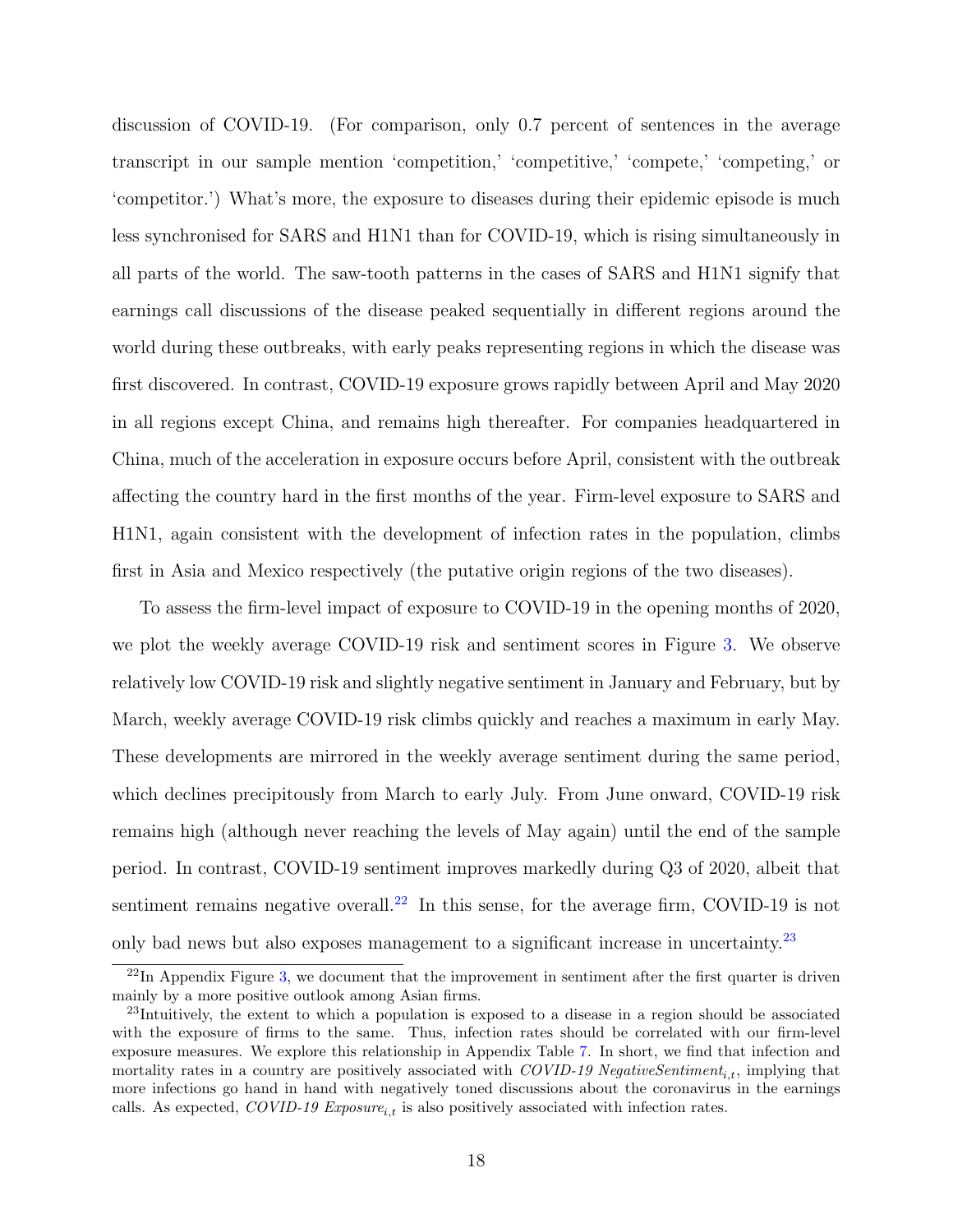These aggregate patterns are important and interesting in their own right, but mask considerable variation at the sector level, as shown in Panel A of Figure [4.](#page-44-0) High COVID-19 risk is found in sectors such as basic materials and healthcare, but also in technology, whereas perceived risk associated with COVID-19 is noticeably lower for energy and utilities. Importantly, the average sentiment is negative across all sectors, but at the same time, outlooks are much less negative in the technology, healthcare, and consumer non-cyclicals sectors, than in the transportation and energy and utilities sectors. These patterns make intuitive sense: While the crisis severely decreased travel by air and train, and the demand for oil, some supermarkets and tech firms actually saw their businesses expand, as people increasingly work and dine at home. At the same time, healthcare, in particular, faces tremendous changes and volatility as COVID-19 puts into question the ability to deliver these services in person (high risk).

These by-sector figures, while documenting extensive variation in outlook across different parts of the economy, are not completely successful in showcasing the broad range of exposures firms report. We illustrate this point by contrasting text fragments from negativelytoned earnings-call discussions in the transportation sector with much more optimisticallytoned discussions in the technology sector. For example, United Airlines Holdings mentions in its May 2020 earnings call: "... we became the first airline to respond to the coronavirus by planning for a capacity cut drastically reducing capex for ..." and "as a strong quarter quickly deteriorated as the spread of covid disrupted travel as well as the lives of everyone around." Likewise, Delta, in its July 2020 earnings call, reports: "... loss that we just posted reflects the severe impact that covid is having on our company and our industry this June." The negative sentiment is not limited to only airline companies, however. The freight-hauling railroad Union Pacific records in the same month "... finally food and beverage was down primarily driven by covid related production challenges for import beer and supply chain shifts."

In contrast, consider the sentiment expressed by senior management in the technology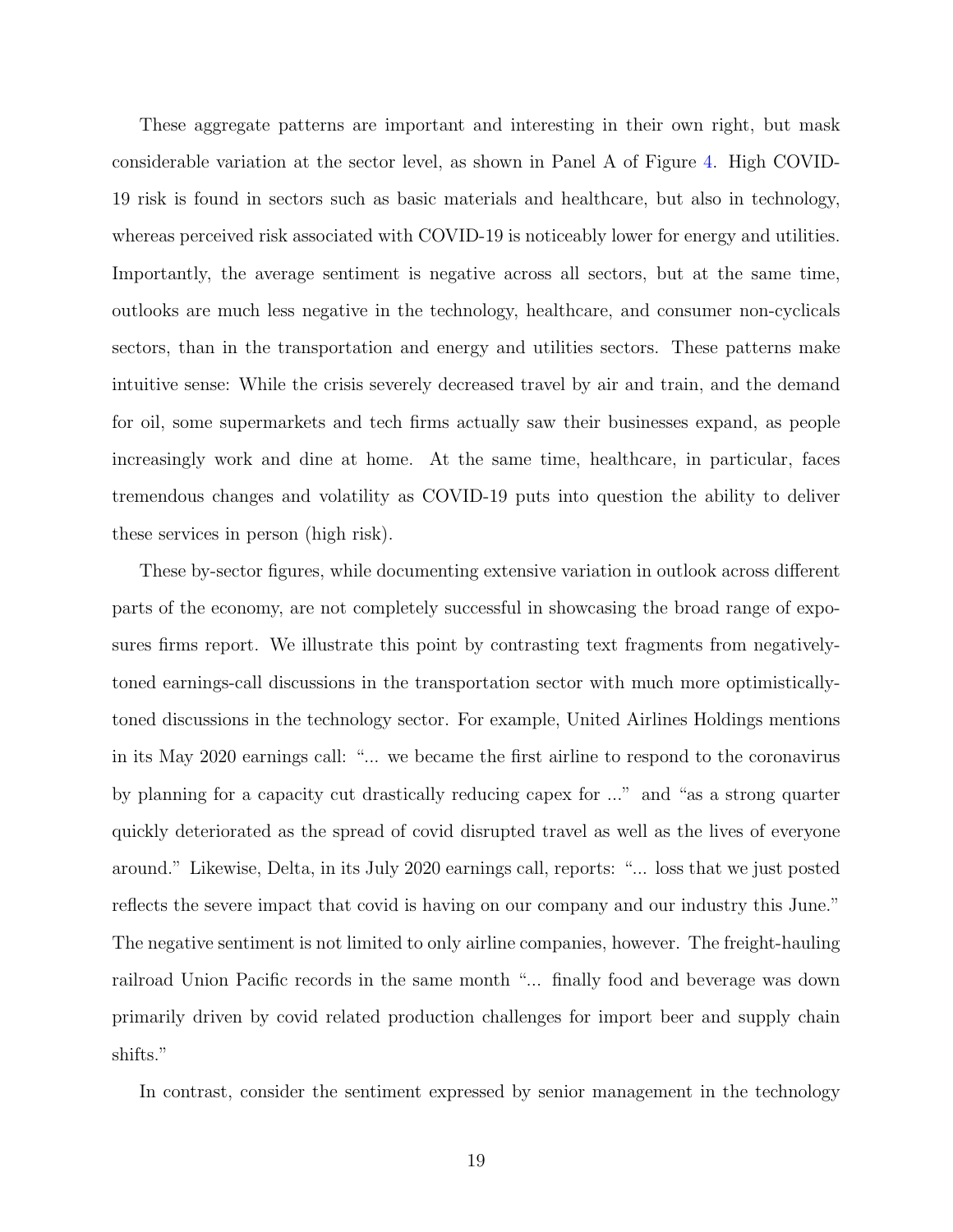sector, such as in the case of Intel in its April 2020 earnings call: "... some innovative solutions that are helping the medical community tackle covid. One example is medical informatics sickbay platform powered by Intel." Apple, likewise, offered a rosy view with comments such as: "... Apple products and offerings to successfully navigate their business through covid in health care we are seeing rapid acceleration of telehealth to ..." As a final example, ServiceNow, which develops a cloud computing platform to facilitate digital workflows for companies, emphasizes in July that they had a "strong quarter for servicenow despite the macroeconomic headwinds created by covid. We exceeded the high end of our subscription revenues and ..."

These illustrations do not only underpin our finding that COVID-19 exposure, risk and sentiment vary across sectors, but, also, hint at significant variation, even across firms within a given sector. Furthermore, they also hint at the driving factors behind the firm-level variation in COVID-19 exposure scores and outlooks. Indeed, Union Pacific's executives highlight production challenges and disruptions of the supply chain; United reports severe impacts of a dramatic drop in demand; and Apple and ServiceNow experience increased demand for their products. We exploit these possibilities systematically in our topic-based analysis below.

#### 4. Valuation effects of firm-level COVID-19 exposure

<span id="page-21-0"></span>We next ask whether COVID-19 exposure, sentiment, and/or risk can account for variation in stock price changes as measured by (1) the quarterly stock return in each of the four quarters of 2020 or (2) over a short (three-day) window centered on the earnings call date (using earnings calls for all four quarters of 2020). Intuitively, standard asset pricing models suggest that a change in stock price occurs when investors, in aggregate, revise their views on expected future cash flows and/or on the expected discount rate. Thus, a more positive sentiment about an epidemic disease should be associated with an increase in returns, whereas a higher perceived risk is expected to be negatively associated with the selfsame.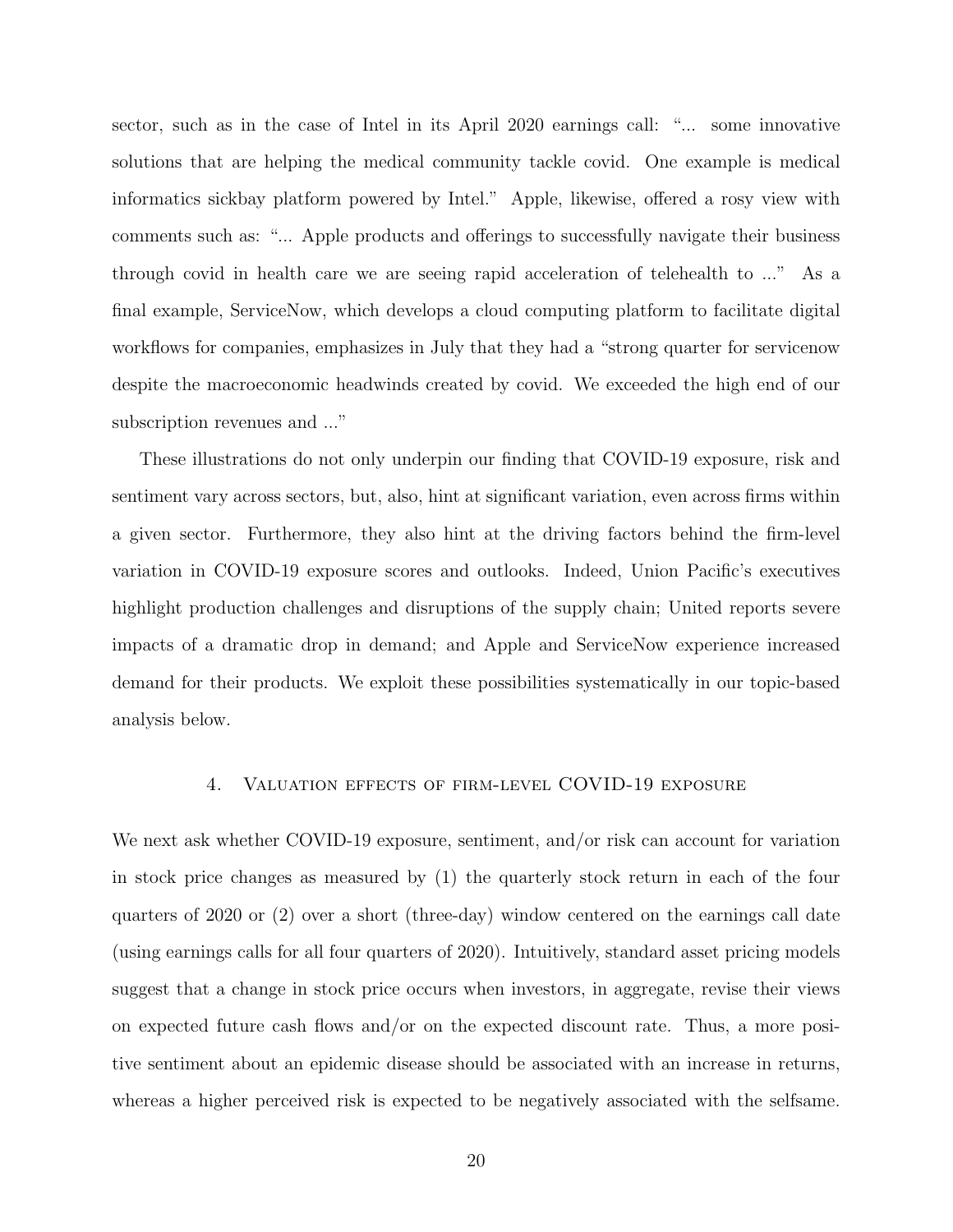Exposure, on the other hand, does not have an ex ante clear prediction with stock returns, but given that the shock appears to have increased uncertainty and worsened the outlook for the average firm, most likely is negatively associated with returns.

We test these predictions using the following regression:

(2) 
$$
Ret_{i,t} = \alpha_0 + \delta_t + \delta_j + \delta_c + \beta COVID \cdot 19 X_{i,t} + Z_i' \nu + \epsilon_{i,t},
$$

where  $Ret_{i,t}$  is either the (annualized) quarterly return or the cumulative return over a three-day  $(-1,1)$  window around the date of the earnings call; COVID-19  $X_{i,t}$ , is either our coronavirus Exposure, Sentiment, or Risk score; and the vector Z includes our standard set of control variables. We also split  $\text{COVID-19}$  Sentiment<sub>it</sub> into a negative and positive sentiment variable, to document the association between positive (negative) COVID-19 news and returns.

The vector  $Z_i$  contains the natural logarithm of the firm's assets, as a control for the size of the firm, and the stock return beta, calculated by regressing daily returns in 2018 for firm i on the S&P 500 index (to measure the firm's exposure to the US capital market).<sup>[24](#page-22-0)</sup> Where possible, we include both quarter  $(\delta_t)$  and two-digit SIC sector  $(\delta_s)$  fixed effects, as well as headquarters country fixed effects  $(\delta_c)$  when we do not focus specifically on the sample of US-headquartered firms. In all regressions, standard errors are clustered at the firm level.

Table [4,](#page-54-0) Panel A presents our estimation results at the firm-quarter level using quarterly returns over the four quarters of 2020 as the dependent variable, which we detail for the full sample (columns 1-3) and separately for the US (columns 4-6). We document a significantly negative association between a firm's coronavirus *Exposure* and its stock return (in columns 1) and 3). Thus, firms with more extensive discussions in their earnings call about the COVID-19 outbreak experience a greater stock price decline than firms with less exposure; and this holds even more so true for the US sample. For example, in column 1, a one standard

<span id="page-22-0"></span> $^{24}$ Summary statistics for all variables are reported in Table [1.](#page-51-0) For ease of interpretation, we standardize all firm-level exposure, sentiment, and risk variables by their standard deviation in the panel.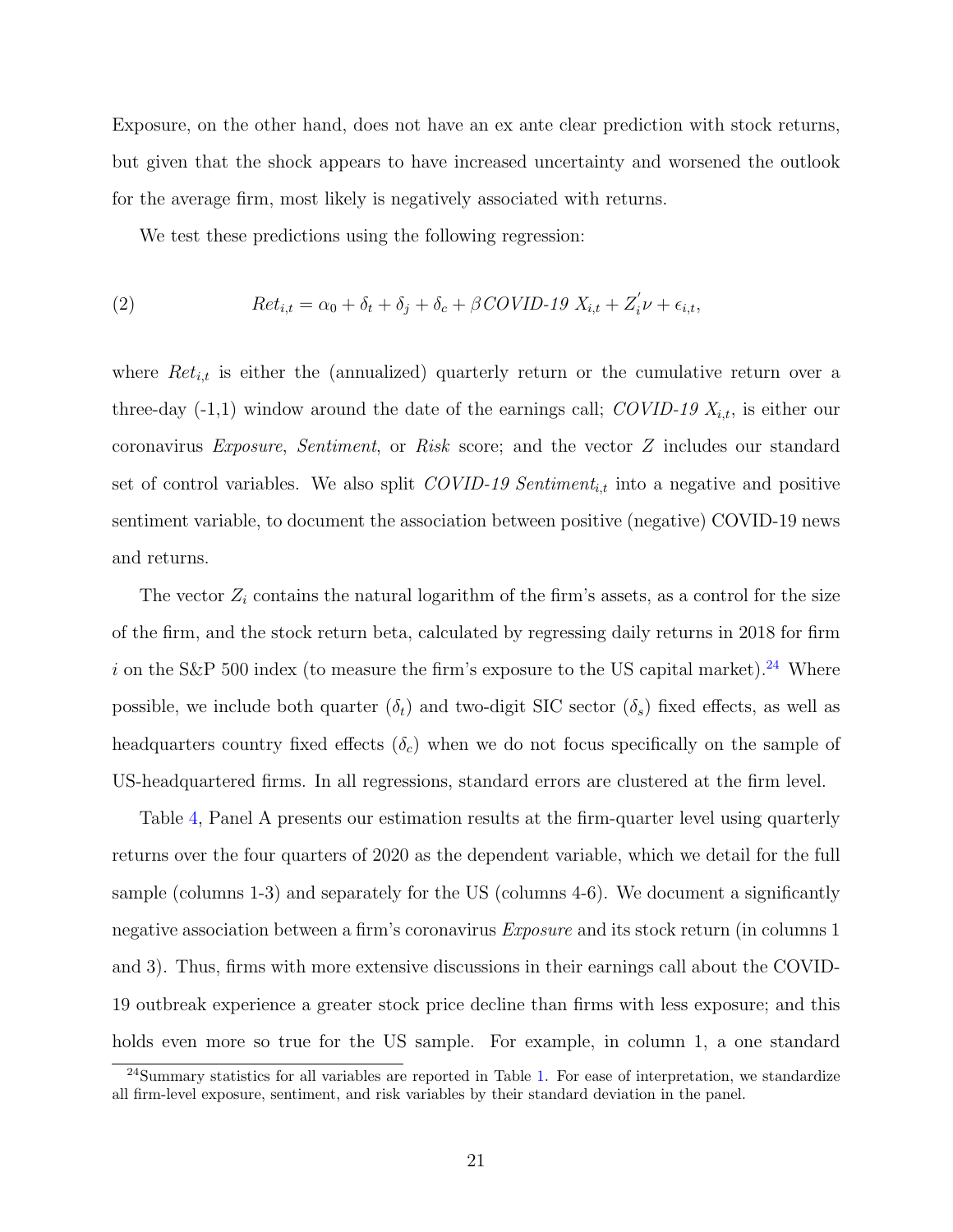deviation increase in COVID-19 Exposure<sub>it</sub> is associated with a 8.9 percentage point lower annualized return in the quarter of the conference call. Next we consider whether this return response derives from investors revising their expectations of future cash flows, as measured by COVID-19 Sentiment<sub>i,t</sub>, or their expectations of the firm's risk, as captured by  $COVID-19 Risk_{i.t.}$ 

When regressing each of these variables onto returns, results show that both explain variation therein (columns 2 and 5). Note, however, that when we separate out positive and negative sentiment in columns 3 and 6, only the association between COVID-19 negative sentiment<sub>i,t</sub> and returns remains consistently negative and significant for both the full and US samples (the magnitude of the coefficients tends to remain stable across specifications). For example, in column 3, a one standard deviation increase in negative COVID-19 sentiment is associated with a 5.9 percentage point decrease in stock returns.<sup>[25](#page-23-0)</sup>

In Panel B, we examine the short-window returns surrounding the date of the earnings call in which COVID-19 is discussed. We use earnings calls from all four quarters of 2020. Both in the full sample and in the US sample, we document a significant negative association between  $\textit{COVID-19}$  Exposure<sub>i,t</sub> and three-day earnings-call returns (columns 1 and 4), consistent with the view that earnings conference calls reveal some incremental information about firms' COVID-19 exposure. In column 1, the estimated coefficient implies that a one standard deviation increase in COVID-19 Exposure<sub>it</sub> is associated with a 0.3 percentage point lower return in this narrow window around the conference call. As in Panel B, we find, both in the full sample and the US sample, that the short-window returns are significantly associated with COVID-19 Sentiment<sub>i,t</sub> but not with COVID-19 Risk<sub>i,t</sub> (columns 2 and 5), though even the latter retains the predicted sign. Indeed, per columns 3 and 6, it is the negative sentiment about COVID-19, in particular, that is driving returns around the earnings call date.

Across Table [4,](#page-54-0) the conclusion emerges that our measures of COVID-19 risk and sentiment indeed contain information relevant to firms' fortunes during the coronavirus pandemic, and

<span id="page-23-0"></span> $25$ See, e.g., [Giglio et al.](#page-38-1) [\(2021\)](#page-38-1) for how stock returns changed during the February-March 2020 stock market crash induced by the COVID-19 pandemic.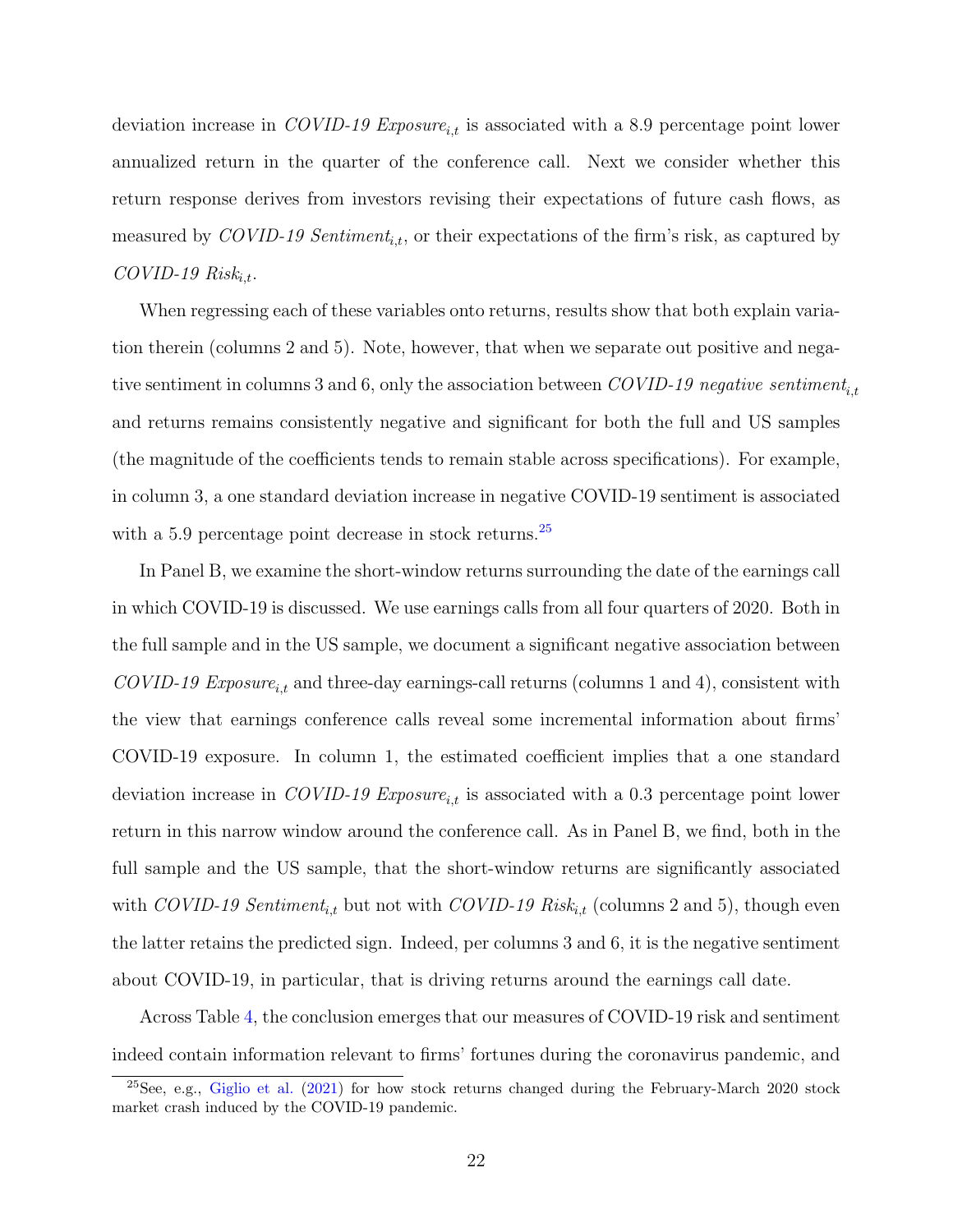that some of this information may in fact be originally transmitted to markets through earnings conference calls (Panel B). The fall and subsequent recovery in aggregate stock prices in Q1 and Q3 of 2020, however, mask significant COVID-19-induced heterogeneity in the cross-section of firms. We aim to systematically exploit the discussions of how firms are affected by the pandemic in the next section, in which we identify specific COVID-19-related concerns, as voiced in the earnings call transcripts, and use this to shed light on how the valuation effects documented in this section are related to the type of shocks to which firms are exposed.

### <span id="page-24-0"></span>5. The Supply, Demand, and Other Impacts of Epidemic Diseases

Figure [5](#page-45-0) presents the findings from our automated pattern-based classification method of the full sample of coronavirus sentence triples. For this sample, we assess the frequency of occurrence of a topic category (i.e., supply impacts [supply chain and production and operations], cost reductions, financial adjustments, government assistance, demand impacts) by computing the percentage of COVID-19 related sentence triples with a given topic label among all COVID-19 related sentence triples in our corpus.<sup>[26](#page-24-1)</sup> We then plot the relative share of each topic over time, such that for each month in 2020, the figure depicts the proportion of COVID-19 centered discussion that is devoted to each topic. As shown, the sudden change in demand is the most commonly voiced concern when the discussion turns to the possible impact of the pandemic on the firm. Indeed, 41.53 percent of all sentence triples mention demand. The attention for demand abates somewhat after the first quarter, but remains the dominant topic of concern throughout 2020.

Conference call participants also discuss concerns about disruptions to the *supply chain* (5.69 percent) and operations, or the closure of a given firm's own production facilities and stores (26.70 percent). Supply chain concerns peaked in the first two months of 2020 and decreased quickly thereafter. At the same time, discussions about production and operations

<span id="page-24-1"></span> $^{26}$ An overview of the topics with example sentence triples is provided in Appendix Table [8.](#page-73-0)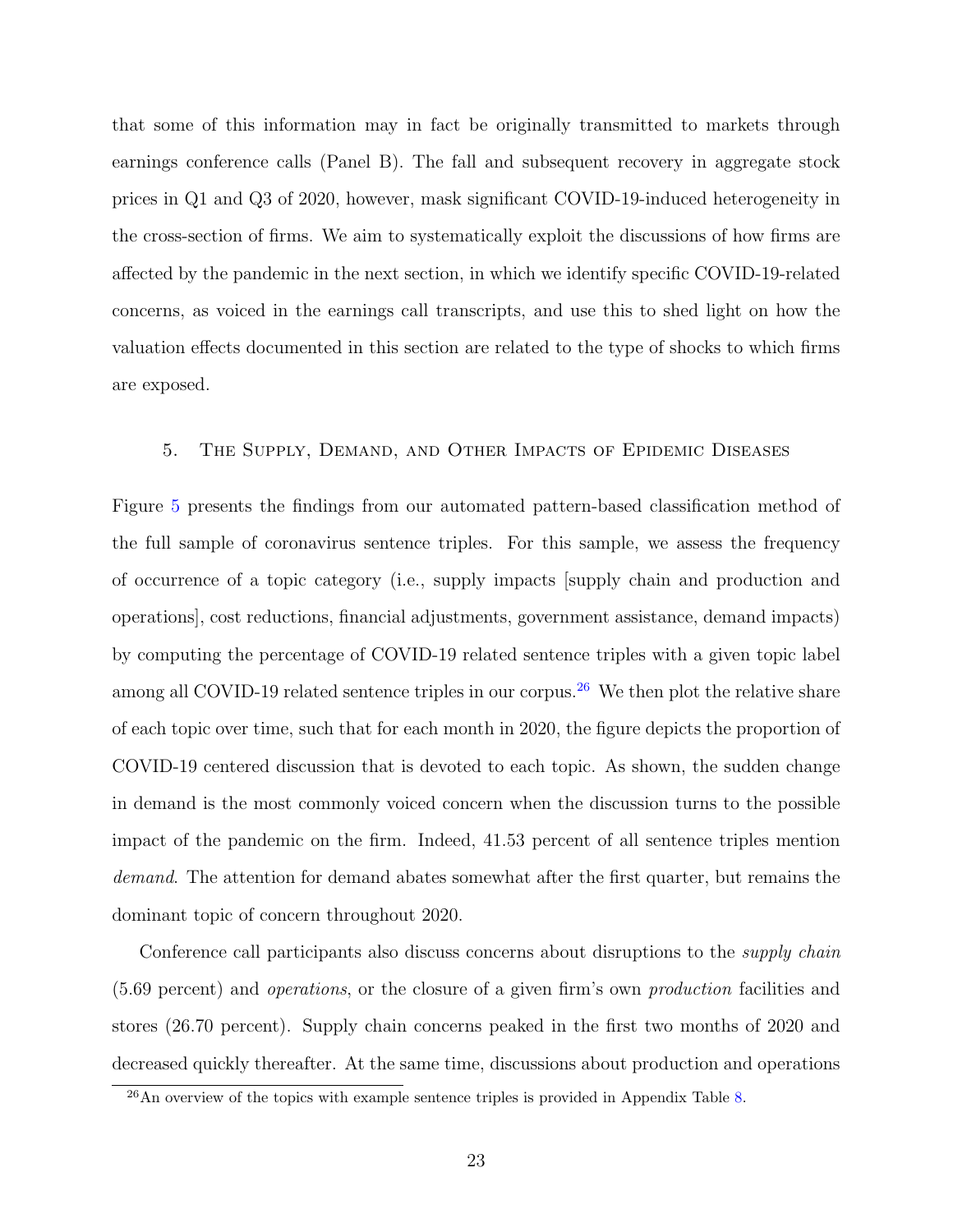(including forced closures of sites and stores) increased from March and remained at about the same level after Q3.

Higher costs, and the imposition of cost-saving measures, due to COVID-19 represent a further concern. These discussions represent mostly managerial responses to the pandemic shock inasmuch as managers, observing the negative consequences of Covid for their firm, cut costs and take other efficiency measures. Throughout 2020, cost topics are discussed in 11.22 percent of the sentence triples. Turning to financial adjustments, a concern that becomes more prominent from the second quarter of 2020, we classify 13.30 percent of sentence triples in this category. Financing concerns are relatively infrequent in the first quarter, but represent a meaningful category afterwards, only slightly easing in the final month of 2020.

A relatively small percentage of triples (viz., 1.57 percent) discusses issues regarding government interventions to support the economy or counter the adverse economic effects of the pandemic. Thus, when call participants discuss programs such as the CARES Act or the Paycheck Protection Program, this counts towards their government topic score.<sup>[27](#page-25-0)</sup>

Overall, summarizing the trends discernible in Figure [5:](#page-45-0) at least three findings are noteworthy. First, throughout the sample period, demand-side, supply-side (i.e., the combination of supply chain and production and operations concerns), and cost issues are discussed the foremost, with the remaining topics trailing considerably in the attention garnered in earnings calls. Second, costs and supply-side, on the one hand, and demand-side concerns, on the other, remain about equally balanced throughout the sample, although concerns relating to supply chains, specifically, diminish over time, as discussions shift more towards concerns about costs induced by the pandemic. Third, financing issues become more pronounced in the second quarter and remain stable thereafter.

Appendix Figure [4](#page-63-0) shows the same graph, but now also includes the share of other or unspecified COVID-19 discussions that can not be specifically attributed to one of our five

<span id="page-25-0"></span><sup>&</sup>lt;sup>27</sup>One possible reason for the relative absence of discussions of government assistance is that some programs were targeted at smaller firms, so that many of the listed firms in our sample were ineligible.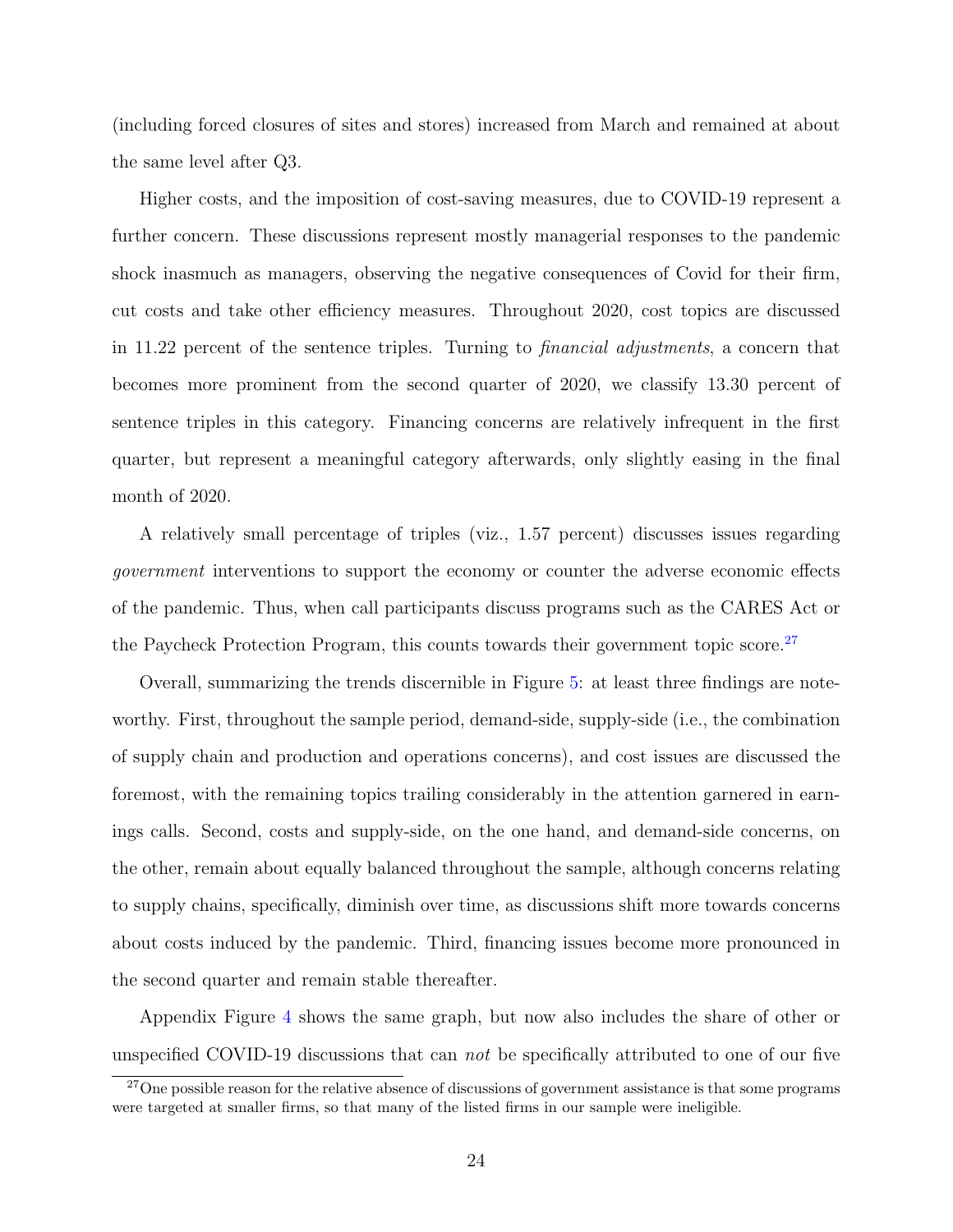topic categories. One takeaway from this figure is that the first quarter features relatively more conversations about COVID-19 without touching on specific concerns; rather, during this period, call participants typically voice generic uncertainty about what will happen next. As the impact of the pandemic unfolds over the following quarters, this "unspecified" category shrinks as more and more discussions are tied directly to one of our topics. By the end of our sample, we can allocate about 60 percent of sentence triples to a specific topic, up from around 40 percent at the beginning of the pandemic.

Once again, drilling drown into these aggregate findings offers additional insights. In Figure [6,](#page-46-0) we examine, by geography and by sector, respectively, the relative importance of (1) demand versus supply exposure (Panel A) and (2) finance versus non-finance exposure (Panel B).[28](#page-26-0) Demand exposure is simply a given firm's exposure to the "Demand" topic category, as previously defined. Supply exposure equals the sum of the firm's exposure to the "Supply chain" and "Production and operations" topic categories. Similarly, non-finance exposure is defined as the firm's exposure to the "Supply chain," "Cost," "Production and operations," "Government," and "Demand" topic categories, whereas Finance exposure is as previously described. Values larger than unity on the scale denote that demand exposure exceeds supply exposure in the first panel. Financing exposure is always lower than exposure to the other four non-financing topic categories and, hence, the scale marks only values below 1.

The balance between supply and demand concerns appears roughly similar across regions of the world. In Asia, and to a lesser extent in Europe, COVID-19 exposure is slightly more demand-related. In contrast, in North America and other regions of the world, supply and demand exposure are more balanced.

At the sector level, in the basic materials, healthcare, and energy and utilities sectors, supply exposure is a prominent force, likely reflecting increased difficulty of production and sourcing in these industries. By contrast, for the technology sector demand exposure is

<span id="page-26-0"></span> $^{28}$ For additional details for each sector and region please refer to Appendix Figure [5.](#page-64-0)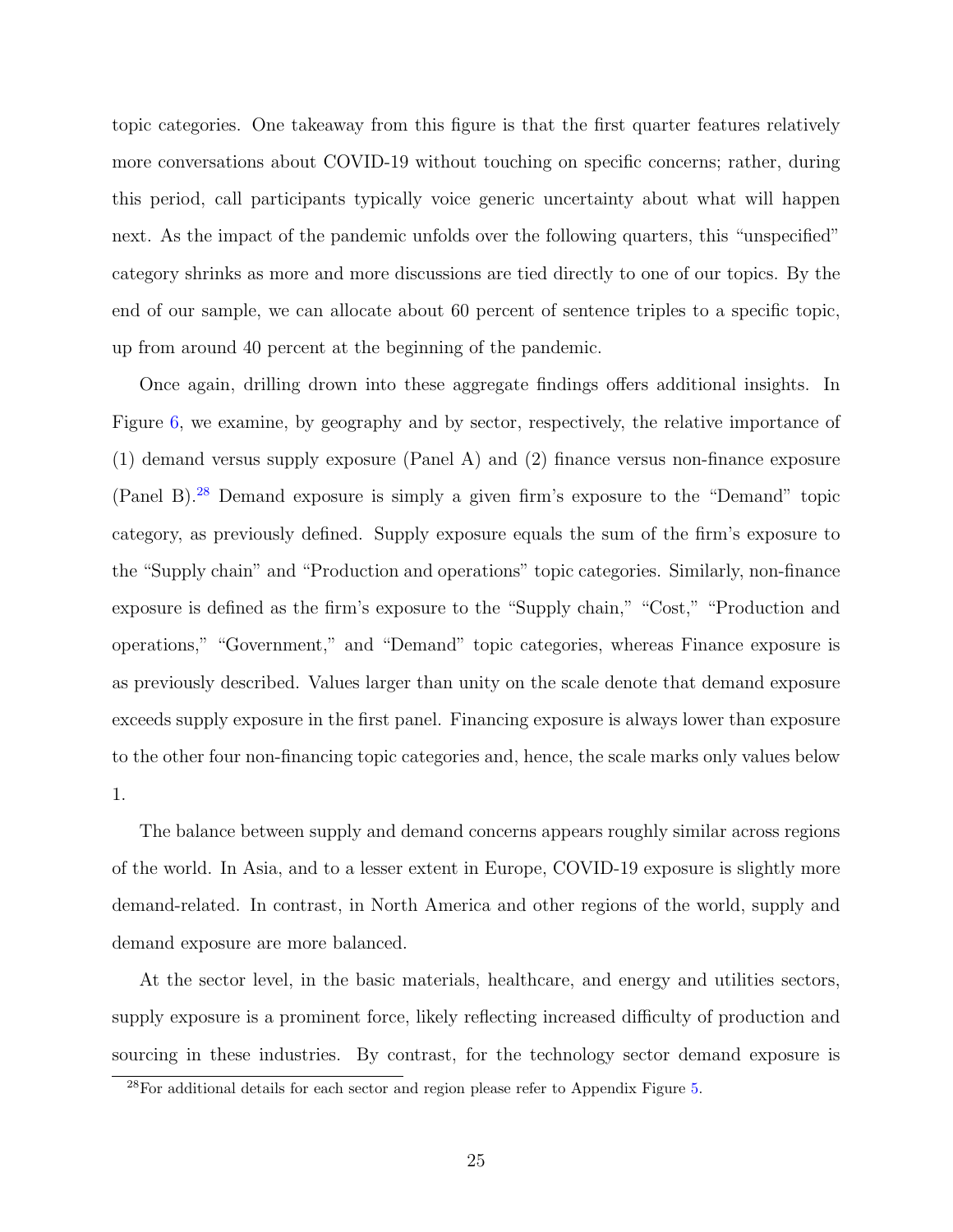relatively more important: consistent with the view that the pandemic has accelerated the trend towards digital solutions in many areas, such as remote work and online retail.

Financing exposure plays a much larger role in Europe and the rest of the world than in Asia or in China. Interestingly, whereas the healthcare and energy and utilities sectors have similar relative supply exposure, they are on opposite ends with regard to their exposure to financing. In the healthcare sector, few firms' transcripts feature concerns about access to credit or liquidity constraints, whereas the conversation turns to these issues much more for the energy and utilities, academic services, and transportation sectors.

These by-sector figures, while documenting extensive variation in how the COVID-19 pandemic affects different parts of the economy, still masks substantial heterogeneity between firms within a given sector. We illustrate this point in Figure [7,](#page-47-0) which plots the variation of relative demand and supply exposure (in Panel A) and relative finance and non-finance exposure (in Panel B) for S&P 500 firms. In Panel A, while there is significant clustering around unity, consistent with the observation that the COVID-19 pandemic provides a shock to demand and supply, some firms still stand out. Linking back to the individual snippets used to compile the relative exposure scores, provides further details. For example, Kinder Morgan's executives, in the April 2020 earnings call, answer the following to a financial analyst's question: "I mean this is certainly different, unprecedented when you put the combination of 2 things, the OPEC Plus falling apart on March 6 together with COVID crushing demand." Or Archer Daniels Midland, in July 2020, looks back on the previous months as follows: "... we see that the worst of the demand destruction due to COVID was behind us." Another early example of a pertinent analyst question is in Coca Cola's January 2020 earnings call: "I realize it is still early, but any kind of thoughts of how coronavirus changes your plans in China, be it just current sales or plans to roll out Costa ..." These are all examples of firms with relatively high demand exposure; moving to the opposite of the scale shows firms coping with supply exposure. Deere & Co's management, for example, in the February 2020 earnings call, discusses how they "are monitoring the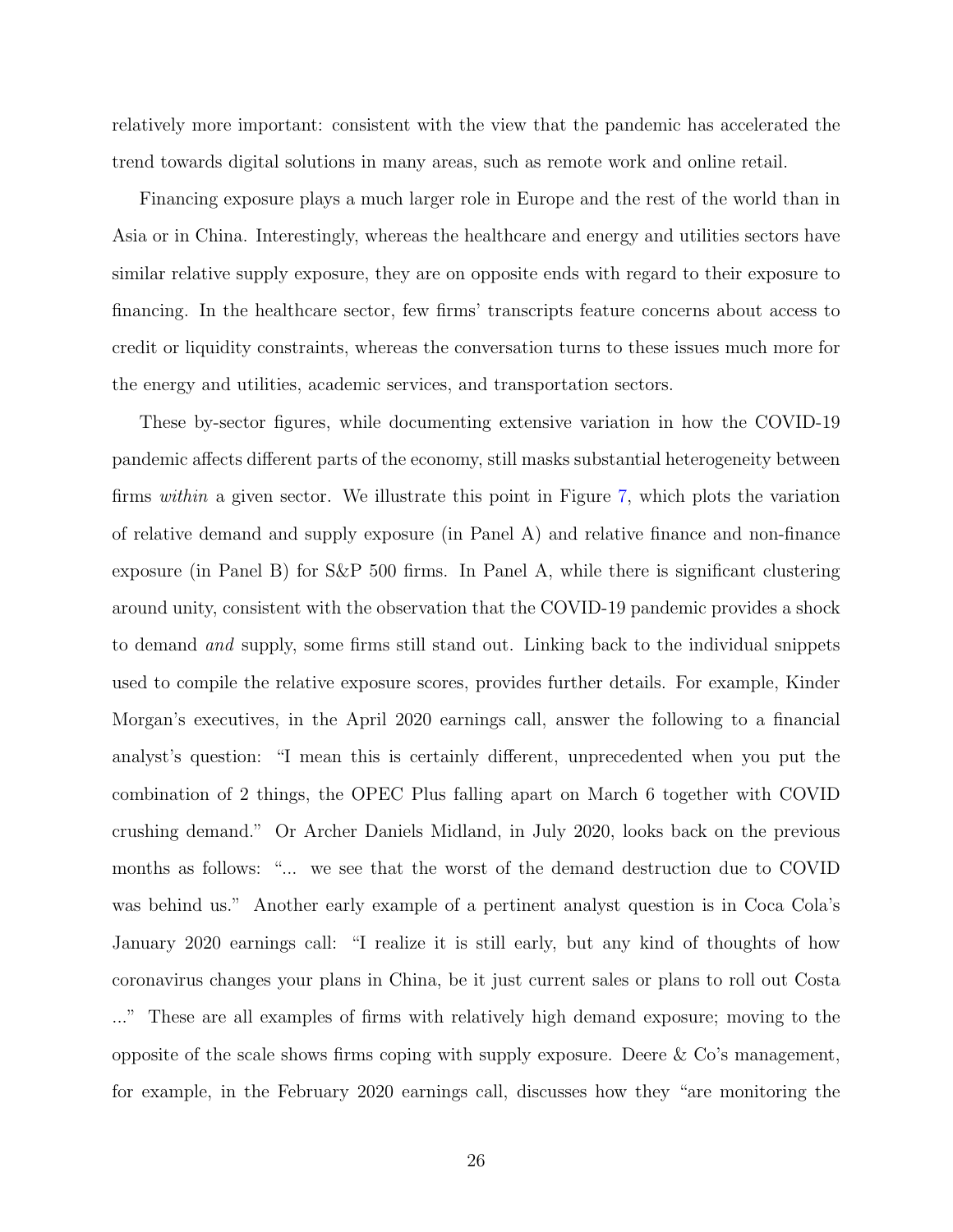coronavirus situation and working closely with the Chinese provincial authorities primarily focused on the well-being of our employees and a safe return to production. In terms of overall exposure, the biggest potential impact to Deere is in relation to the supply base that serves our international operations. And the result of those 2 things will certainly impact what we're able to produce and ship during the month."

Panel B of Figure [7](#page-47-0) hones in on the relative finance exposure of S&P 500 companies. Discussions in earnings conference calls vary from a simple statement by Delta in April: "The call today will focus on our response to Covid 19, with Ed giving an overview of our priorities and Paul giving an extensive liquidity update" to Coca Cola in the same month discussing the position of bottling partners: "I know they are proactively taking steps to preserve cash, strengthening their balance sheets and manage their P&Ls. Currently, we don't have any major concerns surrounding our bottling partners from a liquidity perspective, and we are working closely with them to anticipate and deal effectively with a scenario where the coronavirus situation is longer and more severe than currently anticipated." General Motors reassures analysts in July as follows: "And obviously, you're going to see on a quarterto-quarter some volatility associated with their production or working capital assumption or sales allowances and so on." By November 2020, Marathon Oil starts discussing the company's dividend policy again: "We would also be well positioned for incremental return of capital to shareholders beyond our base dividend. Rest assured, we will continue to manage COVID-19 risk diligently through our business continuity and emergency response plans. In a low growth ... environment, capital efficiency ... are the competitive differentiators." At the low end of the scale, the manufacturer of private label over-the-counter pharmaceuticals Perrigo, had a denominator boost due to their ability to quickly manufacture hand sanitizer in the first quarter of 2020.

It is instructive to compare the relative demand, supply and financing exposure due to COVID-19 with other outbreaks. Figure [8](#page-48-0) offers such a comparison between COVID-19, Ebola, SARS, H1N1, Zika, and MERS. We constrain the comparison to the first three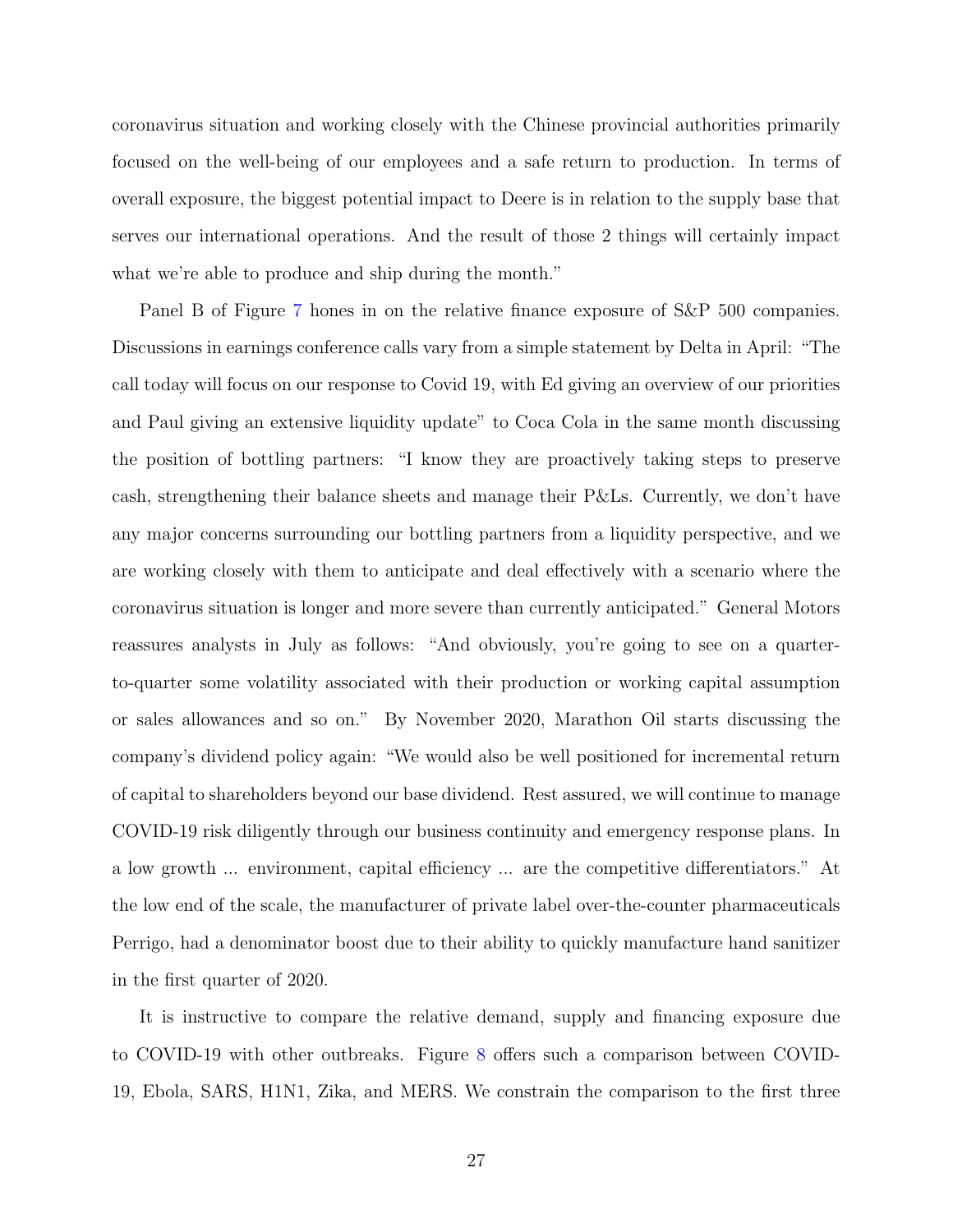quarters after the initial outbreak of each disease. Two observations are striking. For COVID-19, demand and supply concerns receive about the same attention, justifying the view that the 2020 pandemic represents a shock to both supply and demand. The remaining outbreaks mention relatively fewer supply-related concerns and tend to skew more towards demand-side impacts. Interestingly, the outbreaks rank roughly in the order of their severity. Comparing with Figure 1, we find that larger aggregate firm-level exposure (where COVID-19 is discussed relatively more frequently than SARS, H1N1, Zika, and MERS, respectively) correlates with relatively more severe supply-side impacts. The only disease apparently breaking this pattern is Ebola, which is not discussed as frequently as SARS and H1N1 but nevertheless has relatively more discussion of supply-side impacts.<sup>[29](#page-29-1)</sup>

### <span id="page-29-0"></span>6. Valuation implications of demand and supply shocks

# 6.1. Isolating demand and supply shocks

So far, our focus has been to summarize our results in topic fractions, showing, in the aggregate, how supply, demand, governmental, and financing concerns vary for firms across countries, in different sectors, and over time. We also hinted at much more variation in these concerns masked when emphasizing aggregate trends. In what follows, we take the logical next step and exploit the unique feature of our method that reveals, at the firm level, whether COVID-19 is a shock to the supply side or to the demand side of the firm. This undertaking is important as it shows how our approach can help inform theories about

<span id="page-29-1"></span> $^{29}$ The comparison with earlier diseases is important for another reason, as revealed by our systematic analysis of snippets: these earlier outbreaks are frequently invoked when discussing the impact of COVID-19. For example, in its January 2020 call, as mentioned above, Coca Cola's executives continue as follows: "... to roll out Costa? And also maybe any update or reminder of kind of what SARS did to numbers, if anything, 10 years ago or 15 years ago?" Or, consider HCA Healthcare which opens its earnings call in January 2020 with the assessment that "[h]istorically, SARS or MERS, which are members of the coronavirus family but far more toxic than the current novel coronavirus, did not affect our emergency department volumes." Similarly, analysts ask Prudential Financial: "As we look back to SARS over 15 years ago in light of the coronavirus, do you see any increased demand for your products on the benefit side to note." In sum, the discussions between analysts and executives about their firms' exposure to COVID-19 suggest that firms might have learned from their earlier experience with outbreaks of infectious diseases. This experience could plausibly add to their resilience in face of the new shock.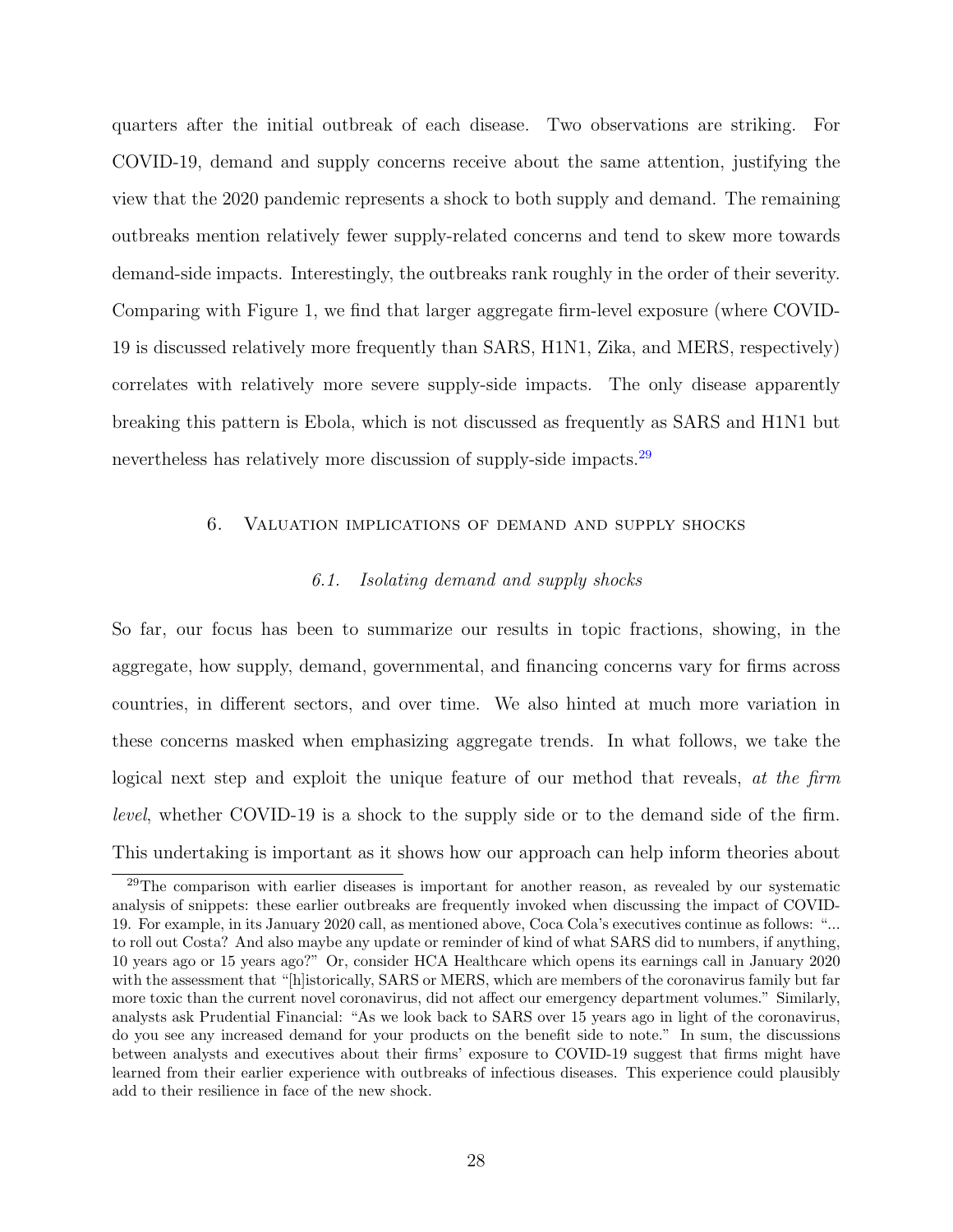how demand and supply factors explain changes in stock valuations and in other first-order economic quantities, such as investments and hiring.

In our setting, we need to implement an important further refinements before we can attempt such an investigation. Recognizing that COVID-19 was a boon for some firms and a bane to others, we must "sign" the shock inasmuch as we identify whether the pandemic improved or deteriorated demand for the firm. This signing can be done for other topic categories too, but practically speaking, few firms experienced positive supply shocks, and hence we will only consider negative shocks in what follows for this topic category.

We accomplish this task by simply using our sentiment dictionary to determine whether negative- or positive-tone words are used in conjunction with discussions of COVID-19's effect on demand. Specifically, for COVID-19-related sentence triples, we count positive minus negative tone words in the sentence that identifies the topic, and average this across all sentence triples about the topic within an earnings call transcript. Thus, the COVID-19 related net demand shock for a given firm in a given quarter is

(3) *COVID-19 Net demand shock*<sub>i,t</sub> = 
$$
\frac{1}{S_{it}} \sum_{s=1}^{S_{it}} \{1[s \in \mathbb{P}^{Demand}] \times Tone(s)\},
$$

where  $Tone(s)$  (again, using [Loughran and McDonald](#page-39-16)  $(2011)$ 's sentiment dictionary) maps a sentence's sentiment words into integer counts. In particular,  $Tone(s)$  returns the sum of positive words if the sentence contains positive but not negative words; it returns the negative of the sum of negative words if the sentence contains negative but not positive words; and it returns zero if the sentence contains both positive and negative words. We define COVID-19 Negative supply shock<sub>it</sub> similarly but with  $Tone(s)$  only returning the integer count of negative sentiment words if the sentence that identifies the supply topic contains negative but not positive sentiment words.<sup>[30](#page-30-0)</sup>

<span id="page-30-0"></span>Table [5](#page-55-0) shows how this process works by providing annotated examples of the sentence

<sup>30</sup>Recall that we define a supply topic as word patterns related to either "Supply Chain" or "Production and Operations."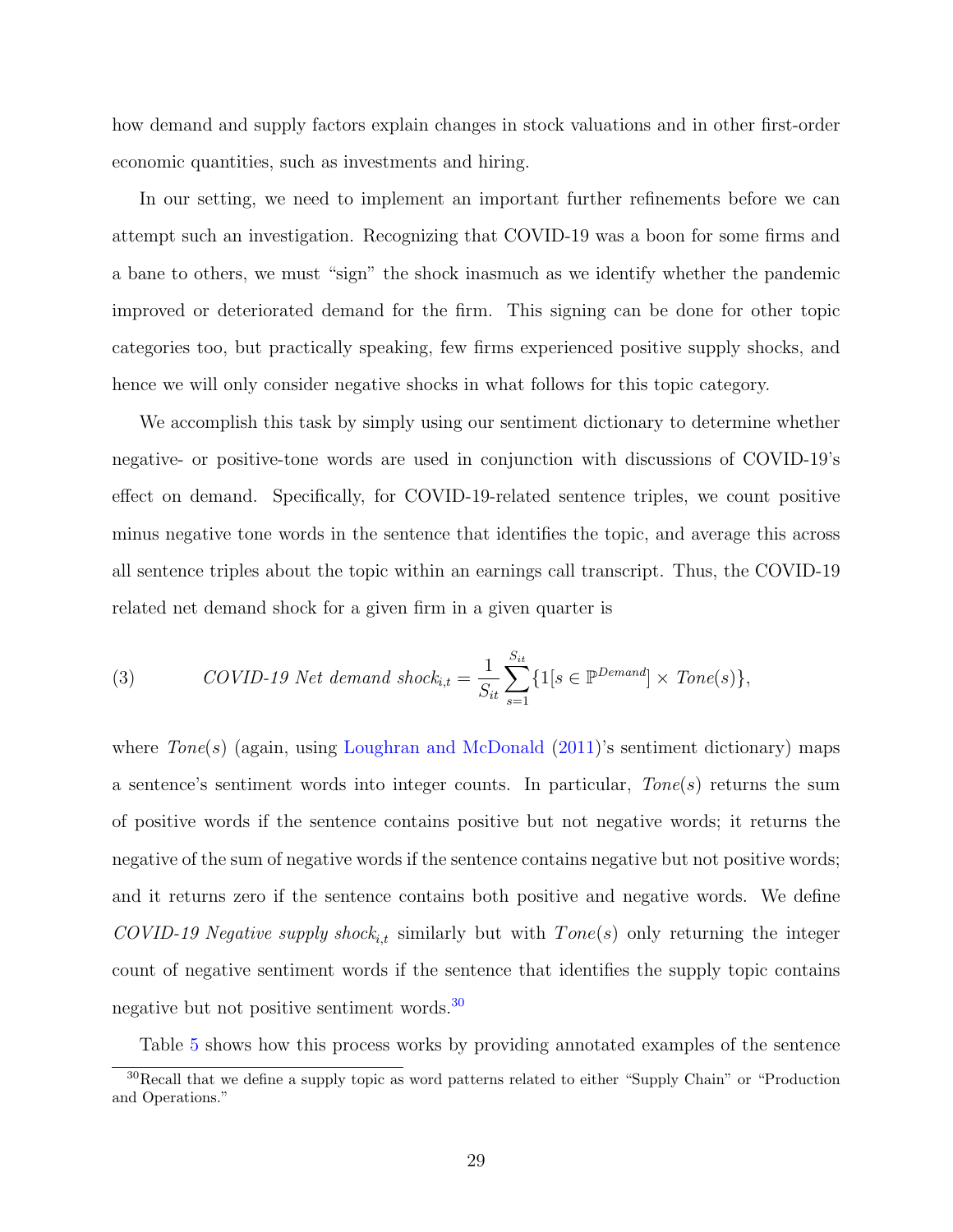that identifies the topic within a sentence triple whose middle sentence discusses the coronavirus crisis. Take, for instance, the snippet from the Yokogawa Electric Corp's earnings call transcript, held on 12 May 2020, that is identified as a negative demand shock. Highlighted in blue are the words used to identify the topic category (in this case "Demand"). Highlighted in red are the sentiment words ("decline", "suffered") that indicate that Yokogawa experienced a negative (demand) shock. The table also contains examples for positive demand and negative supply shocks.

Figure [10](#page-50-0) demonstrates, at the sector level, the variation in the extent to which firms exhibit negative net demand (Panel A) and negative supply shocks (Panel B). As perhaps expected by the large-scale restrictions imposed on travel, the largest negative net demand shock is in the transportation sector, while healthcare and academic and educational services sectors, on average, experience much lower negative net demand shocks. Similarly, the real estate sector and the financial undustry exhibit low negative supply shocks, compared to the healthcare and industrial goods and services sectors.

#### 6.2. Valuation effect of demand and supply shocks

Having signed the demand and supply topic categories, we examine to what extent the stock market response we document in Section [4](#page-21-0) can be attributed to demand and/or to supply shocks respectively. We report regression estimates of annualized quarterly stock returns (in the four quarters of 2020) onto two independent variables: COVID-19 Net demand shock<sub>i,t</sub>, which is the firm-level net exposure score to positive and negative demand shocks, and COVID-19 Negative supply shock<sub>it</sub>, which is the firm-level exposure score to negative supply shocks associated with the COVID-19 pandemic. Both independent variables are standardized to ease the interpretation of the coefficients. As before, we control for a firm's log of assets in 2019 and its market beta in 2018. What's more, we include quarter and sector fixed effects. We estimate these regressions for the full sample of firms and, separately, for US firms and large US firms only (as measured by having more than 500 employees).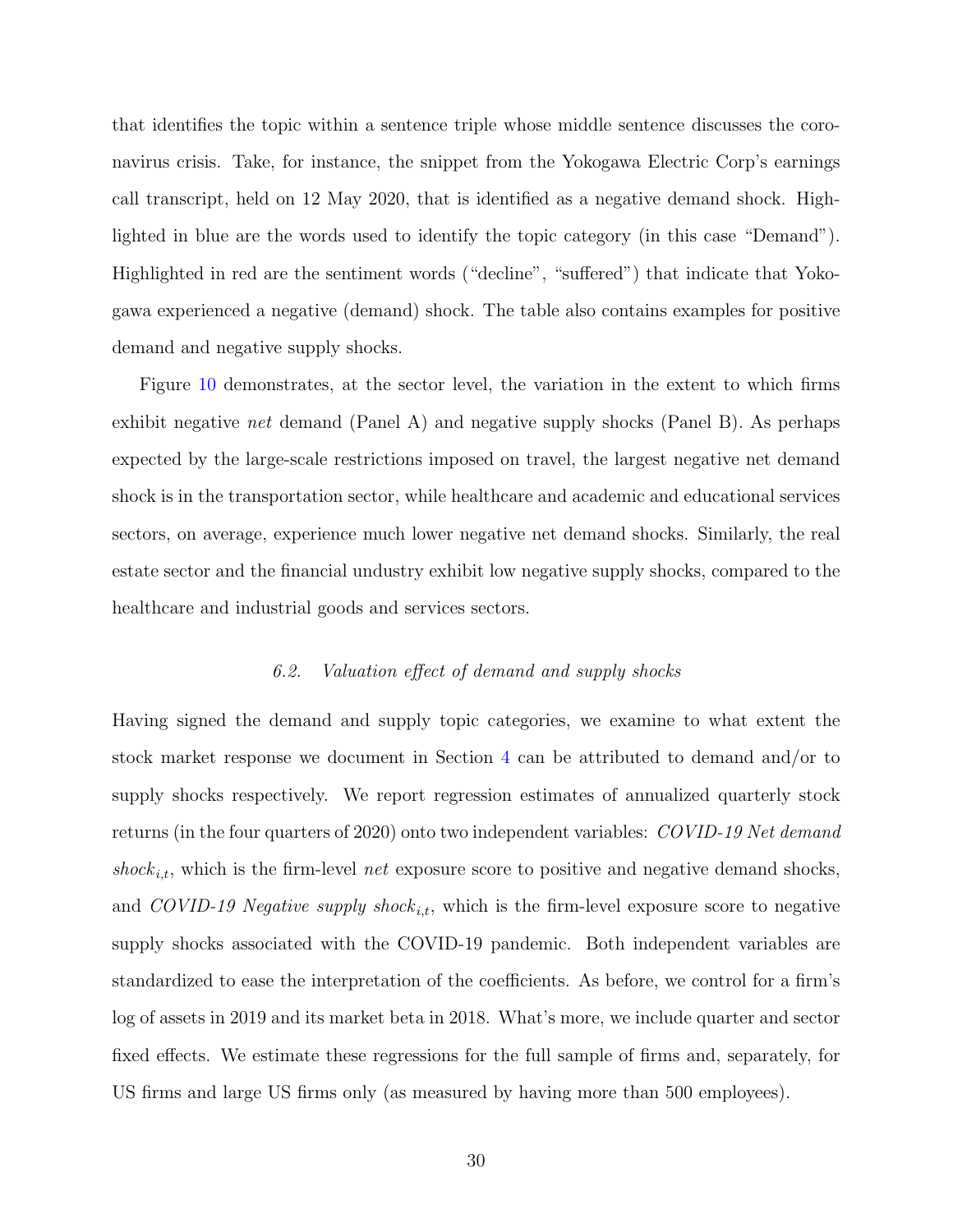Table [6](#page-56-0) presents the findings. In the full sample, in column 1, we find a positive and statistically significant effect of the net COVID-19 demand shock. A one standard deviation increase in exposure to the demand shock increases (annualized) quarterly returns by 2 percentage points, consistent with the view that a contraction in the firm's demand due to COVID-19 lowers its market valuation. When firms are exposed to a negative COVID-19 supply shock, however, we find a negative effect on quarterly returns  $(-0.010, \text{s.e.} = 0.005)$ , as expected.

Moving from the full sample to our sample of US firms, we find this basic pattern repeated. Comparing the magnitudes of the coefficient estimates for the full and the US sample (in columns 1 and 2, respectively), for both the demand and the negative supply shocks, reveals a somewhat stronger relation between stock returns and supply shocks in the US than internationally.<sup>[31](#page-32-0)</sup> This pattern, however, results from smaller sample firms as large US sample firms (for which we report estimates in column 3) have coefficient estimates closer to the full sample.

We investigate the heterogeneity of the valuation effect of the COVID-19 demand and supply shocks further in Figure [9,](#page-49-0) in which we visualize the results of estimating the same regression but now for each industry in the US sample, separately. The figure shows that the valuation effects in the Transportation and Real Estate sectors are driven predominantly by the demand shock, whereas valuation in other sectors like Healthcare and Energy & Utilities appear more affected by the impact of supply shocks associated with the pandemic.

Validation check. Our exercise to attribute the valuation effects of COVID-19 to demand and/or supply shocks hinges on the condition that our approach to "sign" the shocks is successful. We probe our ability to do so by offering evidence from a "differencein-differences" design in which we think of each firm's intensity of the COVID-19 demand and supply shock as a continuous firm-level treatment and relate this to changes in sales

<span id="page-32-0"></span> $31$ We use the standard deviation in the panel of all firms for economic effects size computations.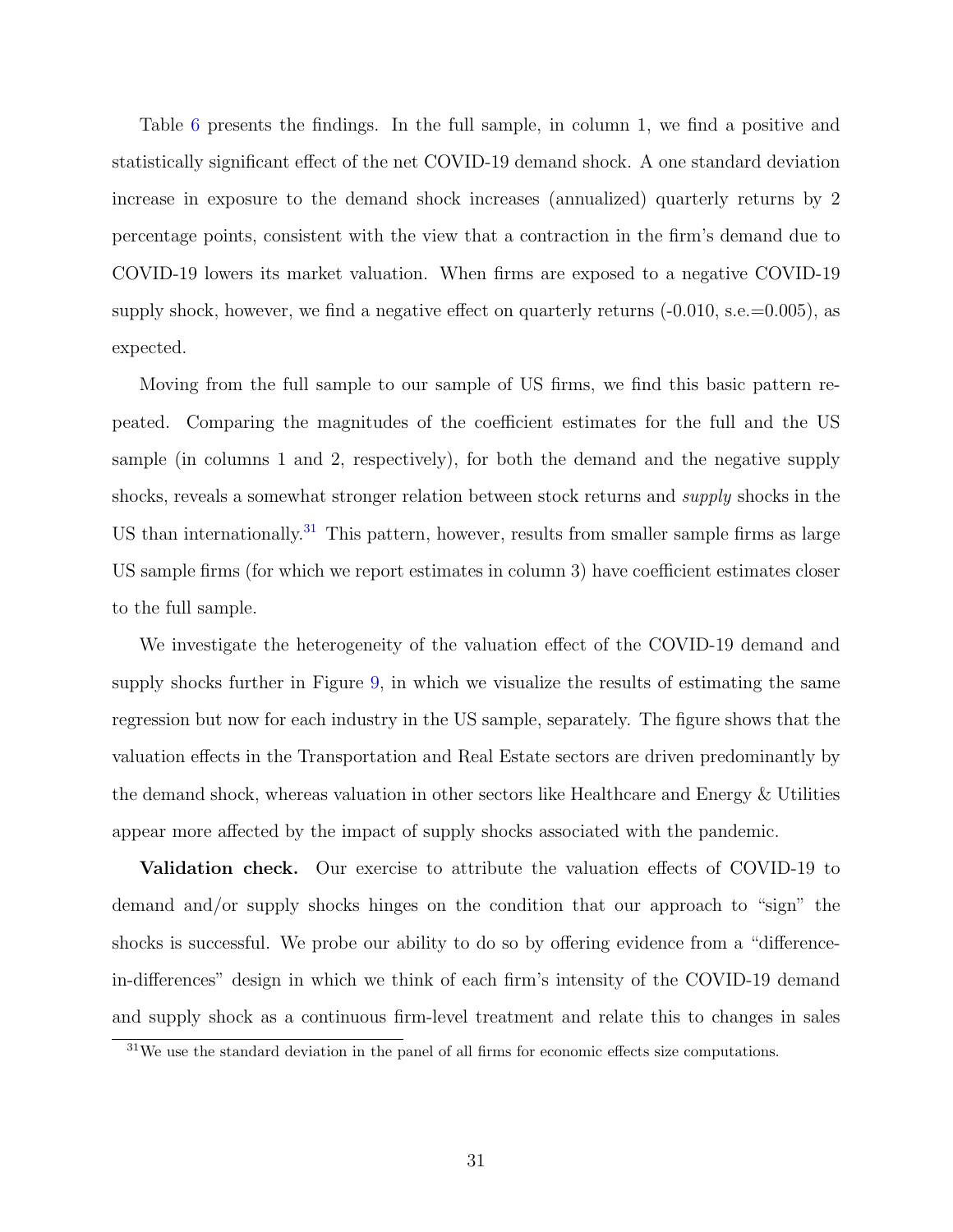revenues:

<span id="page-33-0"></span>(4) 
$$
log(Revenues_{i,t}) = \beta \times \overline{COVID-19 \text{ Net demand shock}_{i,t}} \times Time_t + Z'_{i,t} + Time_t + \delta_i + \epsilon_{i,t}
$$

where  $log(Revenues_{i,t})$  represent the log of sales revenues,  $Time_t$  is an indicator variable equal to one in 2020 and zero in 2019,  $\overline{COVID-19}$  Net demand shock<sub>it</sub> is the average exposure to the COVID-19 demand shock in 2020,  $\delta_i$  captures firm fixed effects, and  $Z'_{i,t}$  contains the interaction of the log of assets in 2019 and  $Time_t$ .

Table [7](#page-57-0) presents estimates of equation [4.](#page-33-0) In column 1, we find that the association between COVID-19 Net demand shock<sub>it</sub> and revenues is significantly stronger for firms more intensely hit by COVID-19 demand shocks (0.032, s.e.=0.005). More importantly, in column 2, where we distinguish positive and negative COVID-19 demand shocks, we find a significant positive coefficient  $(0.012, \text{s.e.} = 0.006)$  for the former and a negative coefficient  $(-0.021, \text{s.e.} =$ 0.005) for the latter. Thus, firms exhibiting stronger positive COVID-19 demand shocks have higher revenues, whereas firms with stronger negative demand shocks have lower revenues. $32$ 

#### 6.3. Firm outcomes after demand and/or supply shocks

Having shown that our text-based method to identify a firm's exposure to demand and supply shocks is useful to understanding valuation effects of the COVID-19 pandemic, we take one further step and document the importance of demand and supply factors to explain changes in firms' investment and hiring during the COVID-19 crisis. We return to the difference-in-differences set up introduced in Equation [4](#page-33-0) but now replace the dependent variable  $log(Revenues_{i,t})$  with the average investment rate  $(i_{i,t}/k_{i,t})$  of firm i in year t, calculated according to the inventory method detailed in [Stein and Stone](#page-40-1) [\(2013\)](#page-40-1), and with employment<sub>i,t</sub>, which is the log of the number of employees (in thousands). We report results for the full sample and for the sample of US firms separately in Table [8.](#page-58-0) In Panel A, we

<span id="page-33-1"></span> $32$ Ideally, we would like to follow a similar approach to validate the identification of negative supply shocks, but in the absence of a compelling dependent variable that could capture the economic consequences on the firm's supply-side from the COVID-19 event, we defer following up on this idea.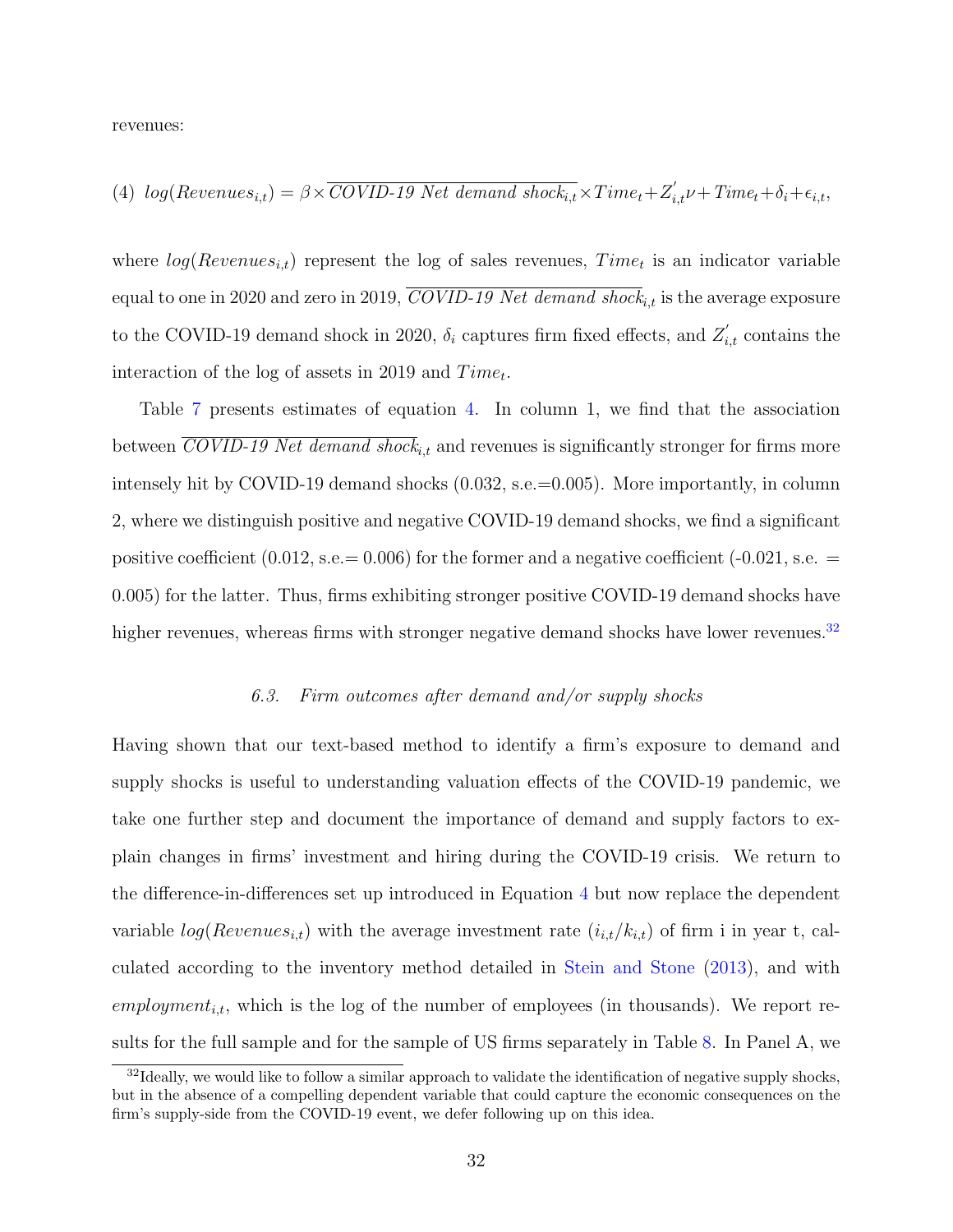detail the estimation results using the investment rate as the dependent variable, whereas Panel B reports the findings for employment.

We find that the intensity of a firm's COVID-19 net demand shock in 2020 has a significant positive effect on its investments, again consistent with the view that firms that suffer a negative demand shock due to COVID-19 invest less. In column 1, for the full sample, the estimated coefficient equals  $0.037$  (s.e.  $= 0.013$ ), implying that a one standard deviation decrease in a firm's COVID-19 net demand shock decreases the firm's investment by 3.7 percent. Columns 2 in Panel A suggest that for US firms, the impact of the pandemic on investments is almost twice as strong compared to the full sample (presumably because the US sample also includes smaller firms that suffered larger declines in their investment). Column 3 instead focuses on large US firms, for which we obtain a coefficient estimate that is very similar to the full sample  $(0.033, \text{ s.e.} = 0.016)$ . In contrast, the firm's exposure to supply shocks does not seem to have had a noticeable differential effect on investment when comparing 2019 and 2020. This is true for the full sample as well as for US firms only.

When, in Panel B, we consider employment, we again find a positive, albeit not statistically significant effect of the net demand shock in the full sample, and a negative marginally significant effect of the negative supply shock, implying that firms affected by the negative supply shock hire less. In column 2, for the full sample of US firms both coefficients of interest are statistically indistinguishable from zero. However, in column 3, for large US firms, we find significant effects of both the demand and the supply shock, where a one standard deviation negative demand and supply shock lower employment at these large firms by 1.9% and 1% respectively.

This pattern is particularly interesting because the US Paycheck Protection Program paid small but not large firms to leave to preserve jobs throughout the pandemic. The differential pattern between small and large firms may thus reflect the effects of this program cutoff.

Taking a step back, the fact that we find significant effects of the COVID-19 demand shock on firm-level stock market valuations, investment, and (to a lesser extent) hiring has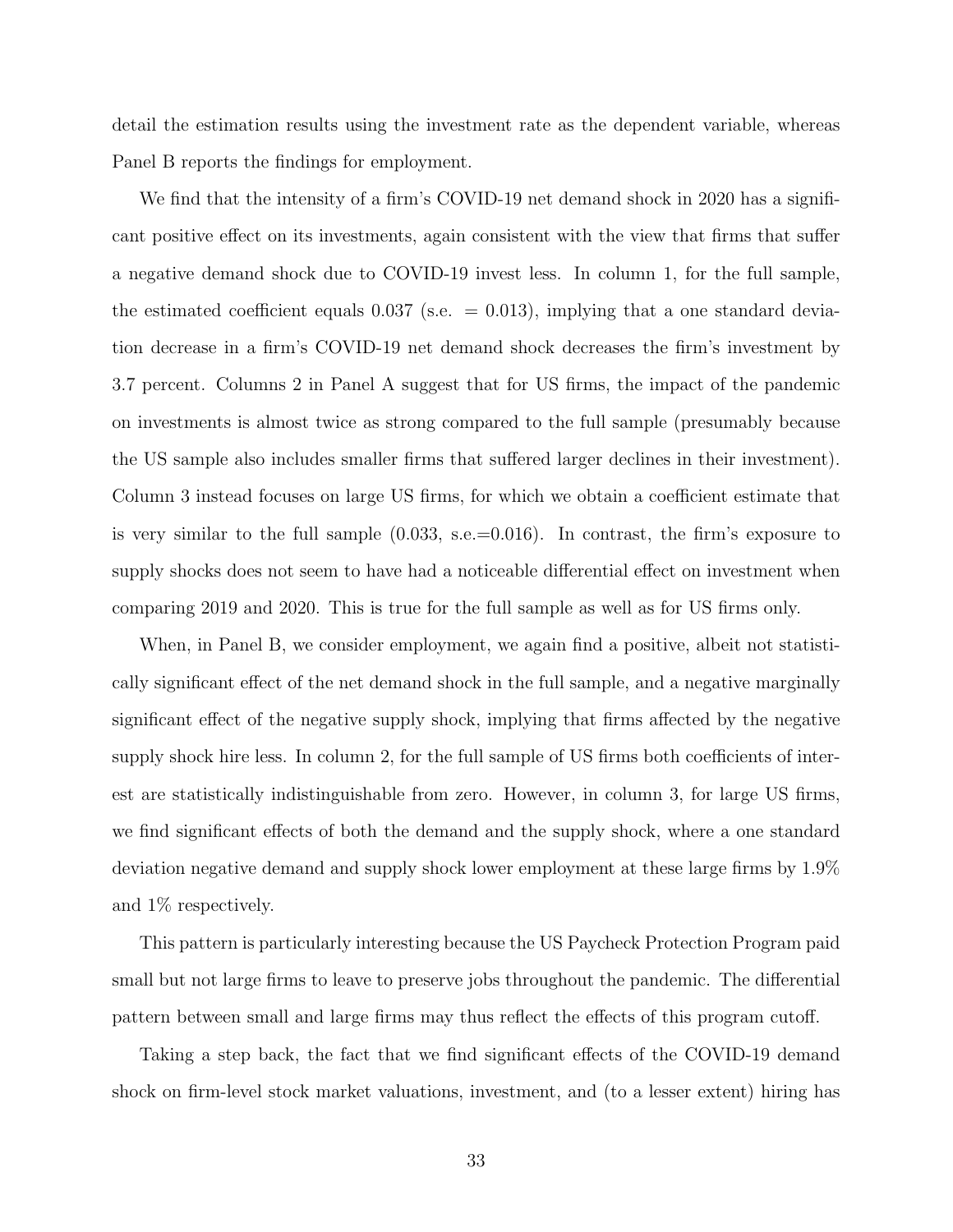important implications for ongoing policy debates. In particular, our results suggest that policy measures designed to support demand for goods and services (such as loose monetary and fiscal policy) can at least mitigate those adverse firm-level impacts of the COVID-19 pandemic that stem from a contraction in demand. By contrast, adverse affects stemming from supply-side impacts may be harder to address.

We show in Appendix Figure [6](#page-65-0) evidence consistent with the parallel trends assumption for these results. The figure shows, for the specification in column 3, the percentage change in the investment rate (employment) associated with firms facing a one standard deviation higher COVID-19 demand shock on the vertical axis in Panel A (Panel B). We find no significant coefficient estimates in any year (starting from 2016) before 2020. In that year, however, we estimate significant coefficients for both the investment rate and employment.

# 7. Conclusions

The economic fallout from the worldwide spread of COVID-19 has made clear the need to better understand in real-time the firm-level impact of such large economic shocks. Data on how firms, sectors, and regions are affected by the pandemic is key, not just for effective policy responses, but also for understanding how its indirect effects propagate through supply chains and across borders.

In this paper, we provide measures of the exposure of individual firms to epidemic diseases, including the firm's exposure, sentiment, and risk related to the coronavirus pandemic. We do so based on the quarterly earnings conference calls of a global sample of firms, during which managers discuss with market participants the release of their earnings numbers. Using these earnings-call transcripts, we can not only measure each firm's exposure to the disease, but we also introduce a new automated text-based pattern discovery method to systematically extract information about the exact nature of the cardinal issues firms face as they respond to the challenges of the pandemic. Ultimately, we can, for each firm, measure their exposure to demand and/or supply shocks associated with epidemic diseases.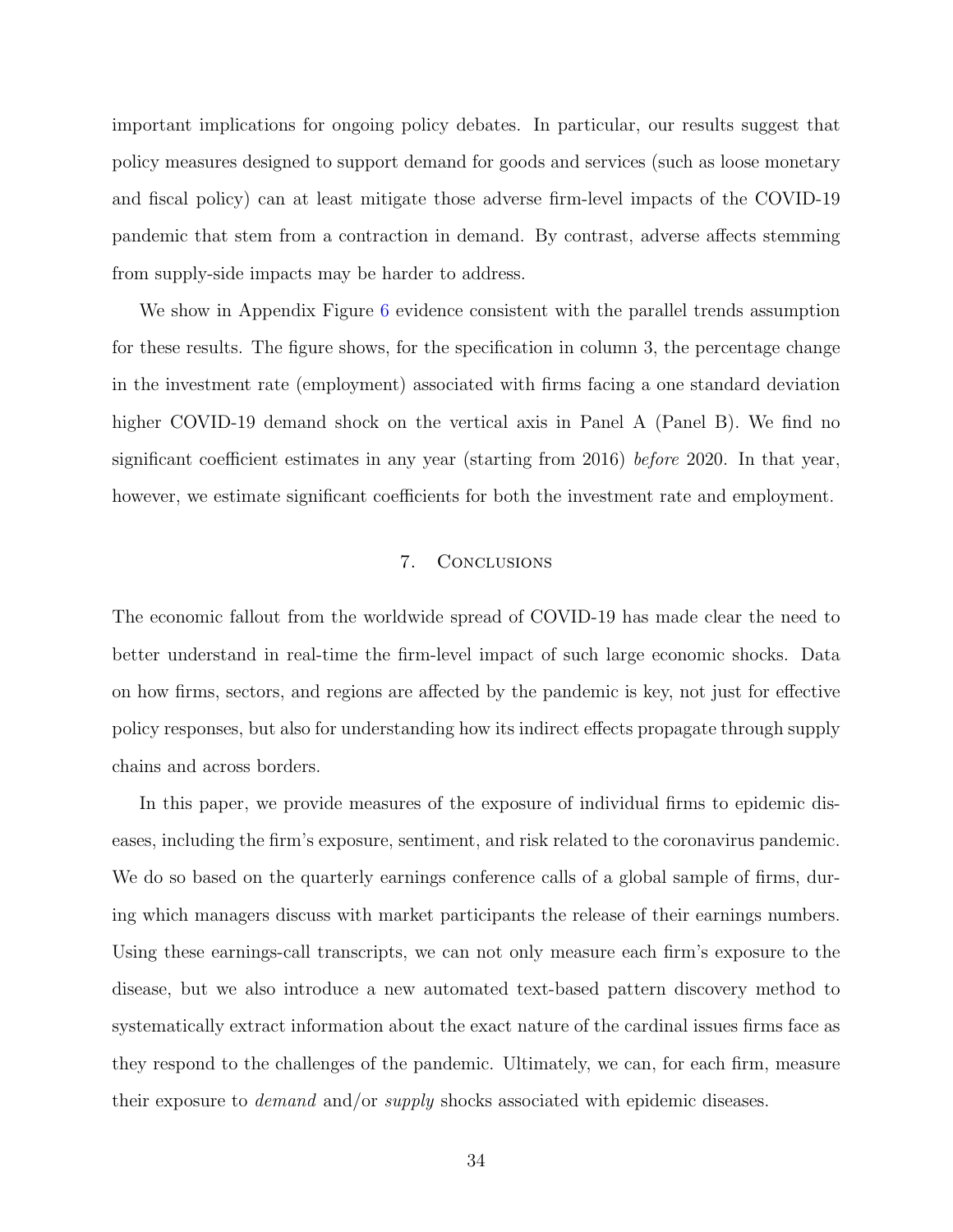Our main findings include, first, even compared to other large-scale epidemics, COVID-19 is unique inasmuch as it affected virtually all firms in all parts of the word at once (with 100 percent of firms discussing its impact in their calls). Second, on aggregate, COVID-19 simultaneously increases firm-level uncertainty and worsens the business outlook of the vast majority of firms. Third, untwining the aggregate of the time-series patterns of Covid exposure, risk and sentiment in 2020, large differences exists between geographical regions, industries, and across firms. For example, many firms in the Tech sector appear to anticipate large positive effects of the pandemic on their businesses, while those in the Transportation sector suffer an unprecedented collapse in demand. Fourth, COVID-19, in contrast to earlier epidemics (in which demand shocks dominate), presents a simultaneous shock to both demand and supply for most sectors.

We are able to pinpoint, for each firm, the relative importance of demand and supply shocks related to the coronavirus and this additional detail, together with the timely measurement of the firm's exposure (as firms host these calls every quarter), renders the data potentially well-suited for testing theories in finance where identification otherwise is often challenging. As we learn about the origin of shocks, as perceived by managers, we gain power to attribute valuation effects to demand and supply factors. What's more, we document how these factors explain important firm outcomes such as their investments and hiring. Thus, our methodological advance provides a versatile way forward to produce new granular data that can inform on issues of key importance to policy makers and fundamental researchers alike.

One key takeaway from this analysis is that demand shocks stemming from the COVID-19 pandemic have significantly depressed firm valuations, their investment activities, and (to a lesser extent) their employment. Part of the economic crisis in the wake of the pandemic is thus clearly attributable to shortfalls in demand, which can be addressed with appropriate monetary and fiscal policy.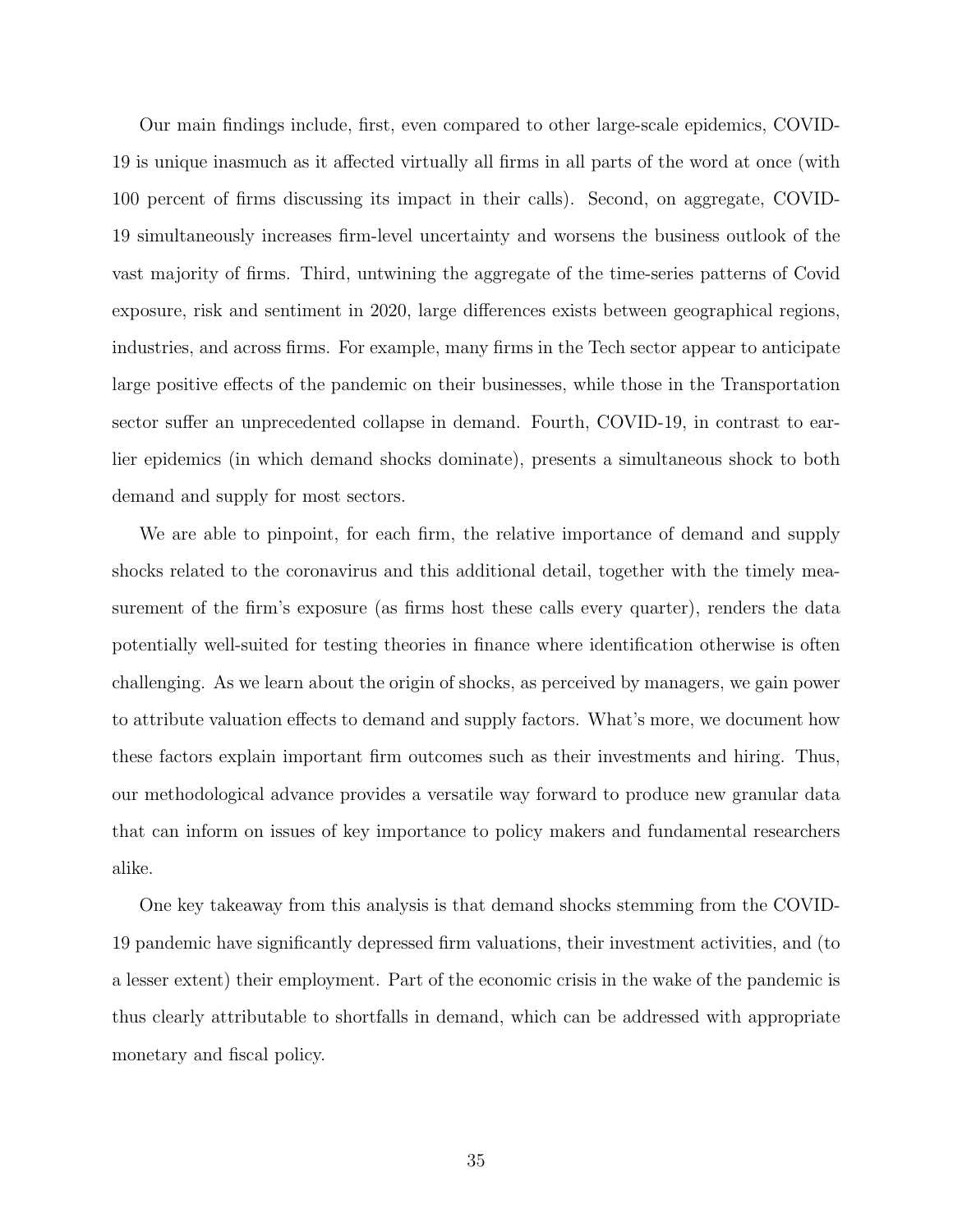#### **REFERENCES**

- Adda, J. (2016). Economic activity and the spread of viral diseases: Evidence from high frequency data. The Quarterly Journal of Economics 131 (2), 891–941.
- Alfaro, L., A. Chari, A. N. Greenland, and P. K. Schott (2020). Aggregate and firm-level stock returns during pandemics, in real time. NBER Working paper no. 26950.
- Alon, T., M. Kim, D. Lagakos, and M. VanVuren (2020). How should policy responses to the COVID-19 pandemic differ in the developing world? NBER Working paper no. 27273 .
- Arnon, A., J. Ricco, and K. Smetters (2020). Epidemiological and economic effects of lockdown. Brookings Papers on Economic Activity.
- Atkeson, A. (2020). What will be the economic impact of Covid-19 in the US? Rough estimates of disease scenarios. NBER Working paper no. 26867.
- Au, S.-Y., M. Dong, and X. Zhou (2020). Does social interaction spread fear among institutional investors? Evidence from Covid-19. Working paper, York University.
- Baker, S., N. Bloom, S. Davis, K. Kost, M. Sammon, and T. Viratyosin (2020). The unprecedented stock market reaction to COVID-19. Review of Asset Pricing Studies 10, 742–758.
- Baker, S. R., N. Bloom, and S. J. Davis (2016). Measuring economic policy uncertainty. The Quarterly Journal of Economics 131 (4), 1593–1636.
- Baqaee, D. and E. Farhi (2020). Nonlinear production networks with an application to the covid-19 crisis. NBER Working paper no. 27281 .
- Barrero, J. M., N. Bloom, S. J. Davis, and B. H. Meyer (2021, May). Covid-19 is a persistent reallocation shock. AEA Papers and Proceedings 111, 287–91.
- Barro, R. J., J. F. Ursúa, and J. Weng (2020). The coronavirus and the great influenza pandemic: Lessons from the "spanish flu" for the coronavirus's potential effects on mortality and economic activity. NBER Working paper no. 26866 .
- Bekaert, G., E. Engstrom, and A. Ermolov (2020). Aggregate Demand and Aggregate Supply Effects of COVID-19: A Real-time Analysis. Available at SSRN 3611399 .
- Blanchard, O. and D. Quah (1989). The dynamic effects of aggregate demand and supply disturbances. American Economic Review 79 (4), 655–673.
- Bretscher, L., A. Hsu, P. Simasek, and A. Tamoni (2020). Covid-19 and the cross-section of equity returns: Impact and transmission. The Review of Asset Pricing Studies, Forthcoming.
- Bybee, L., B. Kelly, A. Manela, and D. Xiu (2019). The structure of economic news. Working paper.
- Caldara, D., M. Iacoviello, P. Molligo, A. Prestipino, and A. Raffo (2019). The economic effects of trade policy uncertainty. Journal of Monetary Economics.
- Croce, M. M. M., P. Farroni, and I. Wolfskeil (2020). When the markets get co. vid: Contagion, viruses, and information diffusion. VID: COntagion, Viruses, and Information Diffusion (March 23, 2020).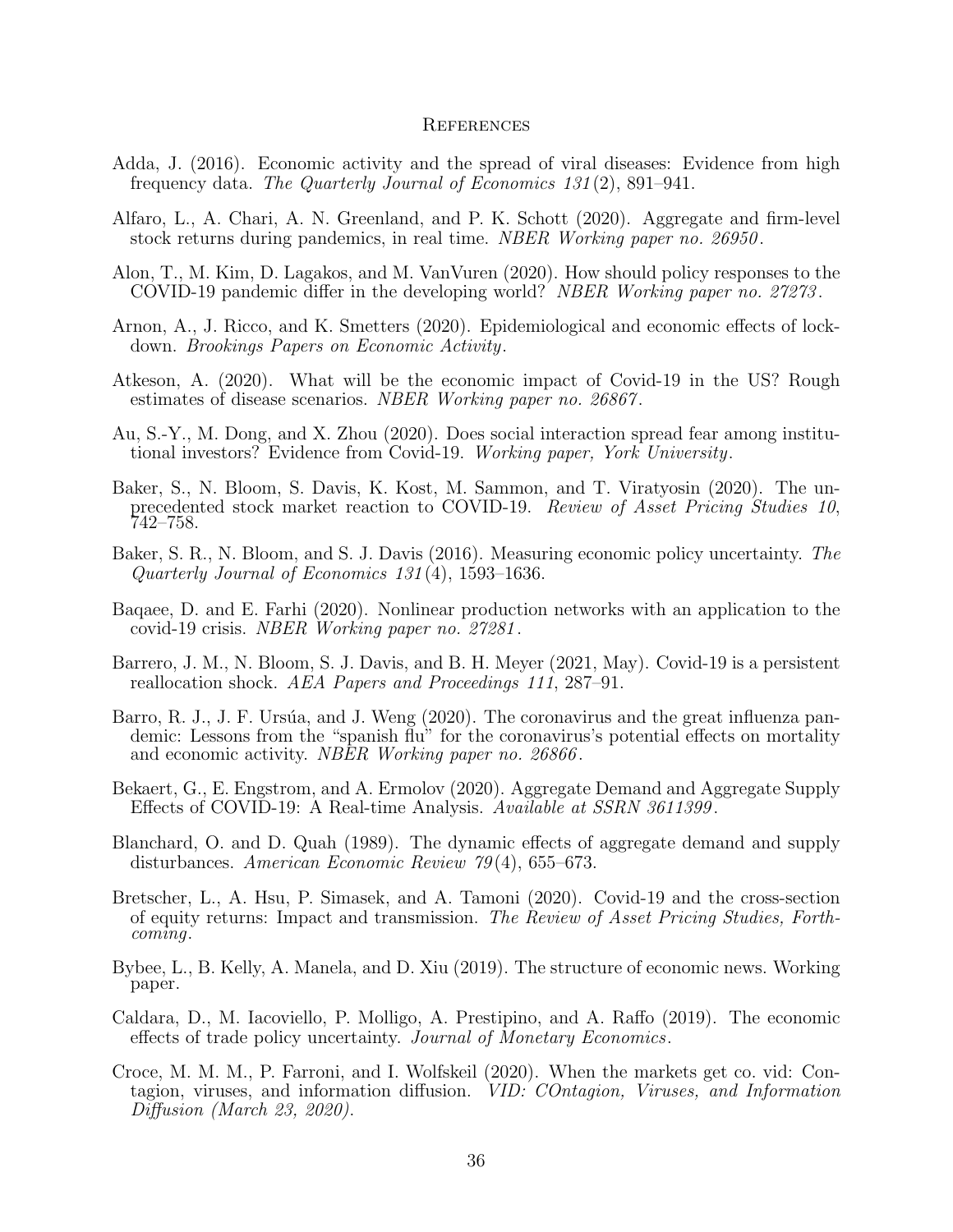- Davis, S. J., S. Hansen, and C. Seminario-Amez (2020). Firm-level risk exposures and stock returns in the wake of COVID-19. NBER Working paper no. 27867.
- Davis, S. J., D. Liu, and X. S. Sheng (2021). Stock prices, lockdowns, and economic activity in the time of coronavirus. Technical report, National Bureau of Economic Research.
- Ding, W., R. Levine, C. Lin, and W. Xie (2020). Corporate immunity to the COVID-19 pandemic. NBER Working paper no. 27055 .
- Eichenbaum, M. S., S. Rebelo, and M. Trabandt (2020). The macroeconomics of epidemics. NBER Working paper no. 26882 .
- Faria-e Castro, M. (2020). Fiscal policy during a pandemic. FRB St. Louis Working paper no. 2020-006 .
- Ferrando, A. (2020). Firms' expectations on access to finance at the early stages of the Covid-19 pandemic. *ECB Working paper no.* 20202446.
- Fogli, A. and L. Veldkamp (2020). Germs, social networks and growth. Review of Economic Studies, Forthcoming.
- Fornaro, L. and M. Wolf (2020). Covid-19 coronavirus and macroeconomic policy. CEPR Discussion paper no. DP14529.
- Gennaioli, N., Y. Ma, and A. Shleifer (2016). Expectations and investment. *NBER Macroe*conomics Annual  $30(1)$ , 379–431.
- Gennaioli, N. and A. Shleifer (2018). A Crisis of Beliefs: Investor Psychology and Financial Fragility. Princeton University Press.
- Gentzkow, M., B. Kelly, and M. Taddy (2019). Text as data. Journal of Economic Literature  $57(3)$ , 535–74.
- Giglio, S., M. Maggiori, J. Stroebel, and S. Utkus (2021). The joint dynamics of investor beliefs and trading during the covid-19 crash. Proceedings of the National Academy of Sciences 118(4).
- Greenwald, D. L., J. Krainer, and P. Paul (2020). The credit line channel. FRB of San Francisco Working paper no. 2020-26 .
- Greenwood, J., P. Kircher, C. Santos, and M. Tertilt (2019). An equilibrium model of the african hiv/aids epidemic. *Econometrica*  $87(4)$ , 1081–1113.
- Guerrieri, V., G. Lorenzoni, L. Straub, and I. Werning (2020). Macroeconomic implications of COVID-19: Can negative supply shocks cause demand shortages? NBER Working paper no. 26918.
- Handley, K. and J. F. Li (2018). Measuring the effects of firm uncertainty on economic activity: New evidence from one million documents. Technical report, Mimeo., University of Michigan.
- Hansen, S., M. McMahon, and A. Prat (2017). Transparency and deliberation within the FOMC: A computational linguistics approach. The Quarterly Journal of Economics 133(2), 801–870.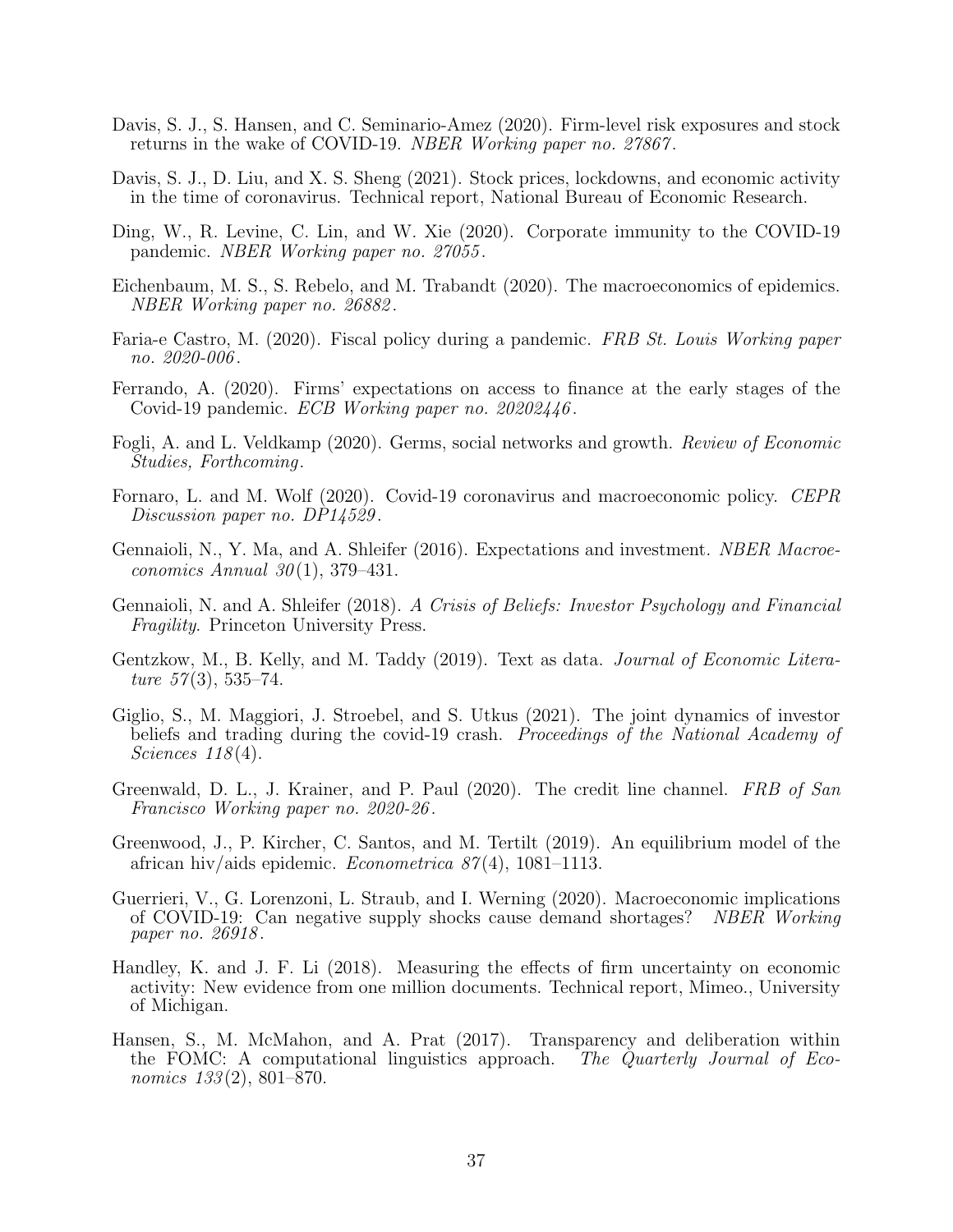- Hassan, T. A., S. Hollander, L. van Lent, and A. Tahoun (2019). Firm-level political risk: Measurement and effects. The Quarterly Journal of Economics 134 (4), 2135–2202.
- Hassan, T. A., S. Hollander, L. van Lent, and A. Tahoun (2020). The global impact of brexit uncertainty. NBER Working paper no 26609; INET Working paper no. 106 .
- Hollander, S., M. Pronk, and E. Roelofsen (2010). Does silence speak? An empirical analysis of disclosure choices during conference calls. Journal of Accounting Research  $48(3)$ , 531– 563.
- Jamilov, R., H. Rey, and A. Tahoun (2021). The anatomy of cyber risk. Working paper, London Business School.
- Joaquim, G. and F. Netto (2020). Bank incentives and the impact of the Paycheck Protection Program. Available at SSRN 3704518.
- Kaplan, G., K. Mitman, and G. L. Violante (2020). The housing boom and bust: Model meets evidence. Journal of Political Economy, Forthcoming.
- Kaplan, G., B. Moll, and G. Violante (2020). The great lockdown and the big stimulus: Tracing the pandemic possibility frontier for the U.S. Working paper, University of Chicago.
- Kargar, M., B. Lester, D. Lindsay, S. Liu, P.-O. Weill, and D. Zúñiga (2020). Corporate bond liquidity during the COVID-19 crisis. NBER Working paper no. 27355.
- Kost, K. (2019). Trade policy uncertainty, investment, and lobbying. Working paper, University of Chicago.
- Kuchler, T. and B. Zafar (2019). Personal experiences and expectations about aggregate outcomes. The Journal of Finance  $74(5)$ , 2491–2542.
- <span id="page-39-0"></span>Loughran, T. and B. McDonald (2011). When is a liability not a liability? Textual analysis, dictionaries, and 10-Ks. The Journal of Finance  $66(1)$ , 35–65.
- Loughran, T. and B. McDonald (2016). Textual analysis in accounting and finance: A survey. Journal of Accounting Research 54 (14), 1187–1230.
- Ma, Y., K. Xiao, and Y. Zeng (2020). Mutual fund liquidity transformation and reverse flight to liquidity. Available at SSRN 3640861.
- Mian, A., K. Rao, and A. Sufi (2013). Household balance sheets, consumption, and the economic slump. The Quarterly Journal of Economics 128(4), 1687–1726.
- Moser, C. and P. Yared (2020). Pandemic lockdown: The role of government commitment. NBER Working paper no. 27062 .
- Ozik, G., R. Sadka, and S. Shen (2020). Flattening the illiquidity curve: Retail trading during the covid-19 lockdown. Available at SSRN 3663970.
- Philipson, T. (1999). Economic epidemiology and infectious diseases. NBER Working paper no. 7037 .
- Ramelli, S. and A. Wagner (2020). Feverish stock price reactions to COVID-19. Swiss Finance Institute Research Paper no. 20-12 .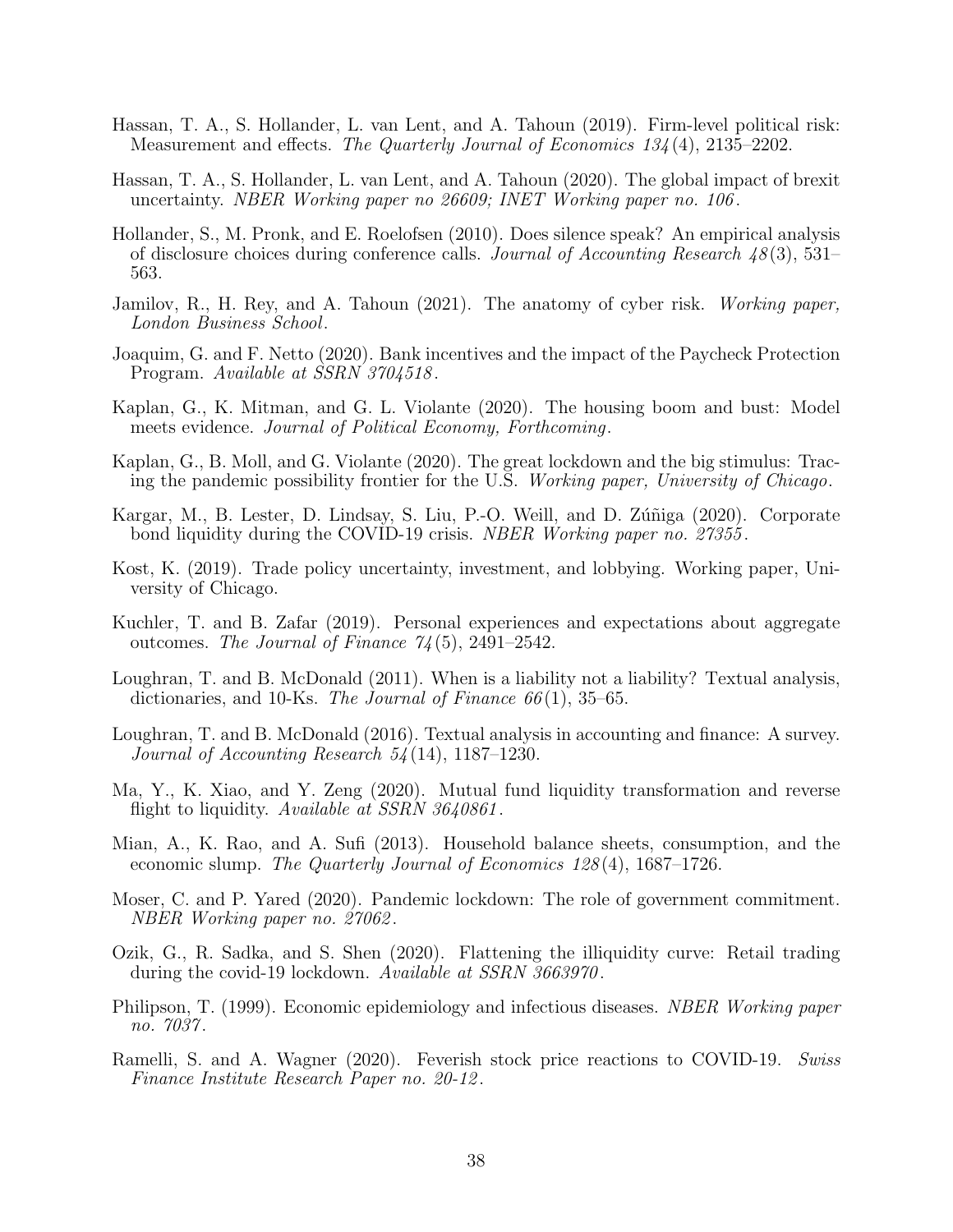- Sautner, Z., L. van Lent, G. Vilkov, and R. Zhang (2020). Firm-level climate change exposure. Available at SSRN 3642508.
- <span id="page-40-0"></span>Stein, L. C. and E. C. Stone (2013). The effect of uncertainty on investment, hiring, and r&d: Causal evidence from equity options. Working paper, Available at SSRN 1649108.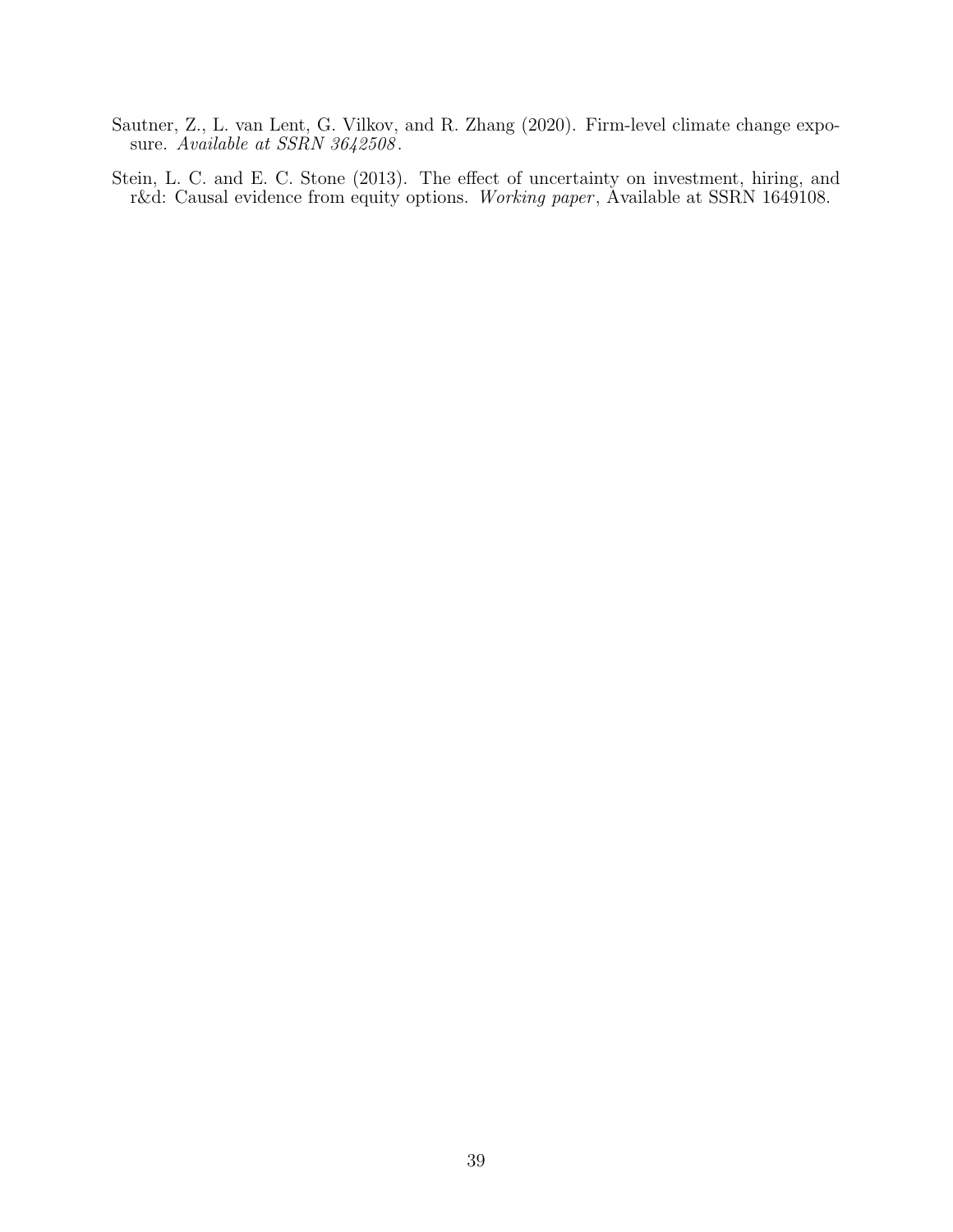<span id="page-41-0"></span>

Figure 1: Percentage of earnings calls discussing epidemic diseases

Notes: This figure plots the percentage of earnings calls discussing epidemic diseases (COVID-19, SARS, H1N1, Ebola, Zika, and MERS) by quarter from January 2002 through December 2020.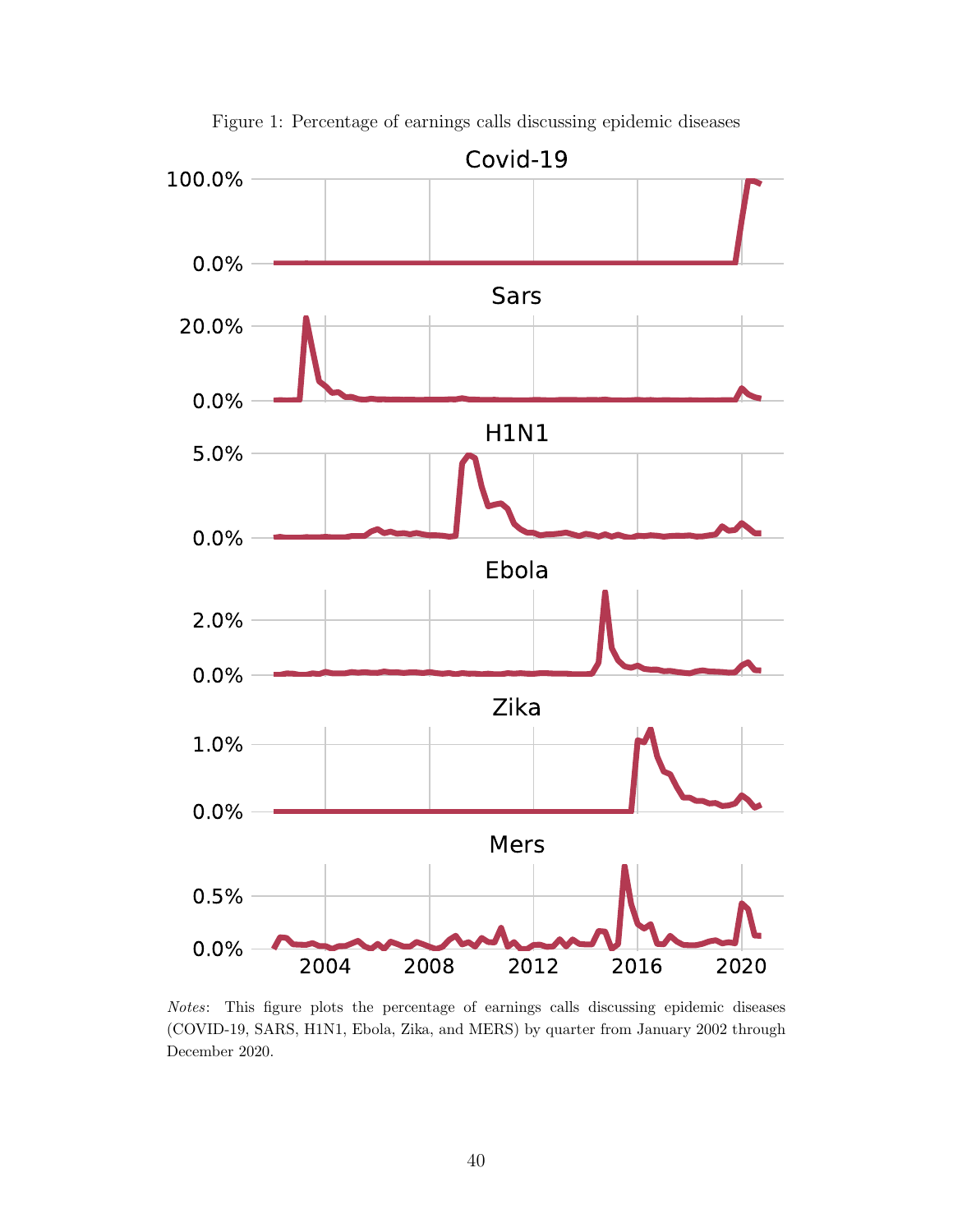

Figure 2: Discussion of COVID-19, SARS, and H1N1 in earnings calls by region

*Notes*: This figure plots the weekly average of *COVID-19* Exposure<sub>i,t</sub>, SARS Exposure<sub>i,t</sub>, and H1N1 Exposure<sub>i,t</sub> for firms headquartered in the indicated region for the first 7+ months after the initial outbreak. Exposure measures are scaled by the number of sentences in the transcript. The time series in Panel (a) are smoothed with a weighted moving-average using the last 12 weeks with the number of earnings calls as weights.

Northern America

Europe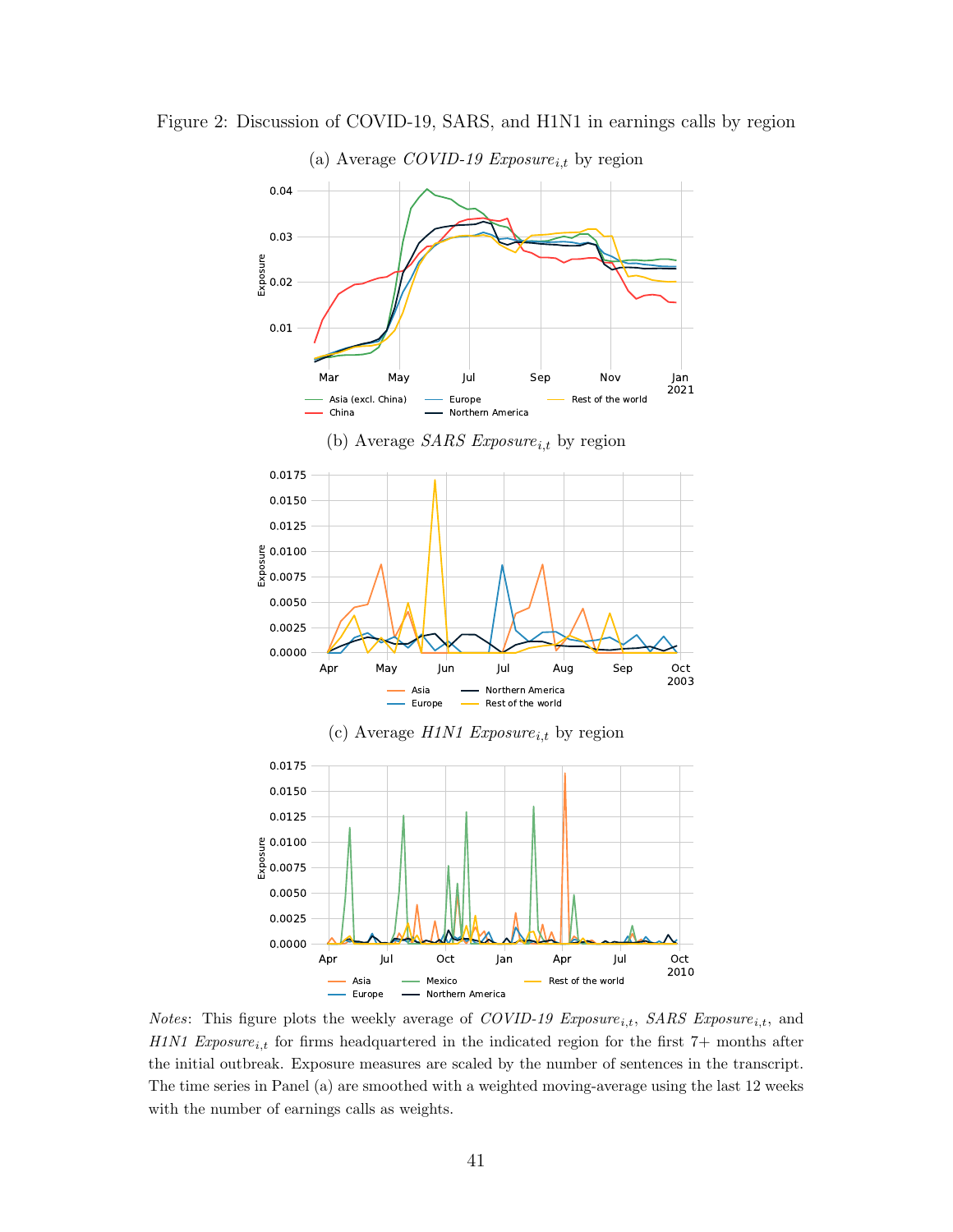

Figure 3: Weekly average of COVID-19  $Risk_{i,t}$  and COVID-19  $Sentiment_{i,t}$ 

Notes: This figure plots the weekly average of COVID-19 Risk<sub>i,t</sub> and COVID-19 Sentiment<sub>i,t</sub> across all earnings calls held from January through December 2020. The time series are smoothed with a moving-average using the last 6 weeks with equal weighting.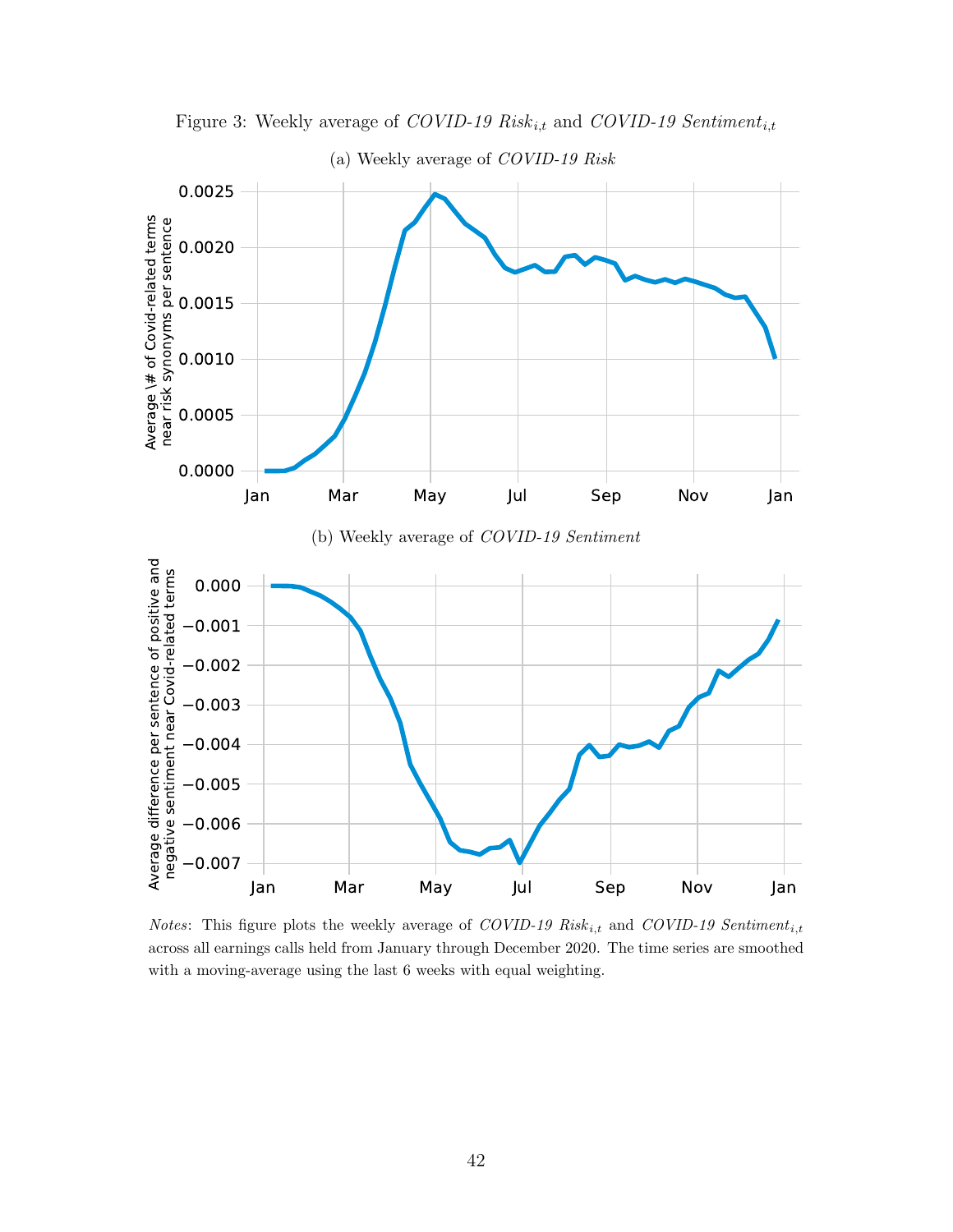Figure 4: Average COVID-19 Sentiment<sub>it</sub> and COVID-19 Risk<sub>it</sub> by sector



(a) Average of *COVID-19* Risk<sub>i,t</sub> by sector

#### (b) Average COVID-19 Sentiment<sub>i,t</sub> by sector



*Notes*: This figure plots average COVID-19 Sentiment<sub>i,t</sub> and COVID-19 Risk<sub>i,t</sub> by sector across all earnings calls held by firms in the indicated sector between January and December 2020. The averages are multiplied by 100 for easier exposition. The sector classification is based on a firm's "Economic Sector" from the Refinitiv Eikon database.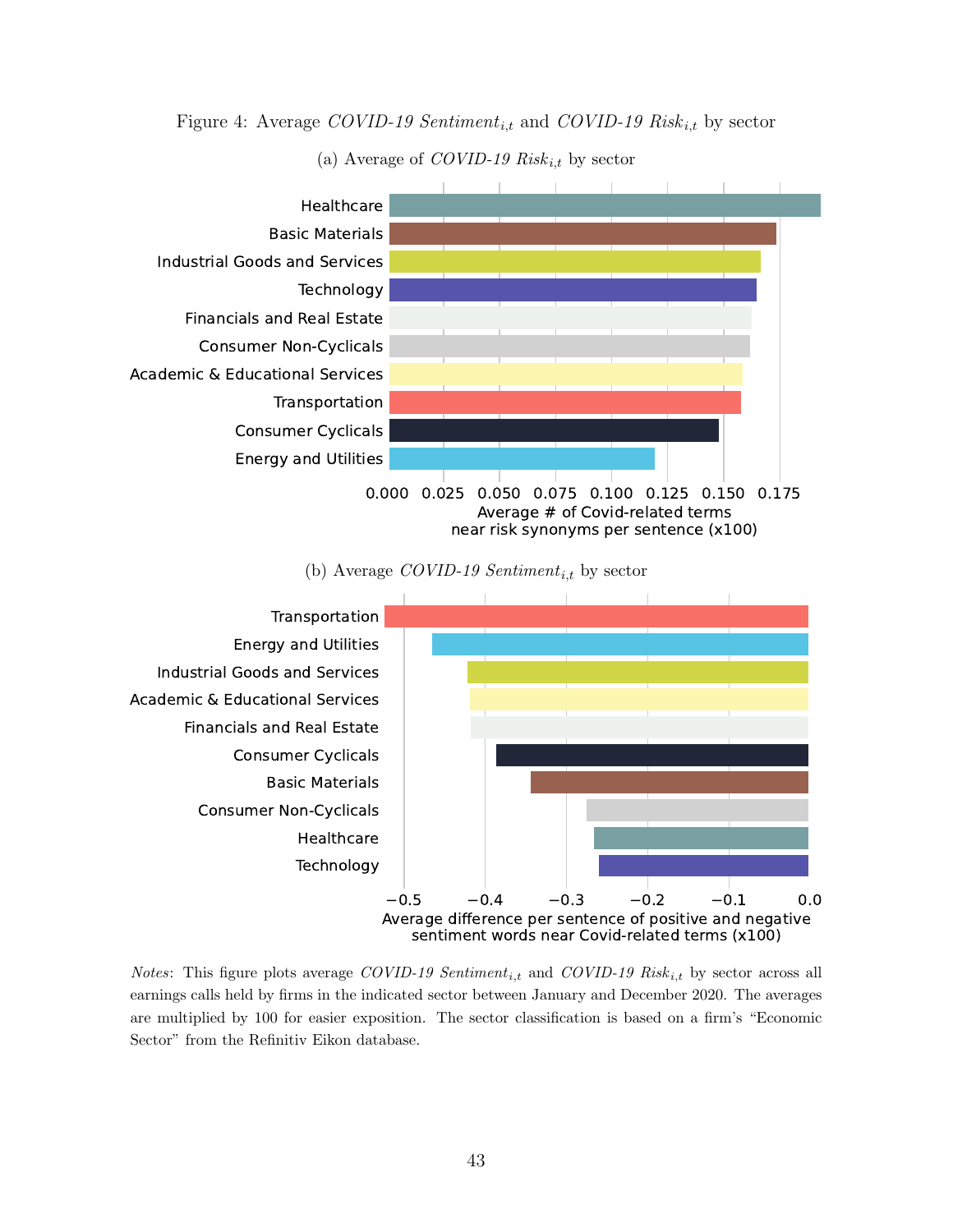<span id="page-45-0"></span>

Figure 5: Topic classification of COVID-19-related speech

Notes: This figure plots the share of each of five topics (supply impacts (supply chain and production and operations), cost reductions, financial adjustments, government assistance, demand impacts) in classified sentence triples mentioning COVID-19 in transcripts of earnings calls held from January through December 2020. A sentence triple is defined as three consecutive sentences (if available) by the same speaker with the middle sentence containing a COVID-19-related keyword. Sentences assigned to multiple topics are duplicated for the purpose of determining the denominator—this way, shares add up to one.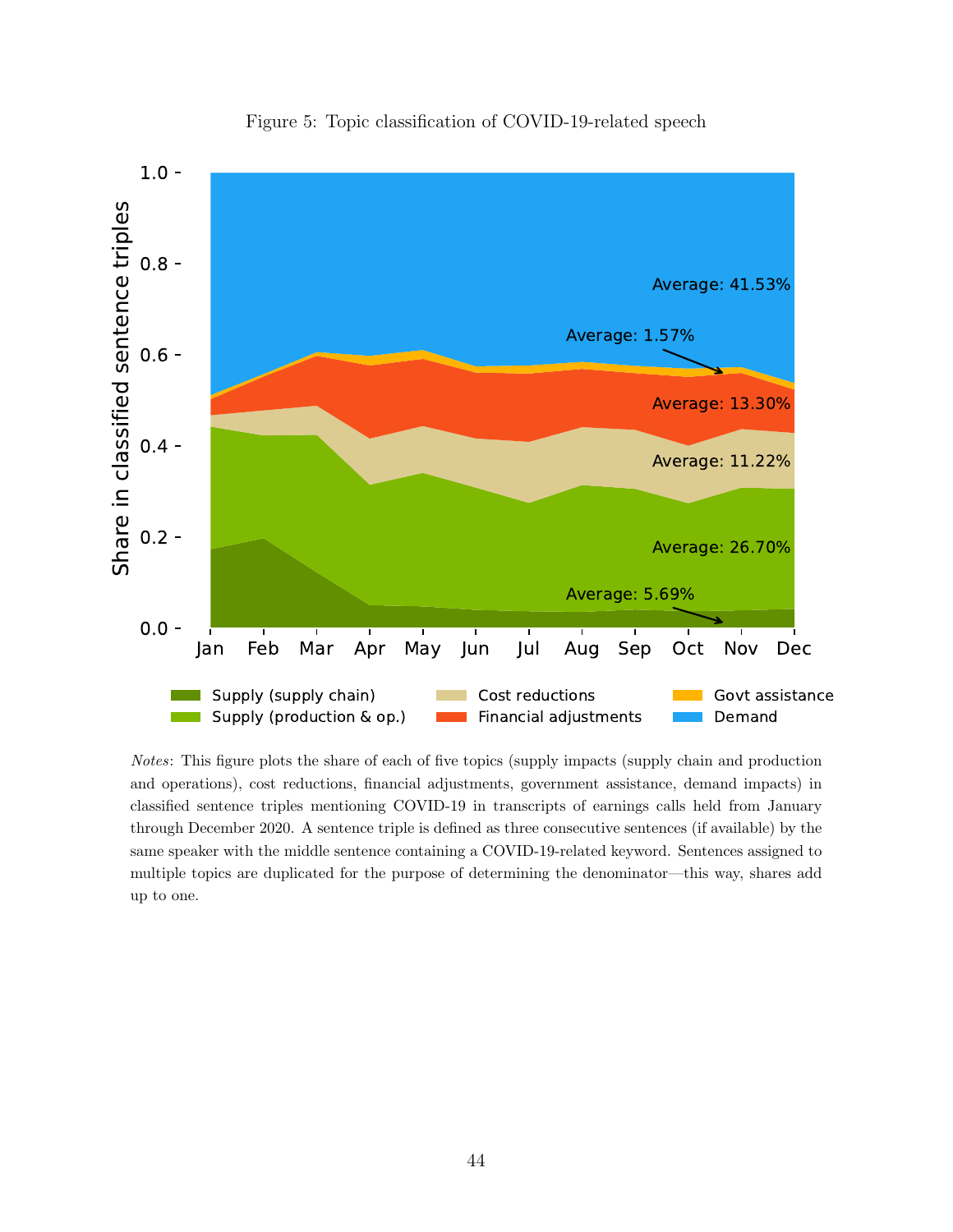

#### Figure 6: Relative importance of COVID-19 topic exposure by region and sector

<span id="page-46-0"></span>(a) Mean COVID-19 Demand/Supply  $Exposure_{i,t}$  by region and sector

(b) Mean COVID-19 Finance/non-Finance  $Exposure_{i,t}$  by region and sector



Notes: This figure plots mean COVID-19 Demand/Supply Exposure<sub>i,t</sub> (panel a) and COVID-19 Finance/non-Finance Exposure<sub>i,t</sub> (panel b). COVID-19 Demand/Supply Exposure<sub>i,t</sub> is the ratio of COVID-19 Demand Expo $sure_{i,t}$  to COVID-19 Supply Exposure<sub>i,t</sub>. COVID-19 Finance/non-Finance Exposure<sub>i,t</sub> is the ratio of COVID-19  $Finance\ Exposure_{i,t}$  to  $COVID-19$  non-Finance  $Exposure_{i,t}$ , where  $COVID-19$  non-Finance  $Exposure_{i,t}$  equals the sum of the COVID-19 exposures to the four remaining topics (supply impacts, cost reductions, government assistance, and demand impacts). In panel (b), we exclude firms in the finance and real estate sector. Means are based on earnings calls held from January through December 2020.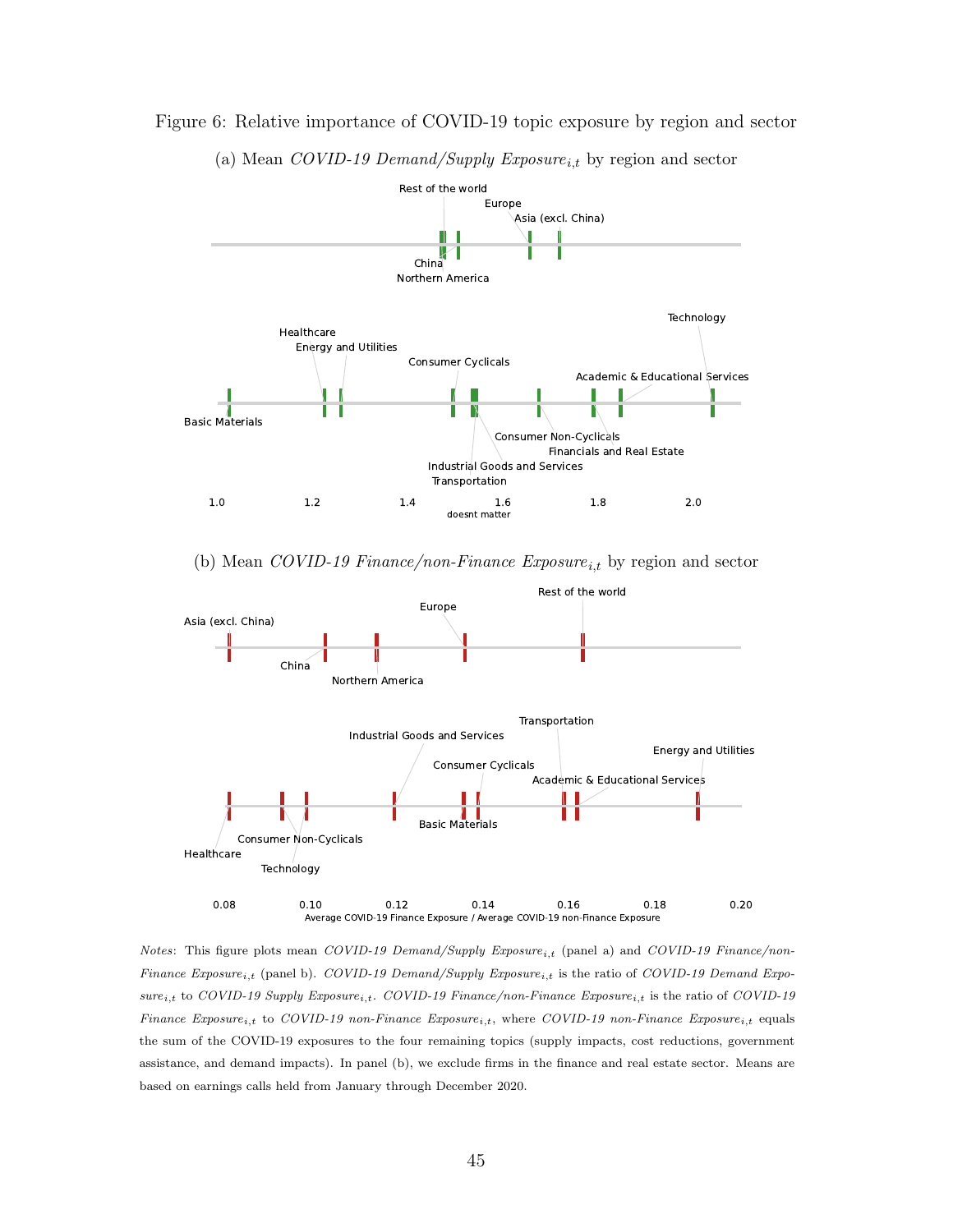# Figure 7: Non-financial S&P 500 firms'  $\mathit{COVID-19~Demand/Supply~Exposure}_i$  and  $\mathit{COVID-19~Fаnance/non-Finance~Exposure}_i$



(a)  $\mathit{COVID-19~Demand/Supply~Exposure}_i$ 

 $Notes:$  This figure plots non-financial S&P 500 firms'  $\mathit{COVID-19~Demand/Supply~Exposure}_i$  (panel a) and  $\mathit{COVID-19~Finance/non-Finance~Exposure}_i$ (panel b) based on transcripts of earnings calls held from January through September 2020.  $\mathit{COVID-19}$   $\it Demand/Supply$   $\mathit{Exposure}_i$  and  $\mathit{COVID-19}$  $Finance/non-Finance$   $Exposure_i$  is defined as in Figure [6.](#page-46-0) Panel (a) excludes Fidelity National Information Servcs Inc with  $\emph{COVID-19 Demand/Supply}$  $\emph{Exposure}_i$  of 25.3. The size of the marker reflects the firm's size, measured by the latest available total assets. We only plot firms with more than USD 10 billion assets.

46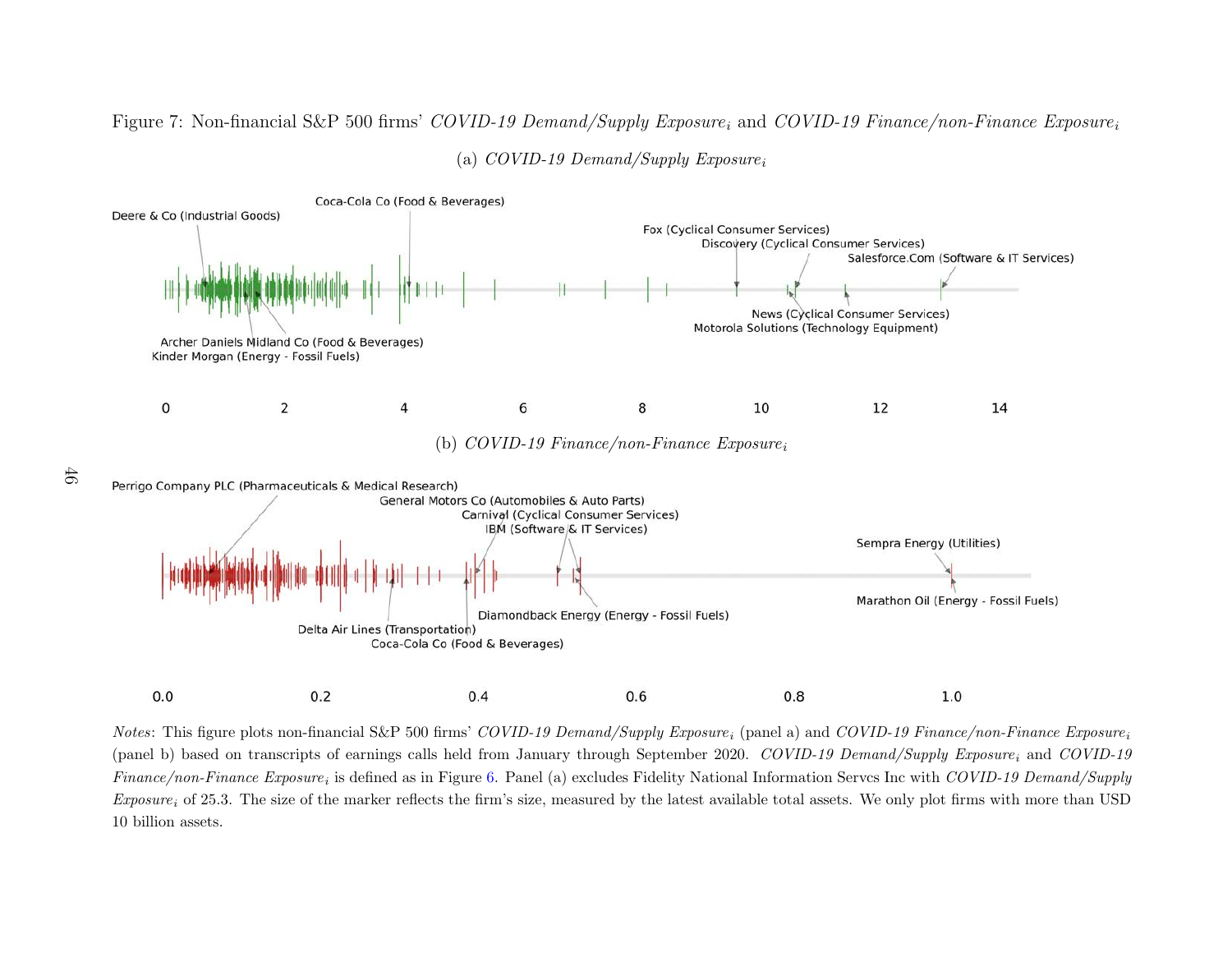

Figure 8: Comparison of disease-related topics at the onset of the disease outbreak

Notes: This figure plots the average across all firms in the initial three quarters of a disease's outbreak of the share in all disease-related topic (supply impacts, cost reductions, finance adjustments, government assistance, demand impacts) mentions. The initial three quarters are defined as the peak quarter (see Figure [1\)](#page-41-0) plus one quarter before and after. In particular, they are Q4-2019q through Q2-2020 for COVID-19, Q3-2014 through Q1-2015 for Ebola, Q1-2003 through Q3-2003 for SARS, Q1-2009 through Q3-2009 for H1N1, Q4-2015 through Q2-2016 for Zika, and Q2=2015 through Q4-2015 for MERS. A disease-related mention is defined as a sentence triple in which the middle sentence contains a disease-related term.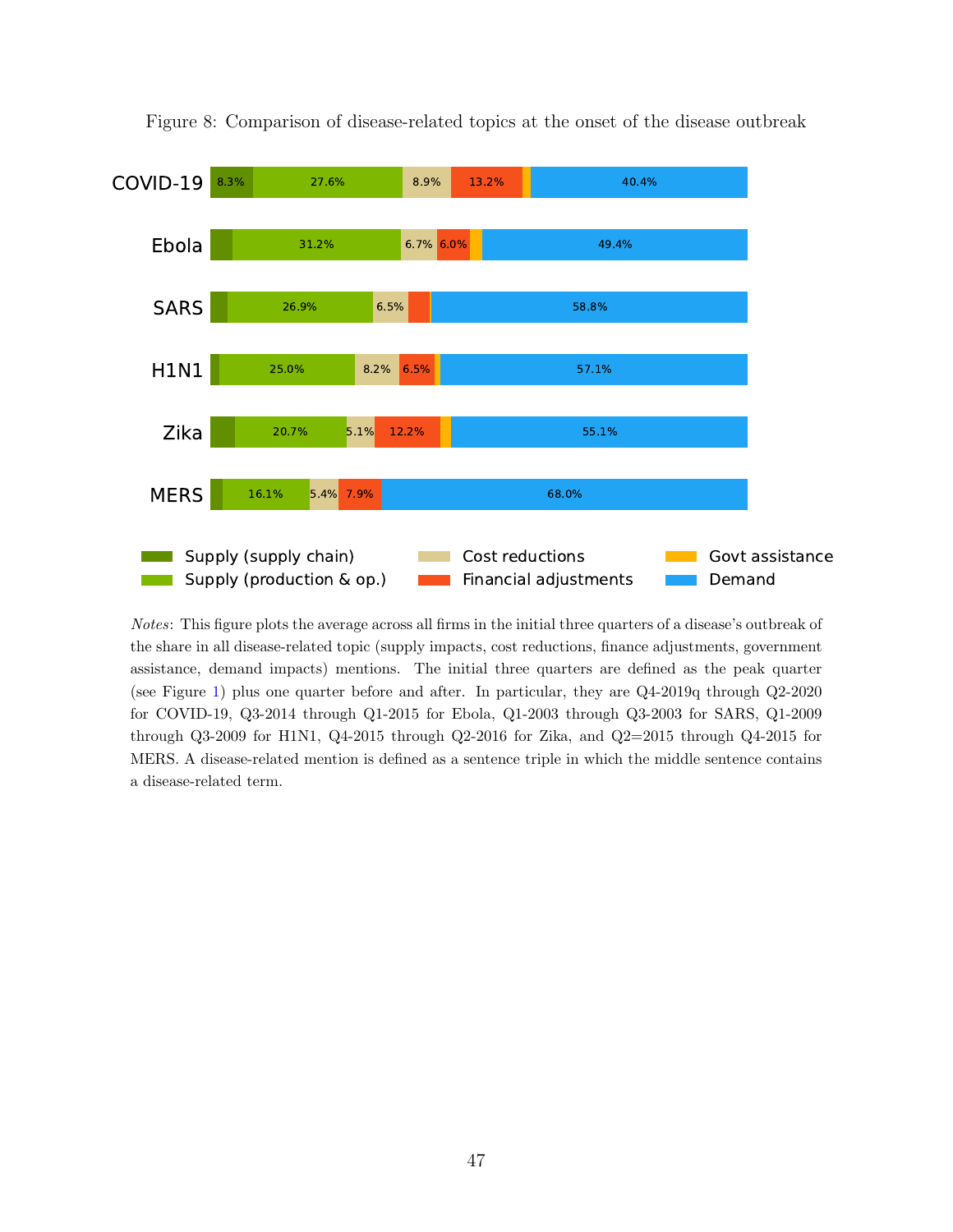Figure 9: Industry decomposition of valuation effects from COVID-19 net demand and negative supply shock



Notes: This figure plots the coefficient estimates and corresponding 95% confidence intervals for  $\beta_1$  and  $\beta_2$  from the following firm-quarter level regressions run separately for the industries indicated on the vertical axis:

$$
return_{i,t} = \delta_{s(i)} + \gamma_t + \beta_1 Average\ COVID-19\ net\ demand\ shock\ (std.)_{i,t}
$$

$$
+ \beta_2 Average\ COVID-19\ negative\ supply\ shock\ (std.)_{i,t} + \mathbf{x}'_{it}\eta + \varepsilon_{i,t}
$$

where  $Return_{i,t}$  is the annualized quarterly stock return of firm i during quarter t;  $\delta_{s(i)}$ and  $\gamma_t$  are sector and quarter fixed effects, respectively; COVID-19 net demand and negative supply shocks are as defined in Section [3;](#page-30-0) and  $x_{it}$  contains the log of firm assets in 2019 and the firm's market beta in 2018, both interacted with a time dummy. All variables are as defined in Table [1.](#page-51-0) The sample of firms is restricted to US-based firms in 2020q1-2020q4. Statistically significant coefficients are highlighted in bold. Standard errors are clustered at the firm level.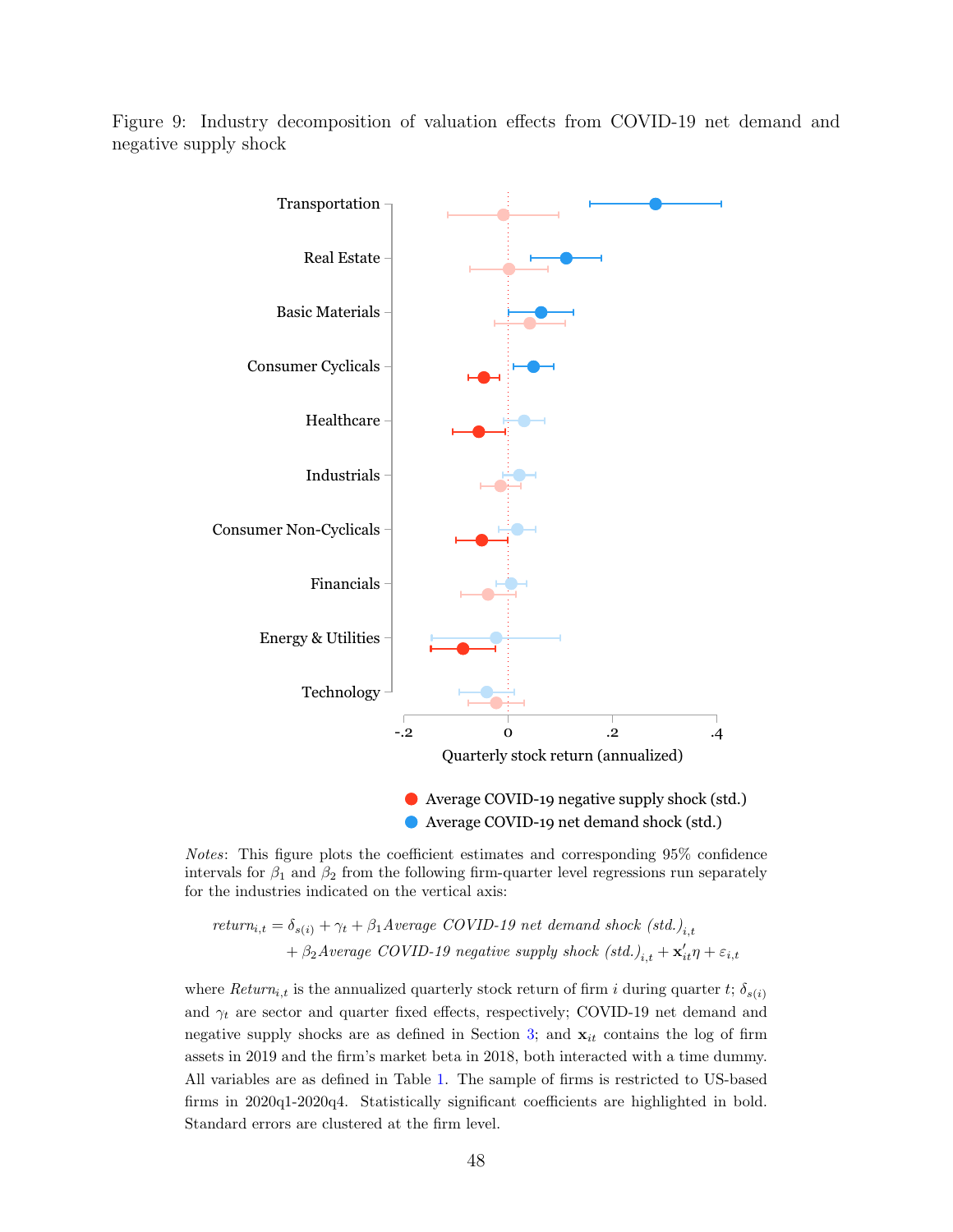Figure 10: Average COVID-19 negative demand shock<sub>i,t</sub> and COVID-19 negative supply shock<sub>i,t</sub> by sector



(b) Average of COVID-19 negative supply shock  $i, t$ 

*Notes*: This figure plots the sector averages of *COVID-19 net demand shock<sub>i,t</sub>* (Panel A) and *COVID-19* negative supply shock<sub>it</sub> (Panel B) for all firms with earnings calls between January and December 2020. The averages are multiplied for easier exposition. The sector classification is based on a firm's "Economic Sector" from the Refinitiv Eikon database.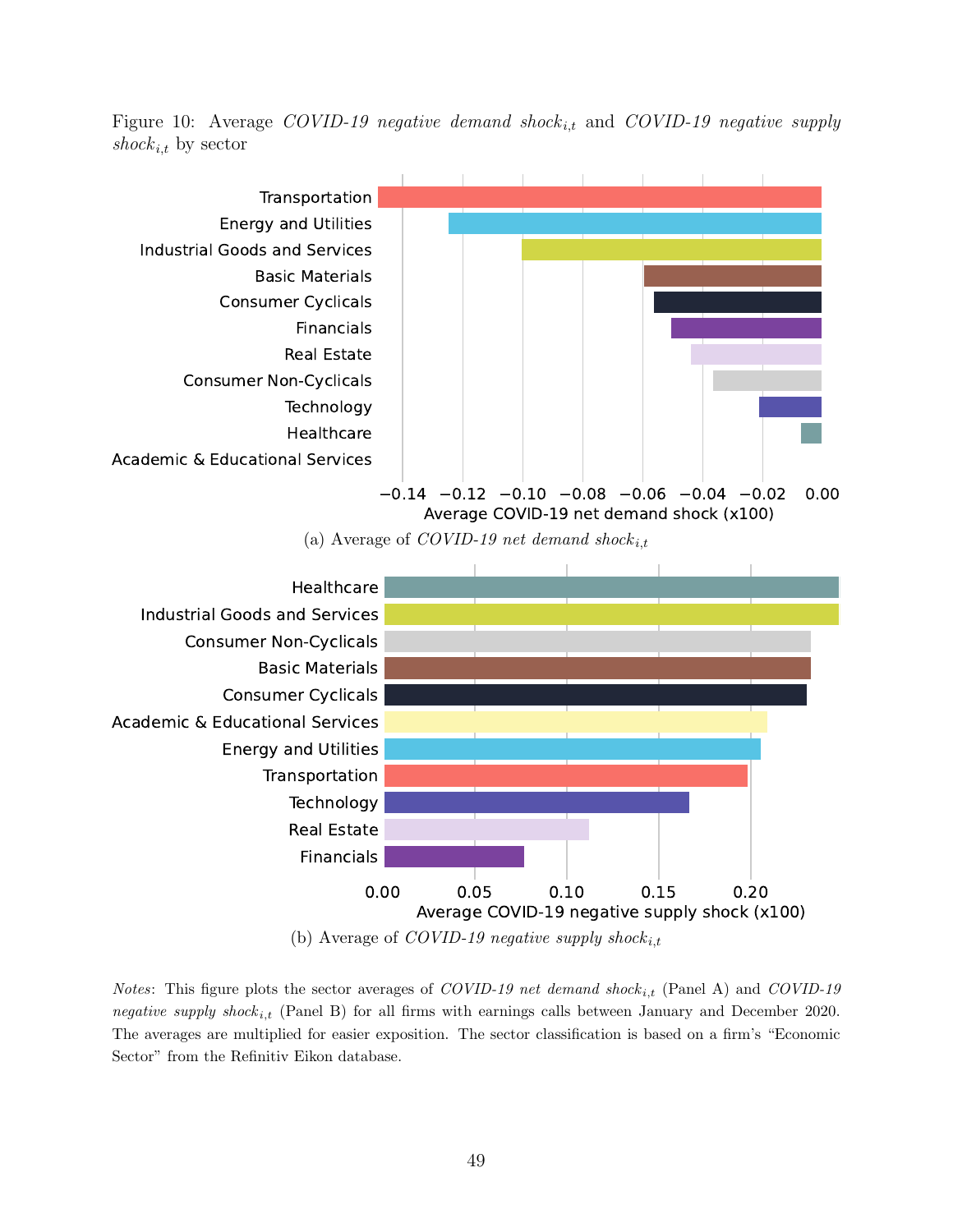Table 1: Summary statistics

<span id="page-51-0"></span>

|                                                              |          | All firms |       |             |          | US firms  |       |
|--------------------------------------------------------------|----------|-----------|-------|-------------|----------|-----------|-------|
|                                                              | Mean     | Median    | SD    | $\mathbf N$ | Mean     | <b>SD</b> | N     |
| PANEL A: FIRM-QUARTER LEVEL                                  |          |           |       |             |          |           |       |
| $COVID-19$ exposure <sub>it</sub> (std.)                     | 0.996    | 0.752     | 1.000 | 18,368      | 1.017    | 1.034     | 9,480 |
| $COVID-19$ sentiment <sub>i,t</sub> (std.)                   | $-0.083$ | 0.000     | 1.000 | 18,368      | $-0.051$ | 1.025     | 9,480 |
| $\textit{COVID-19}$ positive sentiment <sub>i,t</sub> (std.) | 0.526    | 0.000     | 1.000 | 18,368      | 0.589    | 1.086     | 9,480 |
| $COVID-19$ negative sentiment <sub>i,t</sub> (std.)          | 0.509    | 0.000     | 1.000 | 18,368      | 0.517    | 1.014     | 9,480 |
| $COVID-19 risk_{i,t} (std.)$                                 | 0.718    | 0.416     | 1.000 | 18,368      | 0.748    | 1.019     | 9,480 |
| Quarterly stock return (annualized) <sub>i,t</sub>           | $-0.004$ | 0.049     | 0.399 | 18,368      | 0.011    | 0.434     | 9,480 |
| Stock return [-1 day, +1 day] <sub>i.t</sub>                 | $-0.001$ | $-0.000$  | 0.098 | 18,151      | $-0.001$ | 0.111     | 9,454 |
| PANEL B: FIRM-YEAR LEVEL                                     |          |           |       |             |          |           |       |
| $\log(i_{i,t}/k_{i,t})$                                      | $-2.484$ | $-2.396$  | 0.778 | 8,860       | $-2.475$ | 0.774     | 4,900 |
| $log(employment_{i.t})$                                      | 1.154    | 1.258     | 1.997 | 7,990       | 0.878    | 2.009     | 4,676 |
| $log(revenue_{i,t})$                                         | 5.564    | 5.705     | 2.077 | 8,454       | 5.365    | 2.161     | 4,551 |
| $SG\mathcal{B}A_{i,t}/$ assets <sub>i.t</sub>                | 0.052    | 0.034     | 0.055 | 7,783       | 0.062    | 0.060     | 4,232 |
| PANEL C: FIRM LEVEL                                          |          |           |       |             |          |           |       |
| Average COVID-19 net demand shock; (std.)                    | $-0.159$ | 0.000     | 1.000 | 4,430       | $-0.163$ | 0.968     | 2,452 |
| Average COVID-19 negative supply shock, $(std.)$             | 0.566    | 0.126     | 1.000 | 4,430       | 0.618    | 1.041     | 2,452 |
| log( assets in 2019 <sub>i</sub> )                           | 7.567    | 7.613     | 2.012 | 4,430       | 7.371    | 2.060     | 2,452 |
| Market beta in $2019_i$                                      | 0.656    | 0.633     | 0.438 | 3,743       | 0.884    | 0.373     | 2,093 |

Notes: This table shows the mean, median, standard deviation, and the number of observations for the variables used in the regression analysis. Columns 1 to 3 refer to the full sample; and columns 4 and 5 to the sample of US firms. The unit of the data is firm-quarter, firm-year, and firm level in panels A, B, and C, respectively. All epidemic variables are calculated as defined in Section [2](#page-10-0) and standardized by their standard deviation in the panel of the main specification. In Panel A, the quarterly sample is restricted to firms for which we have earnings calls in 2020. Quarterly stock return (annualized)<sub>i,t</sub> is the cumulative daily stock return of firm i in quarter t, multiplied by 4; and Stock return  $[-1 \t{day}, 1 \t{day}]_{i,t}$  is the cumulative daily stock return from one day before to one day after the earnings call of firm  $i$  in quarter  $t$ . In Panel B, the annual sample is restricted to firms for which we have earnings calls in 2019 and 2020.  $log(i_{i,t}/k_{i,t})$  is the annual average of the log of winsorized (at the first and last percentile) quarterly investment rate (calculated using the perpetual inventory method as in for example [Stein and Stone](#page-40-0) [\(2013\)](#page-40-0)) of firm i and year t;  $log(emplogment_{i,t})$  is the log of winsorized (at the first and last percentile) annual employment (emp in Compustat) of firm i and year t;  $log(revenue_{i,t})$  is the annual average of the log of winsorized (at the first and last percentile) quarterly revenue (revtq in Compustat) of firm i and year t; and  $SG\mathcal{C}A_{i,t}/assets_{i,t}$  is the annual average of the winsorized (at the first and last percentile) quarterly selling, general & administrative expenses (xsgaq in Compustat) divided by assets (atq in Compustat) of firm i and year t. In Panel C,  $log(assets \ in \ 2019_i)$  is the annual average of the log of quarterly assets of firm i in 2019; and Market beta in 2019<sub>i</sub> is firm i's market beta with the S&P 500 in 2019, obtained by regressing firm i's daily stock returns in 2018 on the contemporaneous daily S&P 500 index.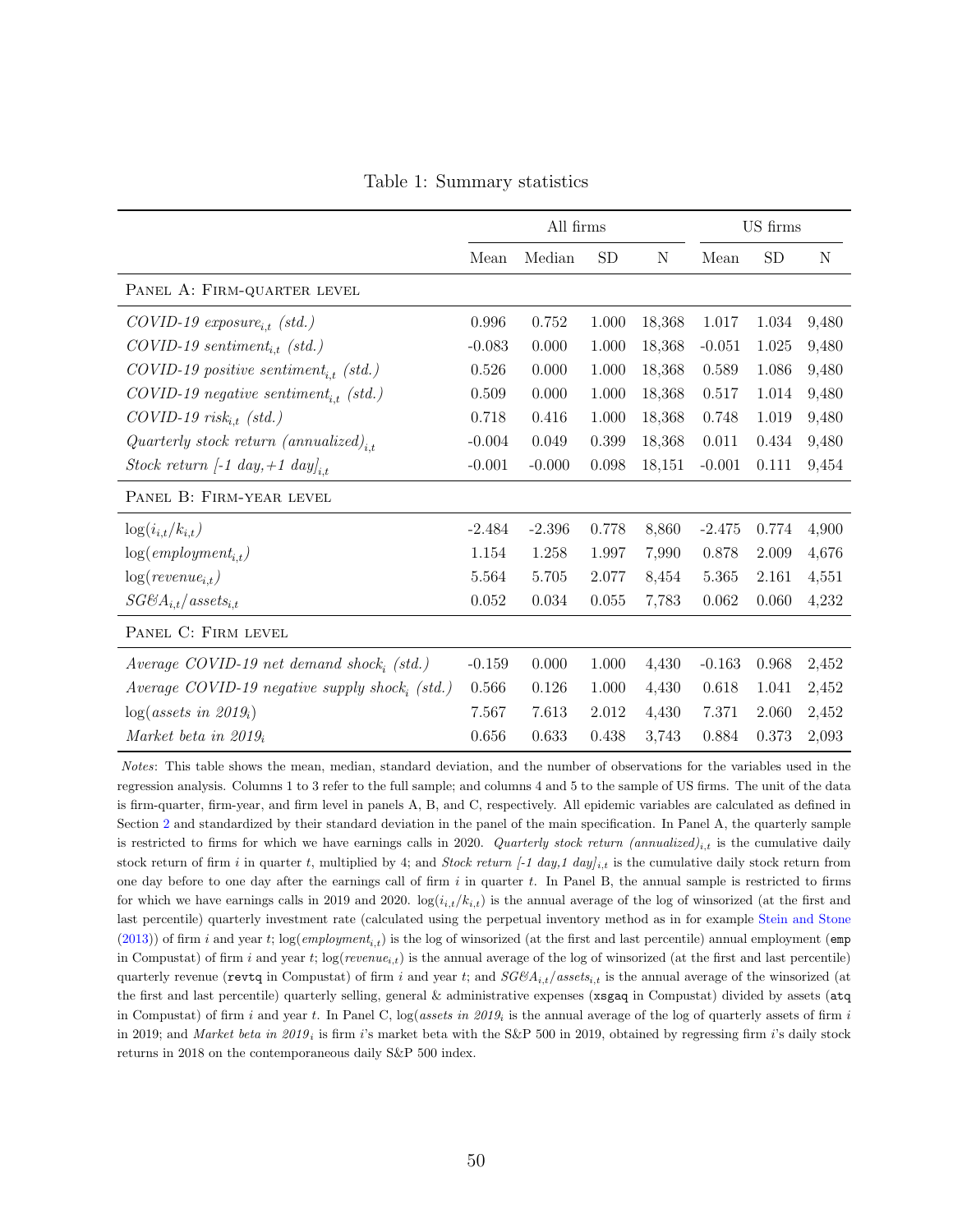| Table 2: Word patterns for each disease-related topic |  |  |  |  |
|-------------------------------------------------------|--|--|--|--|
|                                                       |  |  |  |  |

|                                   | if it contains:                                                                                                               | if it combines any of:                                                                                                                                                                                                                                                         |      | any of:                                                                                                                                                                                             |         | any of:                                                                                                                                                                                                                          |
|-----------------------------------|-------------------------------------------------------------------------------------------------------------------------------|--------------------------------------------------------------------------------------------------------------------------------------------------------------------------------------------------------------------------------------------------------------------------------|------|-----------------------------------------------------------------------------------------------------------------------------------------------------------------------------------------------------|---------|----------------------------------------------------------------------------------------------------------------------------------------------------------------------------------------------------------------------------------|
| Supply<br>Chain                   | supply chain, suppliers                                                                                                       | supply, component                                                                                                                                                                                                                                                              |      | challenge, cost, supply                                                                                                                                                                             |         |                                                                                                                                                                                                                                  |
| Production<br>and Oper-<br>ations | productivity, throughput, clo-<br>sure, shutting down, closing<br>down, commercial availability,<br>mode of operation, permit | production, operations, operating,<br>produce, store, shutdown, safety<br>measures, manufacturing, innova-<br>tion, R&D, factory, plant, site, fa-<br>cility, project, employees, work-<br>force, laboratory, trial/study, in-<br>ventory, utilization, capacity, syn-<br>ergy |      | start, stop, delay, launch, post-<br>pone, close, open, constrain, ad-<br>just, operate, add, build, slow,<br>distribute, service, deliver, shut<br>down, offset, take, commercialize,<br>implement |         | increase, accelerate,<br>grow, gain, pickup,<br>up, decline, decrease,<br>cancel, reduce, fall,                                                                                                                                  |
| $\cos t$                          | paying sick leave, cost initia-<br>tive                                                                                       | cost, expense, spending                                                                                                                                                                                                                                                        |      | offset, relate                                                                                                                                                                                      |         | decelerate, lower,<br>down, disrupt,<br>remain, resume,                                                                                                                                                                          |
| Demand                            |                                                                                                                               | or<br>demand, revenue, sales, customer,<br>booking, billing, sentiment, re-<br>tail, buying behavior, business<br>activity, purchase, delivery, at-<br>tendance, segment, income, con-<br>sumer, client, transaction, vol-<br>ume, cancellation, e-commerce,<br>subscriber     | with | inquire, spend, visit, concern, un-<br>certainty, relate, offer, receive, add                                                                                                                       | or with | experience, incur,<br>impact, shift, affect,<br>change, manage, see,<br>talk, figure out,<br>forecast, anticipate,<br>understand, assess,<br>raise, access, keep,<br>recognize, observe,<br>hear, secure,<br>maintain, book, set |
| Finance                           |                                                                                                                               | finance, financing, equity, debt,<br>cash, liquidity, loan, funding, cap-<br>ital, write-down, past-due, delin-<br>quency, payment deferral, credit,<br>provision, financial asset, risk rat-<br>ing, funds, reserve build, financial<br>impact, business account              |      | raise, access, keep, distribute, se-<br>cure, withdraw, maintain, avail-<br>able, book, set aside, consist, pro-<br>vide, fund                                                                      |         | aside, consist, provide,<br>estimate, expect,<br>withdraw                                                                                                                                                                        |
|                                   | Government stimulus, CARES Act, Pay-<br>check Protection Program, re-<br>lief program                                         | government, central bank, Federal<br>Reserve bank, state                                                                                                                                                                                                                       |      | stimulus, spending, guarantee,<br>concession, relief, liquidity, lend-<br>ing, intervention, response, aid,<br>assistance, support                                                                  |         |                                                                                                                                                                                                                                  |

## A sentence triple conforms to <sup>a</sup> <sup>g</sup>iven topic ...

Notes: This table lists the word patterns used for each of the disease-related topics: supply chain, production and operations, cost, demand, finance, government. Verbs are stemmed prior to matching: e.g., "increase" becomes "increas," which allows for <sup>a</sup> match with "increase," "increasing," "increased," etc. Nouns allow for singular and <sup>p</sup>lural.Word combinations are required to be close enough (100 characters). In addition, each topic may impose specific restrictions on words that occur between a word pair. These specific restrictions are listed in Appendix Table [3.](#page-68-0)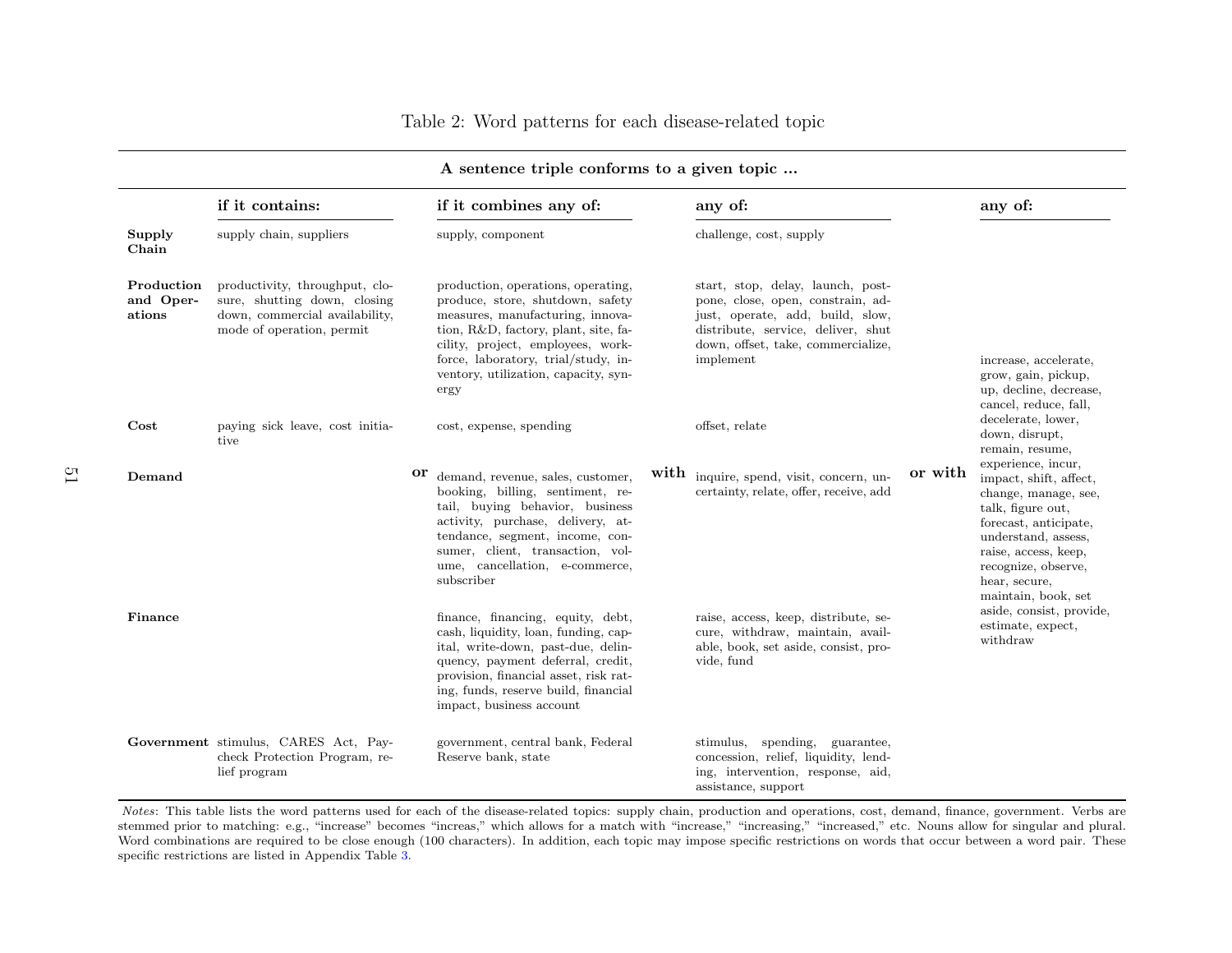### Table 3: Text snippets for finance, cost, and government

#### Financial Adjustments

| Thanks, El. I am pleased to present a condensed summary of the first quarter results for<br>Cineplex Inc. and to provide additional detail on the financial impacts of COVID-19 on our<br>operations. I would like to start with the \$173.1 million impairment charge we recorded in<br>$Q1$ .                                                                                                                                                                                        | Cineplex<br>Inc;<br>$30$ -Jun-2020                                    |
|----------------------------------------------------------------------------------------------------------------------------------------------------------------------------------------------------------------------------------------------------------------------------------------------------------------------------------------------------------------------------------------------------------------------------------------------------------------------------------------|-----------------------------------------------------------------------|
| And for foreign currency loan, except for China, most of the cities where our overseas<br>branches and subsidiaries are located are having lockdown, which resulted in the flattish<br>momentum of loan growth in first quarter. So we anticipate there'll be low single-digit<br>growth for foreign currency loan because we don't know how long this COVID-19 will last.                                                                                                             | <b>CTBC</b><br>Finan-<br>cial Holding Co<br>$11-May-$<br>Ltd;<br>2020 |
| So turning now to cash in more detail on Slide 10. The first half had been strong, and we<br>were well set up for the second and then COVID struck. And first, the free cash flow, which<br>has also been impacted by COVID.                                                                                                                                                                                                                                                           | WH<br>Smith<br>PLC;<br>$12-Nov-$<br>2020                              |
| <b>Cost Reductions</b>                                                                                                                                                                                                                                                                                                                                                                                                                                                                 |                                                                       |
| The carryover of last year's price investment and the temporary closures of our auto care<br>centers and vision centers negatively affected the margin rate. The approximate \$1.2 billion<br>of incremental COVID-related costs as well as the restructuring costs negatively affected<br>expense leverage by about 170 basis points. As a result, the U.S. segment deleveraged 41<br>basis points.                                                                                   | Walmart<br>Inc;<br>18-Aug-2020                                        |
| While most of these decisions were difficult for us to make, we made them with an eye<br>towards not placing at risk our longer-term growth priorities and our competitive position.<br>In late March, we made the difficult decision to resize our store and store support center<br>payroll costs in anticipation that sales could continue to decline for some period of time<br>from the COVID-19 pandemic and that a recovery could be slow once the economy begins<br>to reopen. | Floor & Decor<br>Holdings<br>Inc;<br>30-April-2020                    |
| Changes have also been made to lapse in claims assumptions to allow for price increases,<br>increased claims and reinsurance costs and potential impacts from COVID-19. To be more<br>specific, we have allowed for COVID-19 shorter-term impacts for the next 2 years to both<br>our best estimate assumptions and embedded value calculations for both claims and lapses.                                                                                                            | Clearview<br>Wealth<br>Ltd;<br>25-August-2020                         |
| Government Assistance                                                                                                                                                                                                                                                                                                                                                                                                                                                                  |                                                                       |
| The bank's results in Q3 were negatively impacted by a full quarter of COVID-19, which re-<br>sulted in higher loan loss provisions and lower customer activity. Lower delinquency resulted<br>from the impact of the government stimulus and the bank payment deferral programs, while<br>lower consumer spending also contributed to the lower revolving credit utilization rates.                                                                                                   | Bank of Nova<br>Scotia;<br>25-<br>August-2020                         |
| When we applied for the Small Business Administration's Payroll Protection Program (sic)<br>[Paycheck Protection Program], we were uncertain of our ability to maintain our sales growth<br>due to the restrictions on elective procedures. We were uncertain if we could actually help<br>with the treatment of COVID patients in a meaningful way. We were uncertain if we were<br>able to continue to raise money from the equity markets.                                          | <b>CHF</b><br>Solutions<br>$12$ -May-<br>Inc;<br>2020                 |
| Pinnacle continues its approach of a well-balanced and granular portfolio. While our sec-<br>ond quarter credit metrics likely don't yet evidence the full impact of COVID on our loan<br>portfolio, we understand that its fiscal stimulus and PPP proceeds are expanded. Absent<br>further stimulus, we may see these credit metrics change.                                                                                                                                         | Pinnacle Finan-<br>Partners<br>cial<br>$22$ -July-<br>Inc;<br>2020    |

Notes: This table shows three different sentence triples about the financial adjustments, cost reductions, and government assistance topic. The sentence triples are taken from the earnings call indicated in column 2. The word pattern match that identifies the topic is highlighted in blue.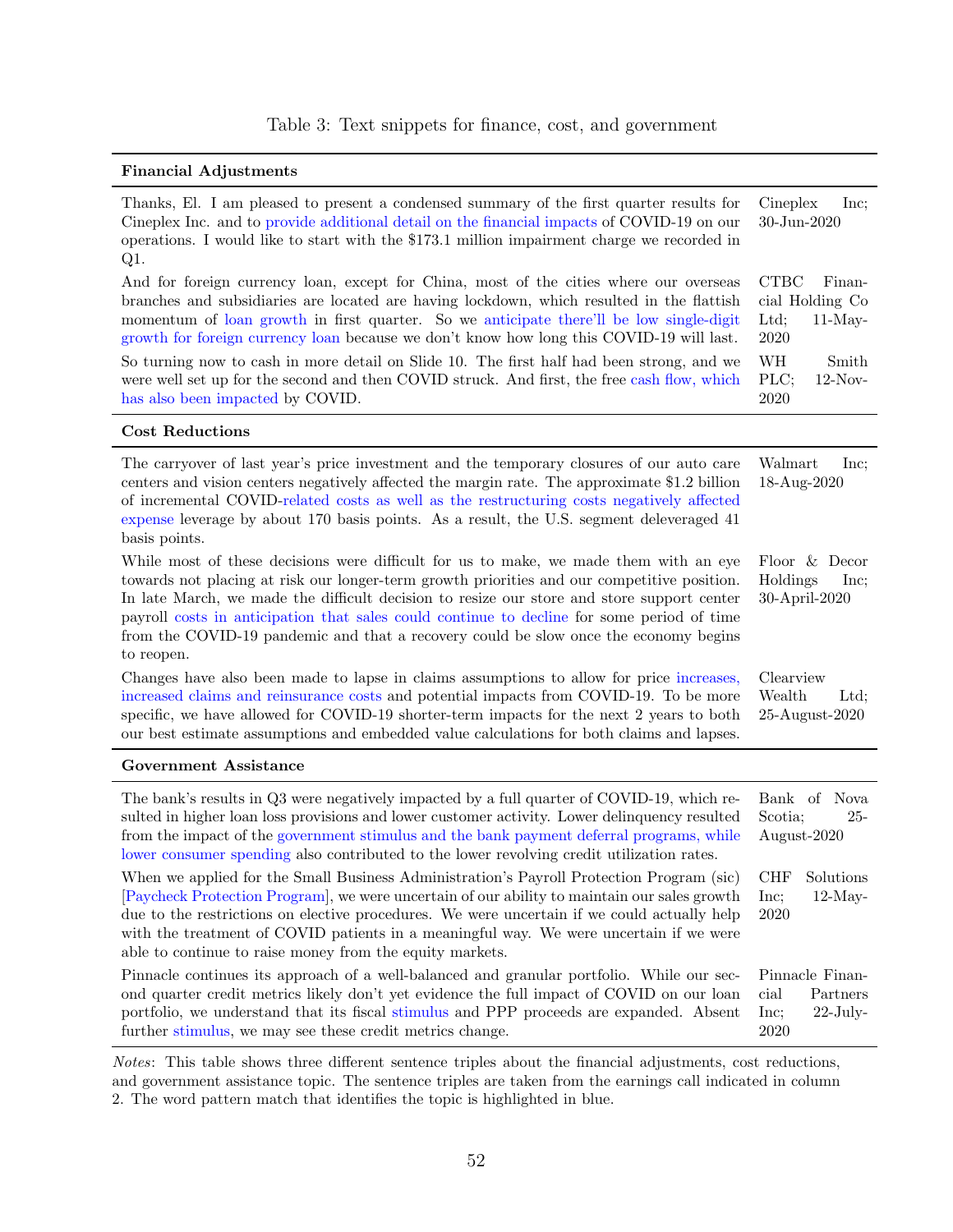|                                                     |                                                   | ALL FIRMS   |                                                       |             | <b>US-BASED FIRMS</b> |             |  |  |  |
|-----------------------------------------------------|---------------------------------------------------|-------------|-------------------------------------------------------|-------------|-----------------------|-------------|--|--|--|
| PANEL A: FIRM-YEAR PANEL 2020Q1-Q4                  | Quarterly stock return (annualized) <sub>it</sub> |             |                                                       |             |                       |             |  |  |  |
|                                                     | (1)                                               | (2)         | (3)                                                   | (4)         | (5)                   | (6)         |  |  |  |
| $COVID-19$ exposure <sub>i.t</sub> (std.)           | $-0.089***$                                       |             |                                                       | $-0.120***$ |                       |             |  |  |  |
|                                                     | (0.010)                                           |             |                                                       | (0.017)     |                       |             |  |  |  |
| $COVID-19$ sentiment <sub>i.t</sub> (std.)          |                                                   | $0.058***$  |                                                       |             | $0.055***$            |             |  |  |  |
|                                                     |                                                   | (0.009)     |                                                       |             | (0.014)               |             |  |  |  |
| $COVID-19$ positive sentiment <sub>it</sub> (std.)  |                                                   |             | 0.003                                                 |             |                       | $-0.013$    |  |  |  |
|                                                     |                                                   |             | (0.011)                                               |             |                       | (0.016)     |  |  |  |
| $COVID-19$ negative sentiment <sub>i,t</sub> (std.) |                                                   |             | $-0.059***$                                           |             |                       | $-0.076***$ |  |  |  |
|                                                     |                                                   |             | (0.011)                                               |             |                       | (0.018)     |  |  |  |
| $COVID-19$ risk <sub>i,t</sub> (std.)               |                                                   | $-0.051***$ | $-0.038***$                                           |             | $-0.074***$           | $-0.051***$ |  |  |  |
|                                                     |                                                   | (0.009)     | (0.011)                                               |             | (0.015)               | (0.017)     |  |  |  |
| $\mathbb{R}^2$                                      | 0.498                                             | 0.498       | 0.498                                                 | 0.506       | 0.505                 | 0.506       |  |  |  |
| $\mathcal{N}$                                       | 18,368                                            | 18,368      | 18,368                                                | 9,480       | 9,480                 | 9,480       |  |  |  |
| PANEL C: AROUND EARNINGS CALL                       |                                                   |             | Stock return $[-1 \text{ day}, +1 \text{ day}]_{i,t}$ |             |                       |             |  |  |  |
|                                                     | (1)                                               | (2)         | (3)                                                   | (4)         | (5)                   | (6)         |  |  |  |
| $COVID-19$ exposure <sub>i.t</sub> (std.)           | $-0.003***$                                       |             |                                                       | $-0.005***$ |                       |             |  |  |  |
|                                                     | (0.001)                                           |             |                                                       | (0.001)     |                       |             |  |  |  |
| $COVID-19$ sentiment <sub>i.t</sub> (std.)          |                                                   | $0.005***$  |                                                       |             | $0.006***$            |             |  |  |  |
|                                                     |                                                   | (0.001)     |                                                       |             | (0.001)               |             |  |  |  |
| $COVID-19$ positive sentiment <sub>i,t</sub> (std.) |                                                   |             | 0.001                                                 |             |                       | $0.000\,$   |  |  |  |
|                                                     |                                                   |             | (0.001)                                               |             |                       | (0.002)     |  |  |  |
| $COVID-19$ negative sentiment <sub>i,t</sub> (std.) |                                                   |             | $-0.005***$                                           |             |                       | $-0.007***$ |  |  |  |
|                                                     |                                                   |             | (0.001)                                               |             |                       | (0.002)     |  |  |  |
| $COVID-19$ risk <sub>i,t</sub> (std.)               |                                                   | $-0.001$    | $-0.001$                                              |             | $-0.001$              | 0.001       |  |  |  |
|                                                     |                                                   | (0.001)     | (0.001)                                               |             | (0.002)               | (0.002)     |  |  |  |
| $R^2$                                               | 0.024                                             | 0.026       | 0.026                                                 | 0.029       | 0.031                 | 0.031       |  |  |  |
| $\cal N$                                            | 18,159                                            | 18,159      | 18,159                                                | 9,456       | 9,456                 | 9,456       |  |  |  |
| Quarter FE                                          | yes                                               | yes         | yes                                                   | yes         | yes                   | yes         |  |  |  |
| Country FE                                          | yes                                               | yes         | yes                                                   | n/a         | n/a                   | n/a         |  |  |  |
| Sector FE                                           | yes                                               | yes         | yes                                                   | yes         | yes                   | yes         |  |  |  |

## Table 4: COVID-19 Exposure, Sentiment, and Risk correlate with stock returns

Notes: This table reports regression estimates at the firm-quarter (Panel A), firm (Panel B), and firm-earnings call (Panel C) level. Quarter fixed effects are included in Panels A and C. All regressions control for the firm's log of assets in 2019 and the firm's market beta in 2018. Standard errors are clustered at the firm level. \*\*\*, \*\*, and \* denote statistical significance at the 1, 5, and 10% level, respectively.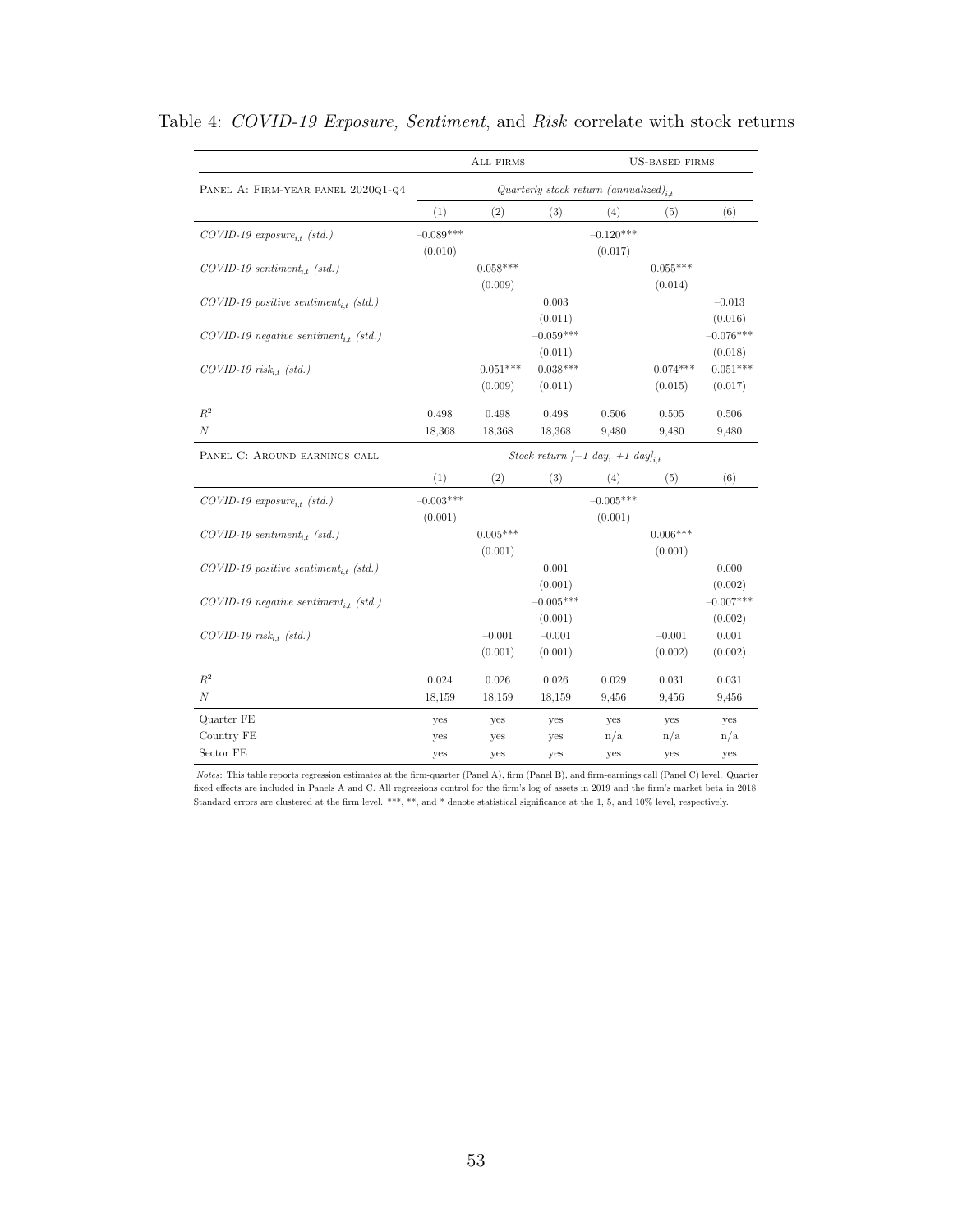Table 5: Text snippets for negative supply, negative demand, and positive demand shock

#### Negative supply shock

| On the top line, organic sales in the first quarter declined by $1.3\%$ , including the<br>negative impact of our facilities in China being closed for a full month due to the<br>COVID-19 pandemic.                                                                                                                                                                                                     | RR Donnelley & Sons<br>Co; 29-Apr-2020                                       |  |  |
|----------------------------------------------------------------------------------------------------------------------------------------------------------------------------------------------------------------------------------------------------------------------------------------------------------------------------------------------------------------------------------------------------------|------------------------------------------------------------------------------|--|--|
| We also experienced delayed deliveries from our suppliers due to COVID-related<br>factory shutdowns and piece part supply chain interruptions.<br>We've been facing countrywide lockdowns in Italy and Spain and voluntary produc-<br>tion stoppages at virtually all automotive manufacturers in the region, resulting in<br>significant reductions in production capacity at all automotive suppliers. | Westell Technologies<br>Inc; 18-Jun-2020<br>KEMET Corp;<br>14-<br>$May-2020$ |  |  |
| Installation [of the offshore loading buoy] was delayed due to COVID-19 concerns on<br>operations earlier this year.                                                                                                                                                                                                                                                                                     | Tullow Oil PLC; 09-<br>Sep-2020                                              |  |  |
| Negative demand shock                                                                                                                                                                                                                                                                                                                                                                                    |                                                                              |  |  |
| The old business outlook seems to be tough due to major decline in fuel demand<br>because of restriction of movement due to COVID-19, and KBC suffered the biggest<br>impact.                                                                                                                                                                                                                            | Yokogawa<br>Electric<br>Corp; 12-May-2020                                    |  |  |
| Turning now to the actions we're taking in the face of COVID-19 and the resulting<br>severe disruption to global demand for air travel.                                                                                                                                                                                                                                                                  | American<br>Airlines<br>$23 - Jul -$<br>Group Inc;<br>2020                   |  |  |
| However, in $Q2$ , as COVID led $-$ COVID-19 led to schools' closures and exams<br>being canceled, our revenues started to be impacted, largely driven by a significant<br>downturn in order intake in our Resources business.                                                                                                                                                                           | RM<br>PLC;<br>$07 - \text{Jul}$<br>2020                                      |  |  |
| The decline in net revenue was primarily due to the impact of COVID-19.                                                                                                                                                                                                                                                                                                                                  | DASAN Zhone Solu-<br>tions Inc; $7-May-2020$                                 |  |  |
| Positive demand shock                                                                                                                                                                                                                                                                                                                                                                                    |                                                                              |  |  |
| Revenue growth was driven in part by the sustained rapid increase in the number of<br>biologics in development as well as new opportunities such as cell and gene therapies<br>and COVID-19 therapeutics that continue to propel market growth.                                                                                                                                                          | Charles River Labo-<br>ratories International<br>Inc; 05-Aug-2020            |  |  |
| As coronavirus hit the U.S. this spring, Tower saw a spike in website visits and<br>customer service calls, creating both an opportunity and a pain point.                                                                                                                                                                                                                                               | Yext Inc; 03-Sep-2020                                                        |  |  |
| Again, driven by underlying $-$ good underlying pharmaceutical market growth and<br>then also the COVID pandemic-related demand increase.                                                                                                                                                                                                                                                                | Oriola Oyj; 24-Apr-<br>2020                                                  |  |  |
| In the first quarter, EVO delivered $4\%$ normalized revenue growth and $12\%$ nor-<br>malized adjusted EBITDA growth, which reflects the company's strong performance<br>in January and February, offset by the impact of COVID-19 beginning in early to                                                                                                                                                | EVO Payments Inc;<br>8-May-2020                                              |  |  |

mid-March.

Notes: This table shows annotated examples of sentences that identify demand and supply shocks. For each shock (negative supply, negative demand, and positive demand), we list four example sentences from sentence triples that contain a COVID-19 term in their middle sentence. The sentences are taken from the earnings call indicated in column 2. The word pattern match for the topic is highlighted in blue; positive and negative sentiment words in green and red, respectively.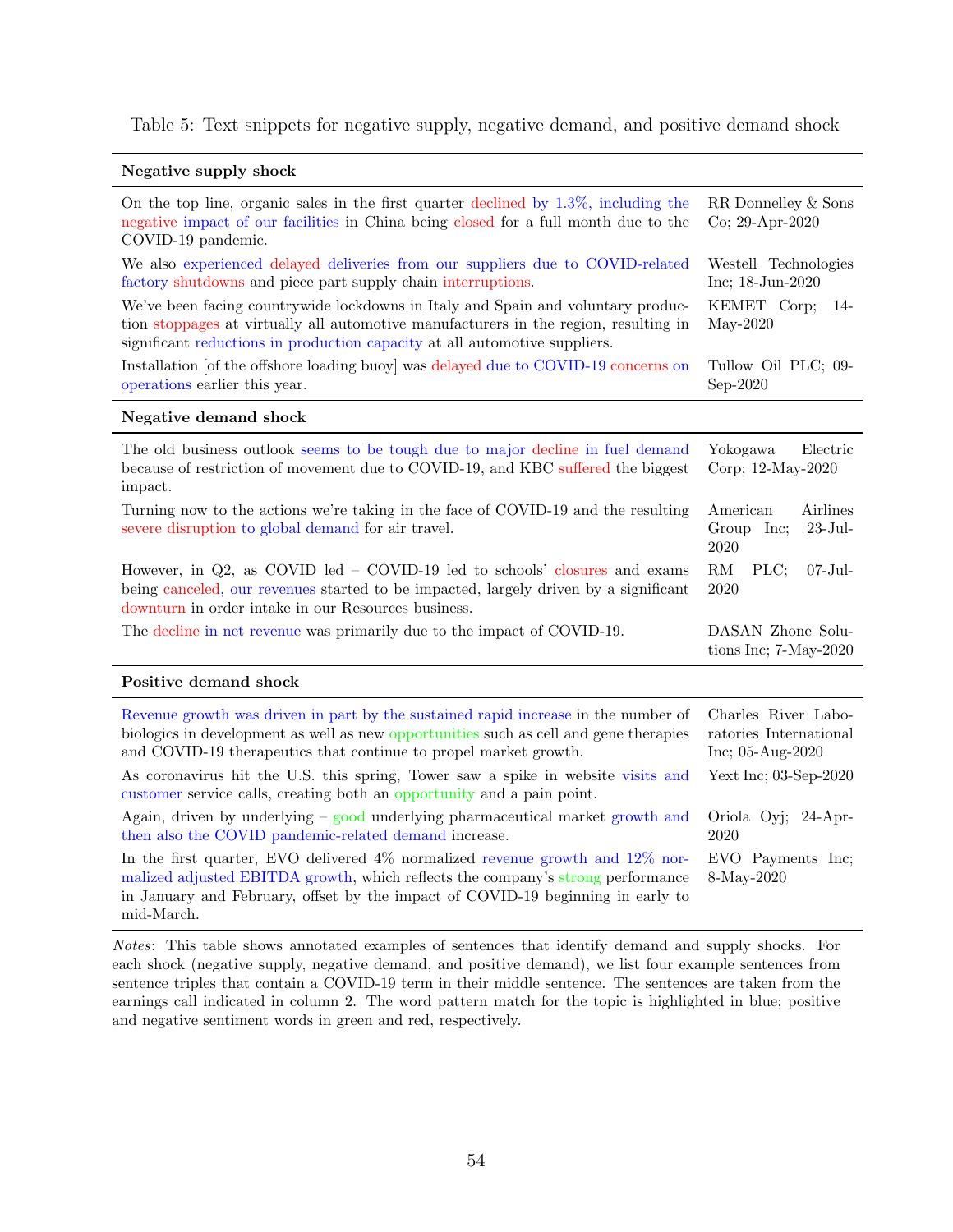|                                                     | ALL FIRMS  |                                              | <b>US FIRMS</b> |
|-----------------------------------------------------|------------|----------------------------------------------|-----------------|
|                                                     |            | $\rm ALL$                                    | LARGE           |
|                                                     |            | Quarterly stock return (annualized) $_{i,t}$ |                 |
|                                                     | (1)        | (2)                                          | (3)             |
| $COVID-19$ net demand shock <sub>it</sub> (std.)    | $0.020***$ | $0.015*$                                     | $0.023**$       |
|                                                     | (0.005)    | (0.008)                                      | (0.010)         |
| COVID-19 negative supply shock <sub>it</sub> (std.) | $-0.010**$ | $-0.025***$                                  | $-0.018**$      |
|                                                     | (0.005)    | (0.007)                                      | (0.007)         |
| $R^2$                                               | 0.497      | 0.504                                        | 0.541           |
| $\overline{N}$                                      | 18,368     | 9,480                                        | 6,823           |
| Quarter FE                                          | yes        | yes                                          | yes             |
| Sector FE                                           | yes        | yes                                          | yes             |

Table 6: Stock return in response to demand and supply shock

*Notes*: This table shows the coefficient estimates and standard errors for  $\beta_1$  and  $\beta_2$  from the following firm-quarter level regression:

 $Return_{i,t} = \delta_{s(i)} + \gamma_t + \beta_1 Average \ COVID-19$  net demand shock  $(std.)_{i,t}$ +  $\beta_2$ Average COVID-19 negative supply shock  $(std.)_{i,t} + \mathbf{x}'_{it}\eta + \varepsilon_{i,t}$ 

where return<sub>i,t</sub> is the annualized quarterly stock return of firm i during quarter t;  $\delta_{s(i)}$  and  $\gamma_t$ are sector and quarter fixed effects, respectively; COVID-19 net demand and negative supply shocks are as defined in Section [3;](#page-30-0) and  $x_{it}$  contains the log of firm assets in 2019 and the firm's market beta in 2018, both interacted with a time dummy. All variables are as defined in Table [1.](#page-51-0) The sample is restricted to earnings calls between 2020q1-2020q4. Standard errors are clustered by firm. \*, \*\*, and \*\*\* indicate statistical significance at the 10, 5, and 1 percent significance, respectively.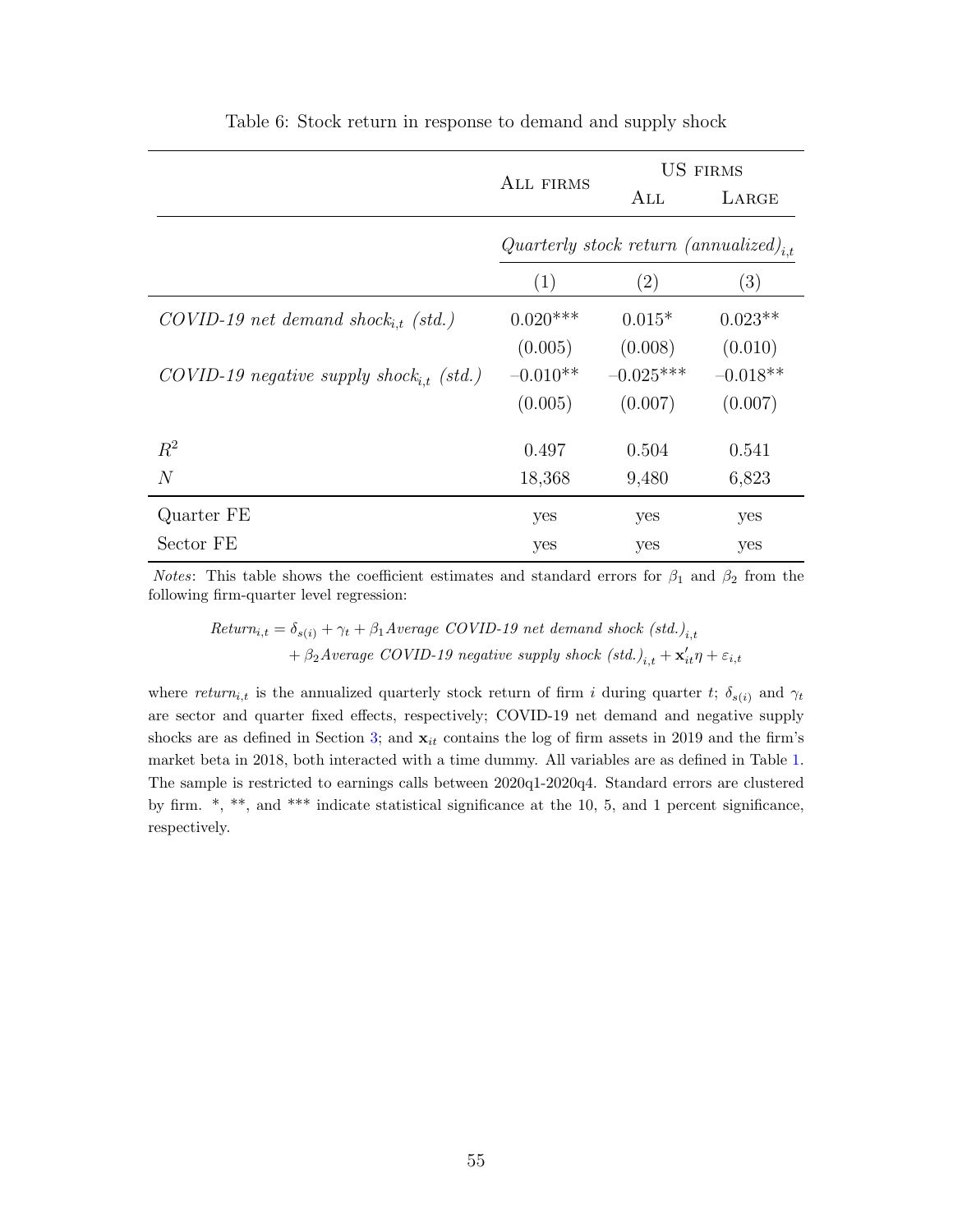|                                                               |            | $log(revenue_{i.t})$ |
|---------------------------------------------------------------|------------|----------------------|
|                                                               | (1)        | (2)                  |
| Average COVID-19 net demand shock, (std.) $\times$ post,      | $0.029***$ |                      |
|                                                               | (0.005)    |                      |
| Average COVID-19 positive demand shock, (std.) $\times$ post, |            | $0.013**$            |
|                                                               |            | (0.006)              |
| Average COVID-19 negative demand shock, (std.) $\times$ post, |            | $-0.020***$          |
|                                                               |            | (0.005)              |
| $R^2$                                                         | 0.988      | 0.988                |
| N                                                             | 11,722     | 11,722               |
| Time dummy                                                    | yes        | yes                  |
| Firm FE                                                       | yes        | yes                  |

Table 7: Validation with revenue and cost

Notes: This table shows the estimated coefficients and standard errors from the differences-indifference regression defined in equation [\(4\)](#page-33-0). The unit of the data is a firm-year pair and are two years: 2019 and 2020. The outcome is the log of the change in average quarterly revenue (revtq) in 2020 as defined in Table [1.](#page-51-0) The outcome is winsorized at the first and last percentile prior to taking the log. Standard errors are clustered by firm. \*, \*\*, and \*\*\* indicate statistical significance at the 10, 5, and 1 percent significance, respectively.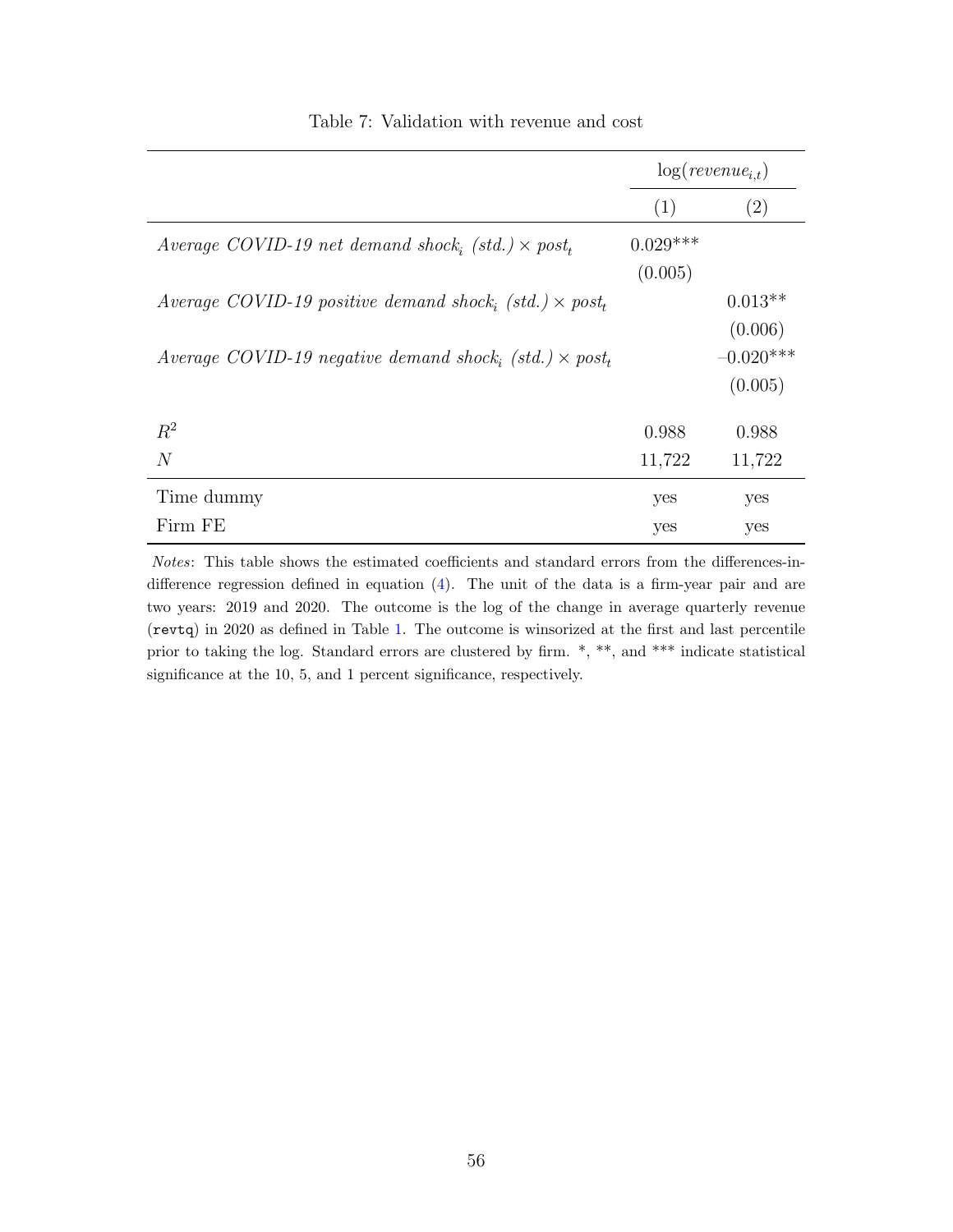|                                                                | ALL FIRMS  | <b>US FIRMS</b>         |            |
|----------------------------------------------------------------|------------|-------------------------|------------|
|                                                                |            | ALL                     | LARGE      |
|                                                                |            | $\log(i_{i,t}/k_{i,t})$ |            |
|                                                                | (1)        | (2)                     | (3)        |
| Average COVID-19 net demand shock, (std.) $\times$ post,       | $0.037***$ | $0.056***$              | $0.033**$  |
|                                                                | (0.013)    | (0.020)                 | (0.016)    |
| Average COVID-19 negative supply shock, (std.) $\times$ post,  | $-0.004$   | 0.003                   | $-0.021$   |
|                                                                | (0.015)    | (0.022)                 | (0.020)    |
| $R^2$                                                          | 0.758      | 0.739                   | 0.788      |
| $\boldsymbol{N}$                                               | 8,860      | 4,896                   | 3,720      |
|                                                                |            | $log(employes_{i,t})$   |            |
|                                                                | (1)        | (2)                     | (3)        |
| Average COVID-19 net demand shock, (std.) $\times$ post,       | 0.008      | 0.007                   | $0.019***$ |
|                                                                | (0.008)    | (0.016)                 | (0.006)    |
| Average COVID-19 negative supply shock, $(std.) \times post_t$ | $-0.010*$  | $-0.012$                | $-0.010**$ |
|                                                                | (0.005)    | (0.008)                 | (0.005)    |
| $R^2$                                                          | 0.996      | 0.995                   | 0.993      |
| $\boldsymbol{N}$                                               | 10,302     | 5,268                   | 3,918      |
| Post dummy                                                     | yes        | yes                     | yes        |
| Firm FE                                                        | yes        | yes                     | yes        |

#### Table 8: Firm outcomes after supply and demand shock

Notes: This table shows the estimated coefficients and standard errors from the differences-in-difference regression defined in equation [\(4\)](#page-33-0). The unit of the data is a firm-year pair and are two years: 2019 and 2020. In panel A,  $i_{i,t}/k_{i,t}$  is average investment rate of firm i in year t, calculated according to the perpetual inventory method detailed in [Stein and Stone](#page-40-0)  $(2013)$ ; in panel B, employment<sub>i</sub> is the log of the number of employees in thousands (emp in Compustat). Both outcomes are winsorized at the first and last percentile prior to taking the log. Standard errors are clustered by firm.  $*, **$ , and  $***$  indicate statistical significance at the 10, 5, and 1 percent significance, respectively.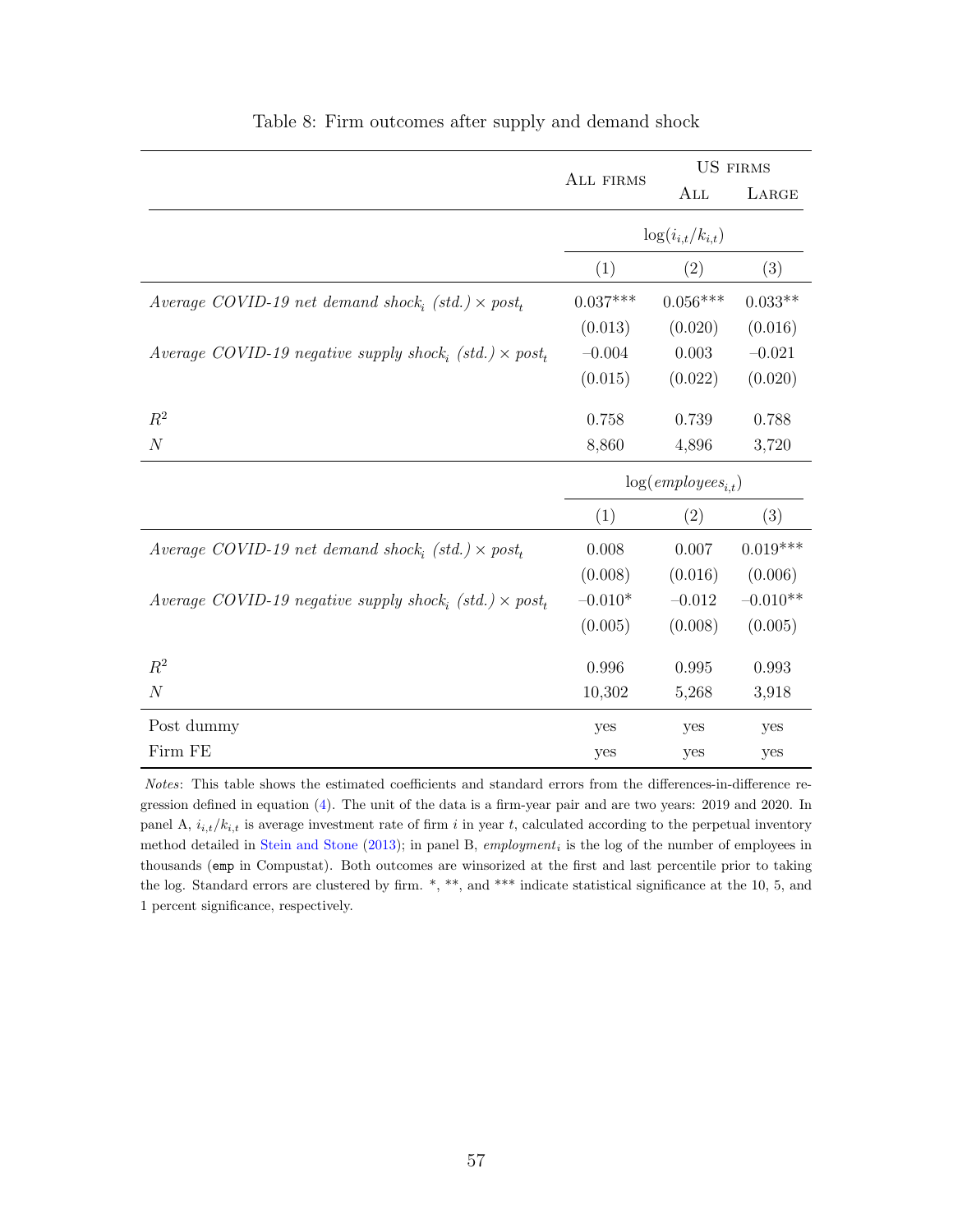# Appendix "Firm-Level Exposure to Epidemic Diseases: COVID-19, SARS, and H1N1"

Tarek A. Hassan, Stephan Hollander, Laurence van Lent, Markus Schwedeler, and Ahmed Tahoun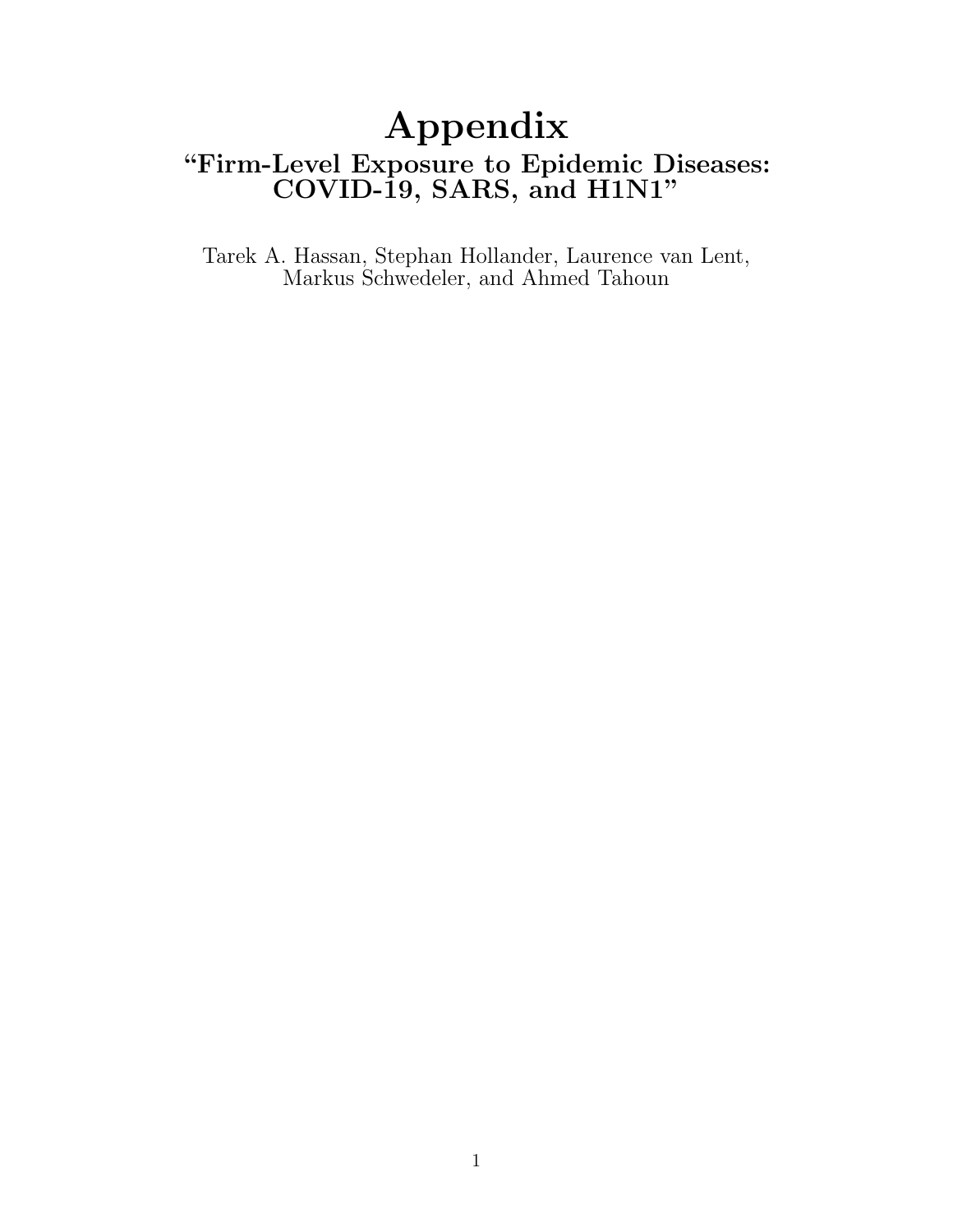

Appendix Figure 1: Confusion matrices for disease-related topics on training data

Notes: This figure shows the performance of our word patterns for each topic (demand, supply chain, production and operations, cost, finance, government) on the training data set, showing the number of true positives, false positives, true negatives, and false negatives of the classification algorithm on the manually-labeled data. Each panel pertains to the subset of manually-classified sentence triples about the topic indicated in the panel.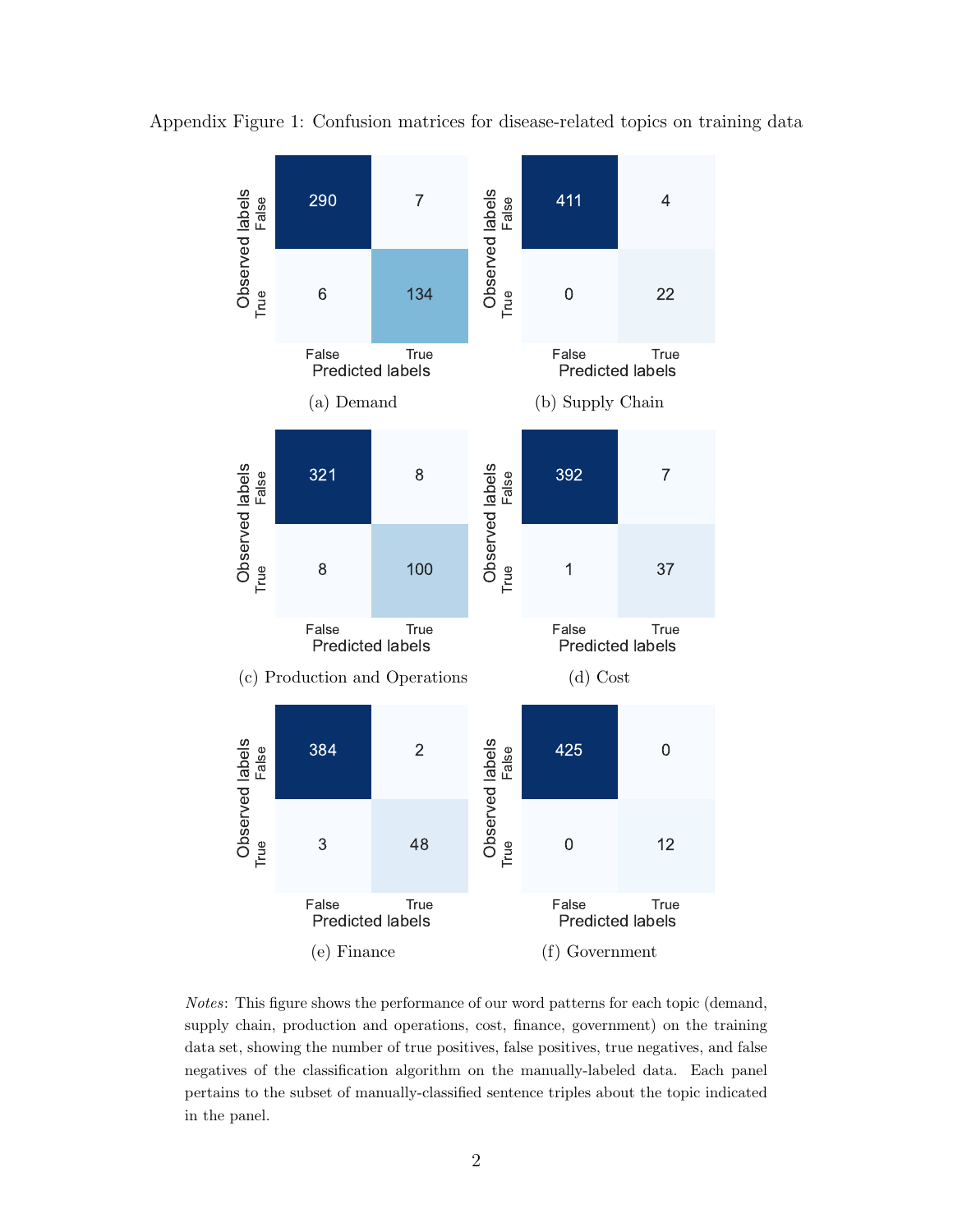

Appendix Figure 2: Percentage of earnings calls discussing epidemic diseases across regions

Notes: This figure <sup>p</sup>lots at the quarterly frequency the percentage of earnings calls discussing the disease indicated in the figure.It does so separately for firms headquartered in China, the United States, and Europe in panels (a), (b), and (c), respectively.The diseases <sup>p</sup>lotted are SARS, H1N1, Ebola, Zika, MERS, and COVID-19.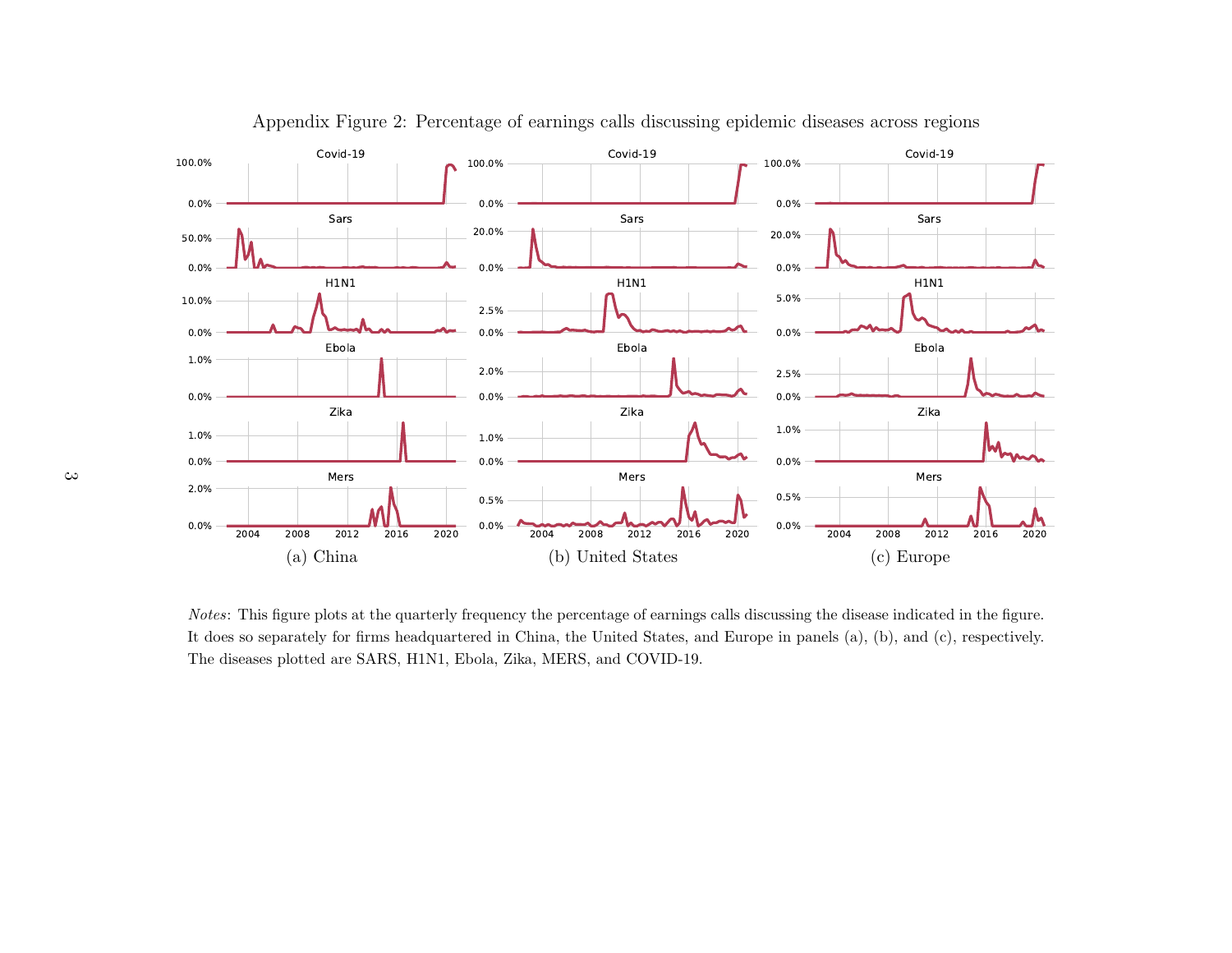

Appendix Figure 3: Time-series of average  $\mathit{COVID-19}$  Sentiment<sub>i,t</sub>, and  $\mathit{Risk}_{i,t}$  by region

Notes: This figure plots the weekly average of COVID-19 Sentiment<sub>i,t</sub>, and COVID-19 Risk<sub>i,t</sub> by region—Asia (excl. China), China, Europe, Northern America, Rest of the world—using all earnings calls held over time by firms headquartered in the region indicated in the figure. Panel (a) plots the regional averages of COVID-19 Sentiment<sub>i,t</sub> and panel (b) of COVID-19 Risk<sub>i,t</sub>. The time series are smoothed using a weighted moving average using the last 12 weeks with the number of earnings calls as weights.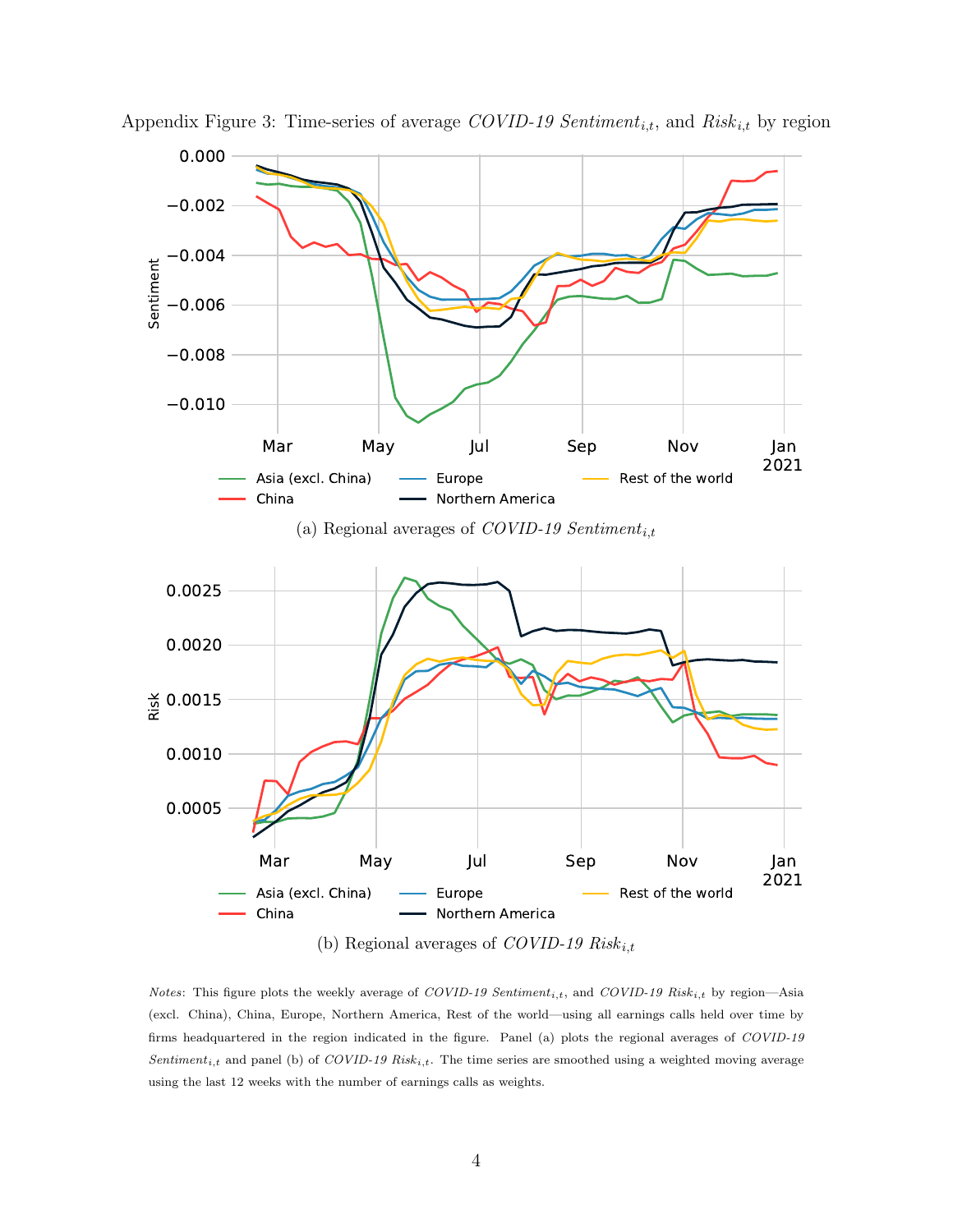

Appendix Figure 4: COVID-19-related topic classification, including Unspecific or Other

Notes: This figure is similar to Figure [5](#page-45-0) but now also includes the share of other unspecific Covid discussions that cannot be specifically attributed to one of our five topic categories: supply issues (supply chain and production and operations), cost adjustments, demand issues, financial adjustments, government assistance. Sentences classified with multiple topics are duplicated for the purpose of determining the denominator, so that shares add up to one. A sentence triple is defined as three consecutive sentences (if available) by the same speaker with the middle sentence containing a COVID-19-related keyword. Sentence triples are obtained from all earnings call transcripts held from January through December 2020.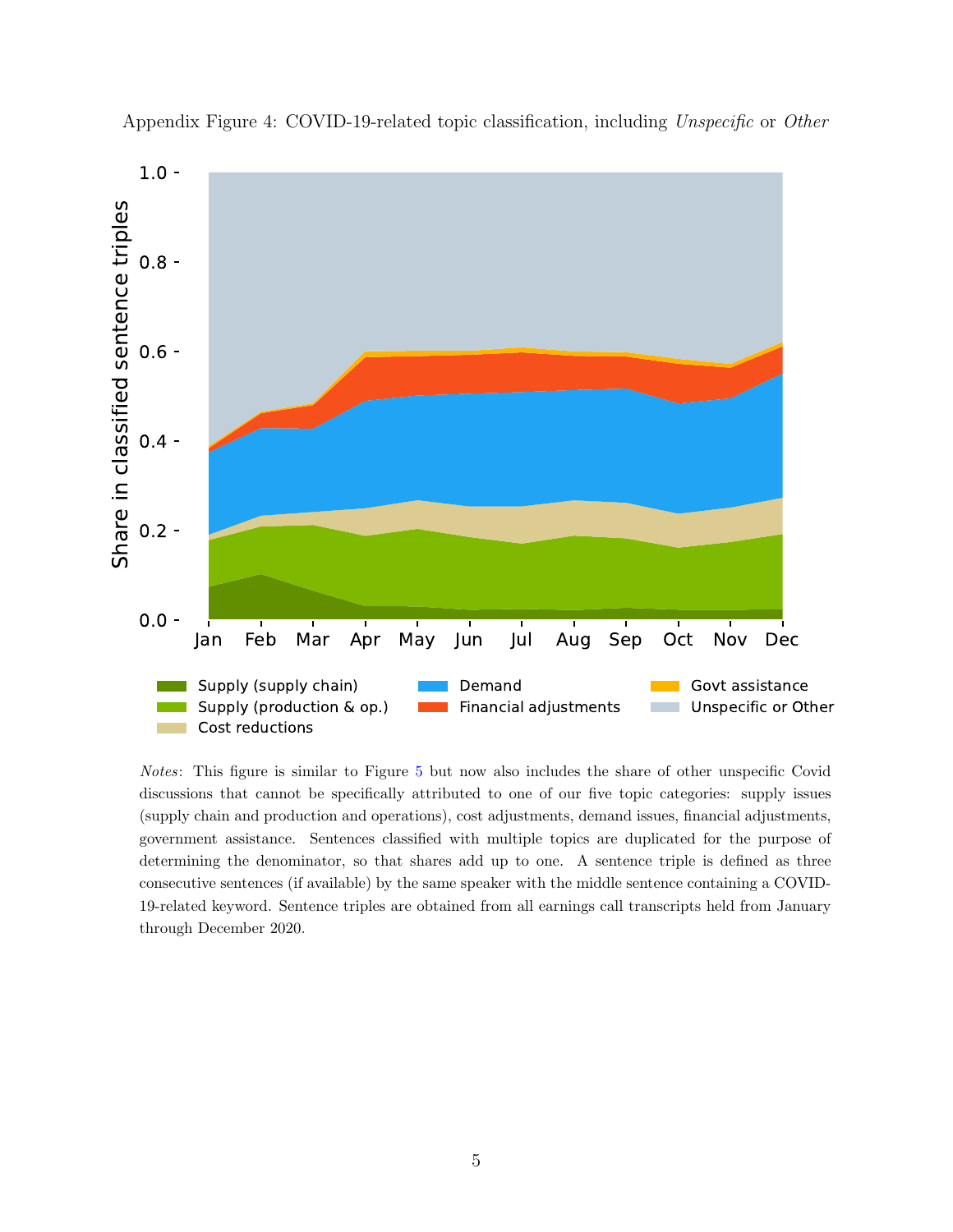

Appendix Figure 5: Regional and sectoral decomposition of COVID-19-related topic shares

Notes: This figure plots the regional (panel a) and sectoral (panel b) average the share in COVID-19 related topic mentions of the topic indicated in the figure, based on all earnings calls held from January through December 2020. The sector classification corresponds to the "Economic Sector" as obtained from the Refinitiv Eikon database.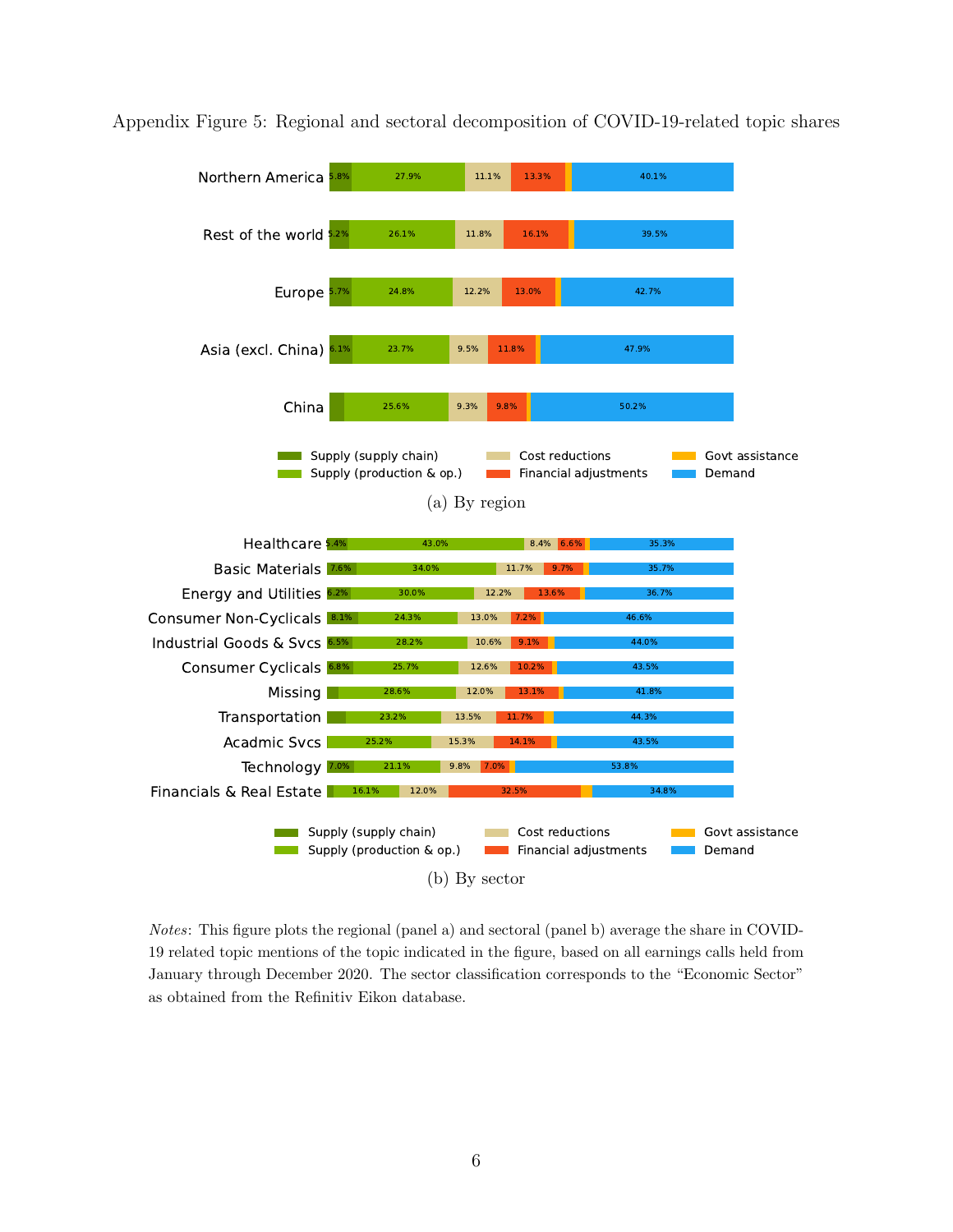

#### Appendix Figure 6: Event study to test parallel trends

*Notes*: This figure plots the coefficient estimates and standard errors for  $\beta_1^t$  from the following firm-year level regression:

$$
y_{i,t} = \delta_{s(i)} + \gamma_t + \sum_{t} \beta_1^t Average\ COVID-19\ net\ demand\ shock\ (std.)_{i,t} \times post_t
$$

$$
+ \sum_{t} \beta_2^t Average\ COVID-19\ negative\ supply\ shock\ (std.)_{i,t} \times post_t + \mathbf{x}'_{it} \eta + \varepsilon_{i,t}
$$

where  $y_{i,t}$  is  $\log(i_{i,t}/k_{i,t}$  in the top panel and  $\log(empyment)_{i,t}$  in the bottom panel;  $\delta_i$  and  $\gamma_t$ are firm and quarter fixed effects, respectively; COVID-19 net demand and negative supply shocks are as defined in Section [3;](#page-30-0) and  $\mathbf{x}_{it}$  contains the log of firm assets in 2019 interacted with a time dummy. All variables are as defined in Table [1.](#page-51-0) The sample is restricted to  $t = \{2016, \ldots, 2020\}.$ Standard errors are clustered by firm. \*, \*\*, and \*\*\* indicate statistical significance at the 10, 5, and 1 percent significance, respectively.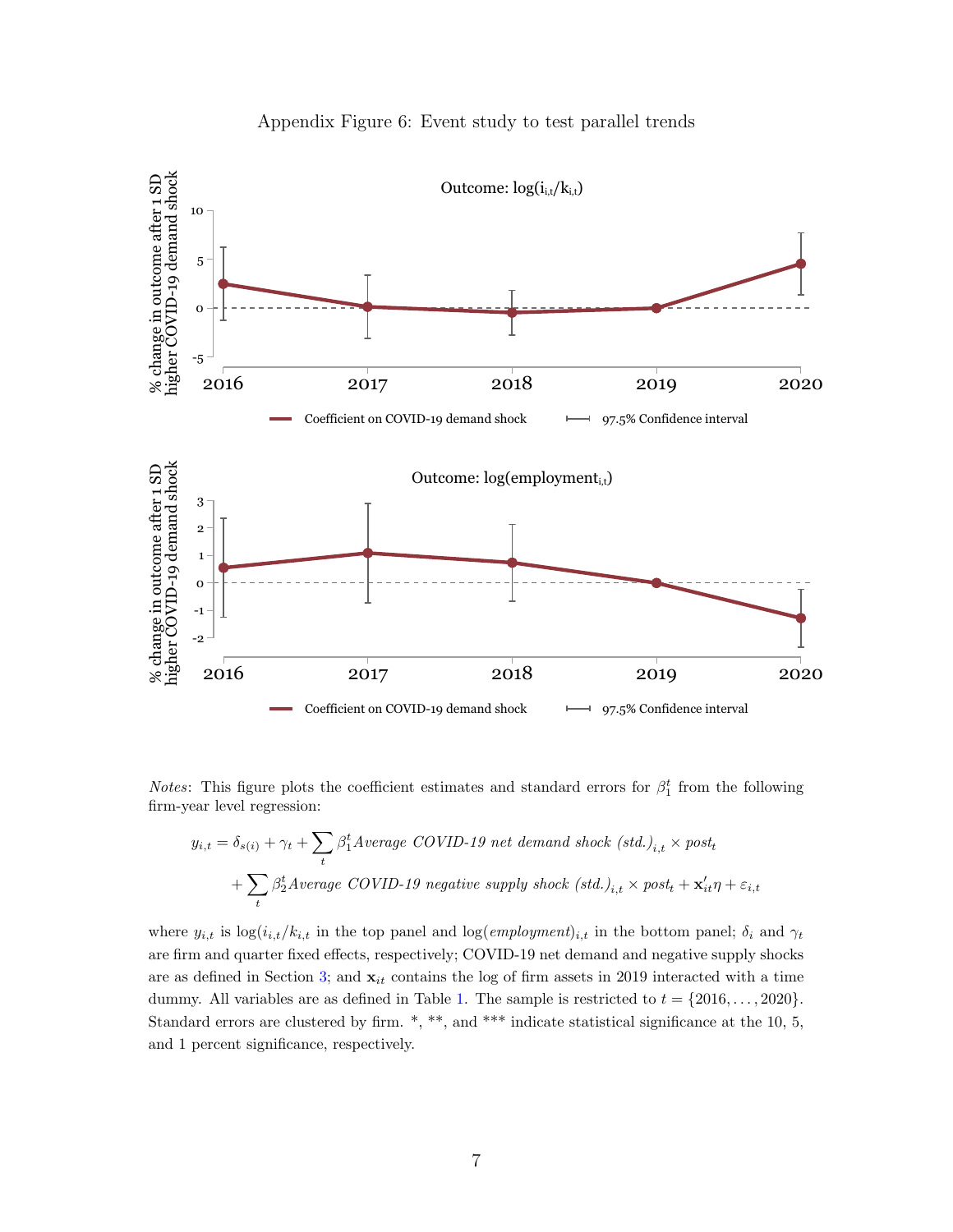| Country                | Freq.      | Perc.    | Cum.      | Firms          | Country                 | Freq.            | Perc.    | Cum.      | Firms            |
|------------------------|------------|----------|-----------|----------------|-------------------------|------------------|----------|-----------|------------------|
| Argentina              | $531\,$    | $0.16\%$ | $0.16\%$  | 21             | Macao                   | $\boldsymbol{9}$ | $0.00\%$ | 24.17%    | 1                |
| Australia              | 3928       | 1.16%    | $1.31\%$  | 448            | Malaysia                | 290              | 0.09%    | 24.26%    | 24               |
| Austria                | 938        | $0.28\%$ | $1.59\%$  | 35             | Malta                   | 45               | $0.01\%$ | 24.27%    | 6                |
| Bahamas                | 58         | $0.02\%$ | 1.61%     | $\sqrt{3}$     | Marshall Islands        | 35               | $0.01\%$ | $24.28\%$ | 1                |
| Bahrain                | 20         | $0.01\%$ | $1.61\%$  | 3              | Mauritius               | 13               | $0.00\%$ | 24.29%    | 3                |
| Bangladesh             | $\sqrt{3}$ | $0.00\%$ | $1.61\%$  | $\mathbf{1}$   | Mexico                  | 2361             | $0.70\%$ | 24.98%    | 108              |
| Belgium                | 1049       | $0.31\%$ | $1.92\%$  | 46             | Monaco                  | 294              | $0.09\%$ | $25.07\%$ | 11               |
| Bermuda                | 2923       | $0.86\%$ | $2.79\%$  | 97             | Morocco                 | 15               | $0.00\%$ | 25.07%    | $\mathbf{1}$     |
| <b>Brazil</b>          | 4676       | 1.38%    | $4.16\%$  | 187            | Netherlands             | 2962             | $0.87\%$ | $25.95\%$ | 108              |
| British Virgin Islands | $31\,$     | $0.01\%$ | 4.17%     | $\overline{4}$ | New Zealand             | 478              | $0.14\%$ | $26.09\%$ | 62               |
| Canada                 | 21044      | $6.20\%$ | 10.38%    | 970            | Nigeria                 | 104              | $0.03\%$ | 26.12\%   | 15               |
| Cayman Islands         | 418        | 0.12%    | $10.50\%$ | 18             | Norway                  | 2158             | 0.64%    | $26.76\%$ | 114              |
| Channel Islands        | $567\,$    | $0.17\%$ | 10.67%    | 46             | Oman                    | 58               | $0.02\%$ | 26.77%    | $\sqrt{3}$       |
| Chile                  | 833        | $0.25\%$ | $10.91\%$ | 47             | Pakistan                | 16               | $0.00\%$ | $26.78\%$ | 6                |
| China                  | 5117       | $1.51\%$ | 12.42%    | 358            | Panama                  | 122              | $0.04\%$ | $26.81\%$ | 3                |
| Colombia               | 338        | $0.10\%$ | 12.52%    | 16             | Papua New Guinea        | 31               | 0.01%    | 26.82%    | $\overline{2}$   |
| Costa Rica             | 10         | $0.00\%$ | 12.52%    | $\mathbf{1}$   | Peru                    | 195              | $0.06\%$ | $26.88\%$ | 21               |
| Cyprus                 | 304        | $0.09\%$ | 12.61%    | 21             | Philippines             | 248              | $0.07\%$ | $26.95\%$ | 20               |
| Czechia                | 223        | $0.07\%$ | 12.68%    | $\,6\,$        | Poland                  | 673              | $0.20\%$ | 27.15%    | 32               |
| Denmark                | 1876       | $0.55\%$ | 13.23%    | 62             | Portugal                | 515              | 0.15%    | $27.30\%$ | 13               |
| Egypt                  | 157        | $0.05\%$ | 13.28%    | $8\,$          | Puerto Rico             | 234              | $0.07\%$ | 27.37%    | $8\,$            |
| Faroe Islands          | 14         | $0.00\%$ | 13.28%    | $\mathbf{1}$   | Qatar                   | 58               | 0.02%    | $27.39\%$ | $\overline{4}$   |
| Finland                | 2113       | $0.62\%$ | 13.91%    | 68             | Republic of Korea       | 1312             | $0.39\%$ | 27.78%    | 46               |
| France                 | 4003       | 1.18%    | 15.09%    | 166            | Romania                 | 37               | 0.01%    | 27.79%    | 4                |
| Germany                | 5844       | 1.72%    | 16.81%    | 232            | Russian Federation      | 1229             | $0.36\%$ | $28.15\%$ | 54               |
| Gibraltar              | $62\,$     | $0.02\%$ | $16.83\%$ | $\sqrt{2}$     | Saudi Arabia            | 35               | $0.01\%$ | 28.16\%   | $\boldsymbol{3}$ |
| Greece                 | 1028       | $0.30\%$ | 17.13%    | 41             | Singapore               | 1086             | $0.32\%$ | 28.48%    | $58\,$           |
| Hong Kong              | 1409       | 0.42%    | 17.54%    | 117            | Slovenia                | $\sqrt{3}$       | $0.00\%$ | 28.48%    | $\mathbf{1}$     |
| Hungary                | 206        | $0.06\%$ | 17.61%    | $\overline{4}$ | South Africa            | 1462             | $0.43\%$ | 28.91%    | 101              |
| Iceland                | $59\,$     | 0.02%    | 17.62%    | 4              | Spain                   | 2240             | $0.66\%$ | 29.57%    | 76               |
| India                  | 4942       | 1.46%    | 19.08%    | 367            | Sweden                  | 4286             | $1.26\%$ | 30.84\%   | 208              |
| Indonesia              | $319\,$    | $0.09\%$ | 19.17%    | 18             | Switzerland             | $3256\,$         | $0.96\%$ | 31.80%    | 132              |
| Ireland                | 2417       | $0.71\%$ | $19.89\%$ | 79             | $\operatorname{Taiwan}$ | 1377             | $0.41\%$ | 32.20%    | $50\,$           |
| Isle of Man            | $46\,$     | $0.01\%$ | $19.90\%$ | $\bf 5$        | Thailand                | 387              | $0.11\%$ | $32.32\%$ | 24               |
| Israel                 | 2776       | 0.82%    | $20.72\%$ | 118            | Turkey                  | 616              | $0.18\%$ | 32.50\%   | 27               |
| Italy                  | $2774\,$   | $0.82\%$ | $21.54\%$ | 111            | Ukraine                 | $26\,$           | $0.01\%$ | $32.50\%$ | $\,2$            |
| Japan                  | 7690       | 2.27%    | $23.80\%$ | $286\,$        | United Arab Emirates    | $261\,$          | $0.08\%$ | 32.58%    | $24\,$           |
| Kazakhstan             | 94         | 0.03%    | 23.83%    | $\,7$          | United Kingdom          | $10232\,$        | $3.02\%$ | $35.60\%$ | 579              |
| Kenya                  | 23         | $0.01\%$ | $23.84\%$ | $\,2$          | United States           | 218420           | 64.39%   | 99.98%    | 6911             |
| Kuwait                 | $24\,$     | $0.01\%$ | $23.84\%$ | $\overline{4}$ | Uruguay                 | $36\,$           | $0.01\%$ | 99.99%    | $\mathbf 1$      |
| Luxembourg             | 1114       | $0.33\%$ | $24.17\%$ | $53\,$         | Venezuela               | 19               | $0.01\%$ | 100.00%   | $\,2$            |

Appendix Table 1: Distribution of earnings conference calls by country

Notes: This table tabulates the distribution of sample earnings calls, held between January 1, 2002 and Decmeber 31, 2020, by firms' headquarters country. The column Freq. indicates the number of earnings calls by firms from a particular country; the column Perc. indicates the percentage of all 2002-2020 earnings calls held by firms from that country; the column Cum. cumulatively sums those percentages; and the column Firm indicates the number of sample firms headquartered in that country.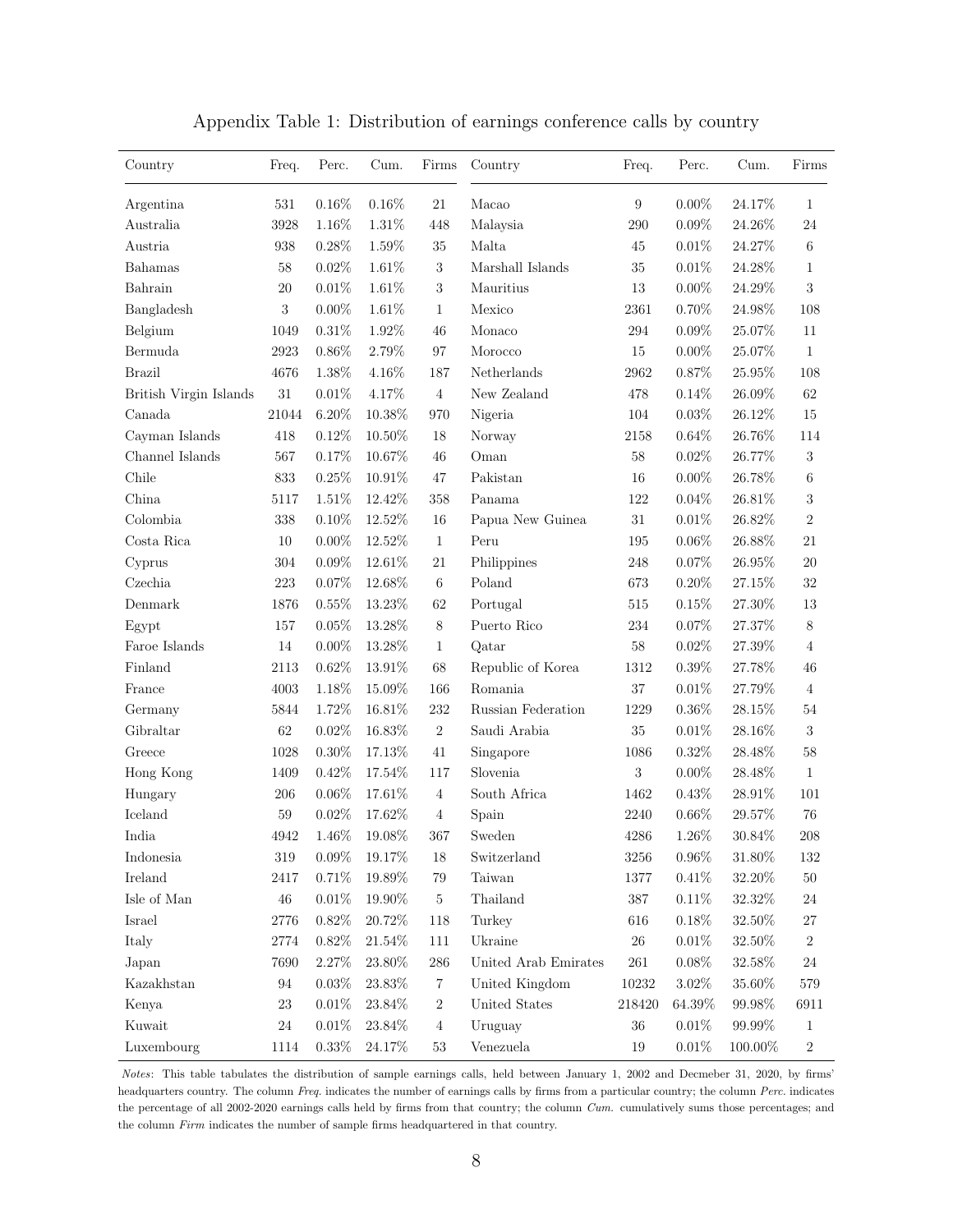| <b>SARS</b>                                                                        | <b>MERS</b>    |
|------------------------------------------------------------------------------------|----------------|
| 'sars'<br>'s severe acute respiratory syndrome' 'middle east respiratory syndrome' | 'merscov'      |
|                                                                                    | 'mers'         |
| Ebola                                                                              | H1N1           |
| 'ebola'                                                                            | $^{\circ}$ hn' |
|                                                                                    | 'swine flu'    |
|                                                                                    | 'ahn'          |
| Zika                                                                               | COVID-19       |
| 'zika'                                                                             | 'sarscov'      |
|                                                                                    | 'coronavirus'  |
|                                                                                    | 'corona virus' |
|                                                                                    | 'ncov'         |
|                                                                                    | 'covid'        |

## Appendix Table 2: Disease synonyms

Notes: This table lists for each of the six diseases (SARS, MERS, Ebola, H1N1, Zika, COVID-19), as described in Section [2,](#page-10-0) the list of synonyms used to identify a disease. In pre-processing, we remove all non-letters, in addition to setting all text to lower case (hence, for example, "H1N1" becomes "hn").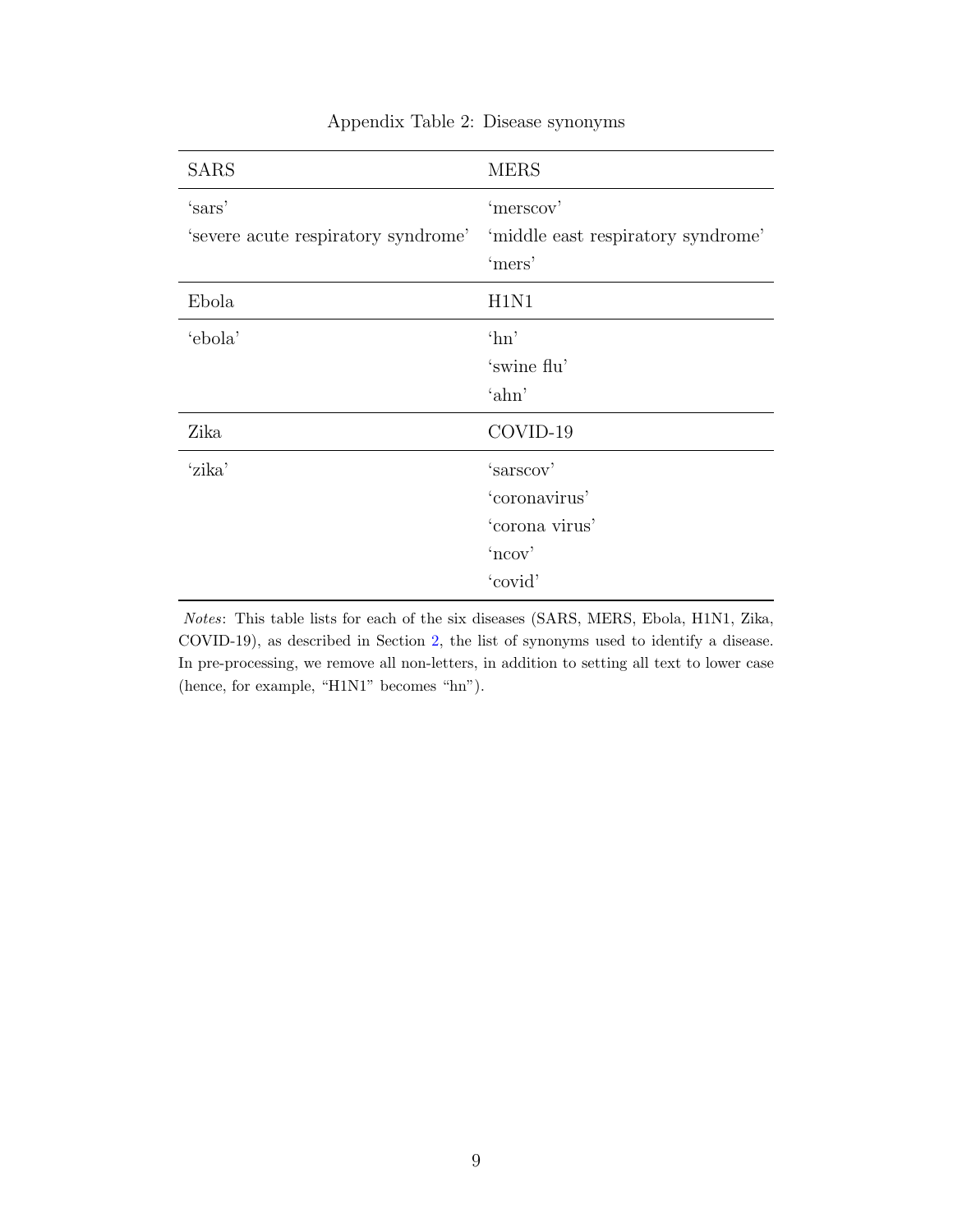| Topic                     | Additional restrictions                                                                                                                                                                                                                             |
|---------------------------|-----------------------------------------------------------------------------------------------------------------------------------------------------------------------------------------------------------------------------------------------------|
| Supply Chain              | Words not allowed to be between word combinations: "million"                                                                                                                                                                                        |
| Production and Operations | 1) Words not allowed to between word combinations: "loss,"<br>"fund," "demand," "revenue," "expenditure," "interest rate,"<br>"customers[s]," "thank," "consumer," "sale," "payment," "cost,"<br>"highlight," "result," "global economy"            |
|                           | 2) Word-specific restrictions: "permit" may not be preceded<br>by "condition[s]," "site" may not be followed by "deposit" or<br>"lease," and 'facillity" may not be preceded by "credit"                                                            |
| Cost                      | Words not allowed to be between word combinations: "safe,"<br>"support," "help," "inventory," "shipment," "customer," "last<br>quarter," "last year," "guidance," "operational," "material,"<br>"out-of-pocket"                                     |
| Demand                    | 1) Words not allowed to be between word combinations: "safe,"<br>"support," "testing," "help," "inventory," "liabilities," "accounts<br>payable," "loss," "expense," "result," "guidance," operational,"<br>"material," "cost," "service," "payout" |
|                           | 2) Word-specific restrictions: "customer," "consumer,"<br>and<br>"client" may not be preceded by "support"                                                                                                                                          |
| Finance                   | 1) Words not allowed to be between word combinations: "safe,"<br>"support," "help," "inventory," "shipment," "customer," "last<br>quarter," "last year," "guidance," "operational," "material,"<br>"out-of-pocket," "companies," "cost," "spending" |
|                           | 2) Word-specific restrictions: "debt" may not be preceded by<br>"sovereign" and "cash" may not be followed by "purchase"                                                                                                                            |
| Government                | 1) Words not allowed to be between word combinations: "man-<br>date," "order," "shutdown," "guideline"                                                                                                                                              |
|                           | 2) Word-specific restrictions: "government" may not be followed<br>by either of "affairs," "shutdown," "mandate," "order," and<br>"state" may not be followed by "affair"                                                                           |

## <span id="page-68-0"></span>Appendix Table 3: Additional topic-specific restrictions on word patterns

Notes: This table lists the additional topic-specific restrictions that we require each word pattern to adhere to.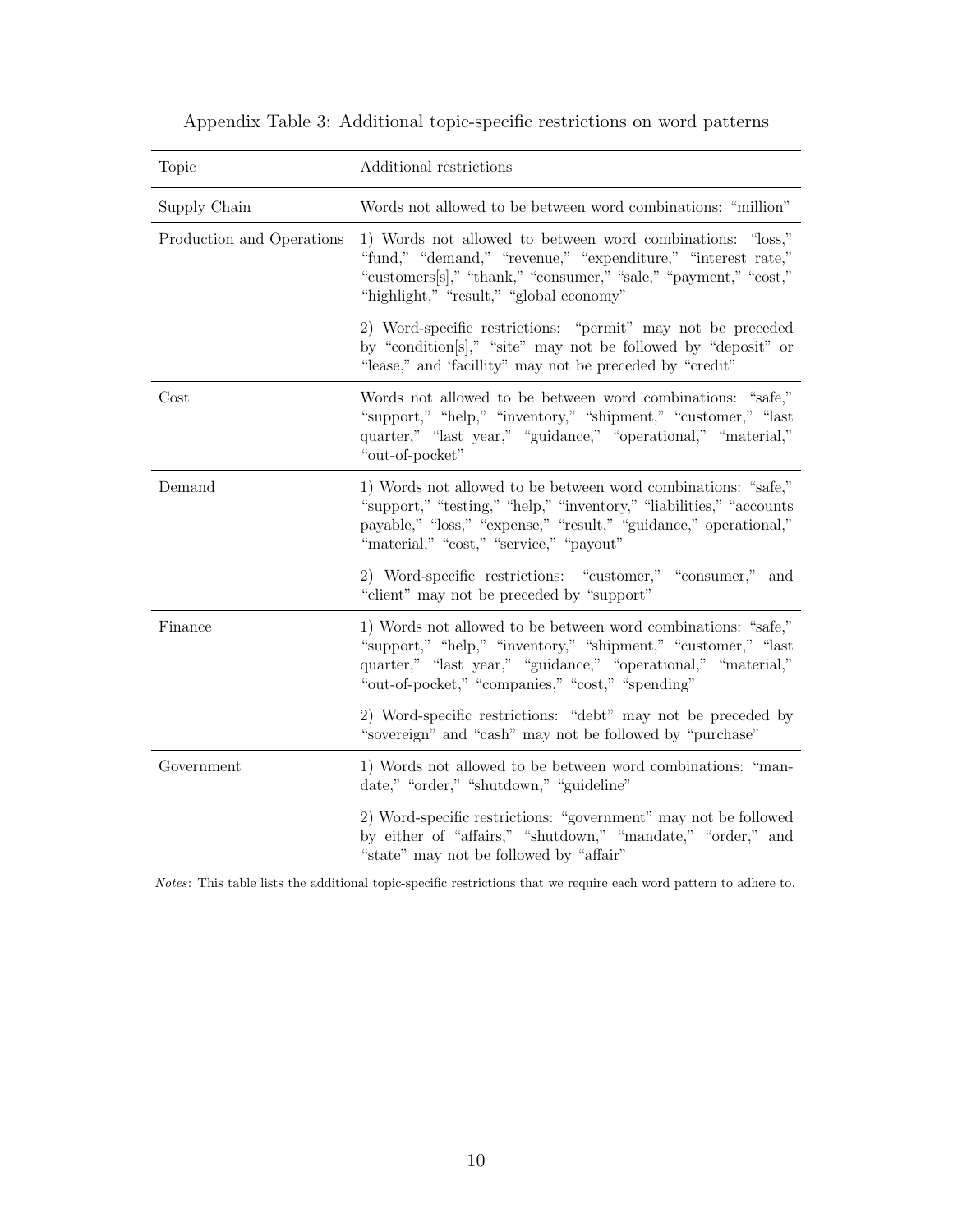| Topic                     | $\#$ of false positives |
|---------------------------|-------------------------|
| Demand                    | 6/30                    |
| Supply chain              | 3/30                    |
| Production and operations | 8/30                    |
| Cost                      | 5/30                    |
| Finance                   | 3/30                    |
| Government                | 1/30                    |

Appendix Table 4: Number of false positives from thirty randomly-drawn sentence triples

Notes: This table shows the result of an audit of the final iteration of our pattern matching. For each topic, we randomly drew 30 sentence triples and compare the prediction of the topic-specific pattern with a manual assessment of the triple's topic. Each row lists the number of false positives out of these thirty randomly-drawn sentence triples.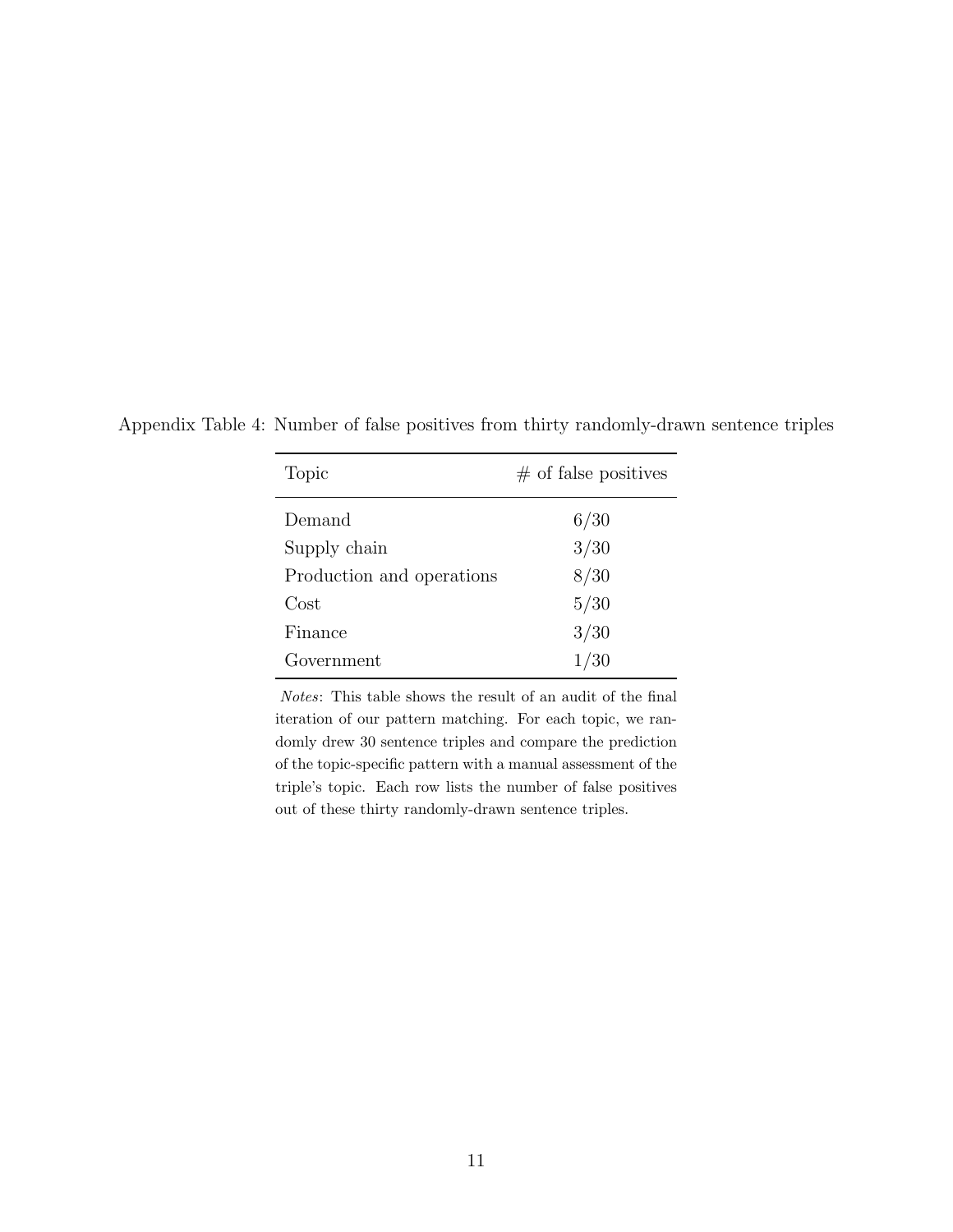| Word             | Frequency | Word          | Frequency      |
|------------------|-----------|---------------|----------------|
| uncertainty      | 4052      | bet           | 9              |
| risk             | 1812      | queries       | 9              |
| uncertainties    | 1386      | unforeseeable | 9              |
| uncertain        | 889       | risky         | 8              |
| risks            | 816       | sticky        | $\overline{7}$ |
| unknown          | 309       | reservation   | 7              |
| threat           | 298       | halting       | 7              |
| exposed          | 214       | suspicion     | 7              |
| doubt            | 184       | riskier       | 6              |
| possibility      | 153       | unsettled     | 6              |
| fear             | 153       | dilemma       | 4              |
| unpredictable    | 146       | apprehension  | 4              |
| variable         | 144       | tentative     | 3              |
| unclear          | 126       | undetermined  | 3              |
| chance           | 76        | jeopardize    | 3              |
| pending          | 71        | query         | 3              |
| varying          | 70        | irregular     | $\overline{2}$ |
| variability      | 59        | unsafe        | $\overline{2}$ |
| likelihood       | 38        | hazardous     | $\overline{2}$ |
| prospect         | 30        | hesitancy     | $\overline{2}$ |
| instability      | 29        | undecided     | $\overline{2}$ |
| unpredictability | 27        | erratic       | $\overline{2}$ |
| probability      | 24        | precarious    | $\mathbf{1}$   |
| tricky           | 22        | hairy         | 1              |
| dangerous        | 20        | gamble        | $\mathbf{1}$   |
| hesitant         | 18        | unreliable    | 1              |
| doubtful         | 18        | unresolved    | 1              |
| fluctuating      | 15        | jeopardy      | 1              |
| speculative      | 12        | faltering     | 1              |
| danger           | 11        | fickleness    | 1              |
| unstable         | 11        | vague         | $\mathbf 1$    |
| insecurity       | $10\,$    | insecure      | $\mathbf 1$    |
| hazard           | 10        | hesitating    | 1              |
| unsure           | 9         | debatable     | $\mathbf 1$    |
| risking          | 9         |               |                |

Appendix Table 5: Frequency risk or uncertainty synonyms in disease-related discussions

Notes: This table shows the frequency across all earnings call transcripts held between Q1-2020 and Q3-2020 of all single-word synonyms of "risk," "risky," "uncertain," and "uncertainty" as given in the Oxford Dictionary (excluding "question" and "questions") that appear within 10 words of a disease synonym of the following diseases: SARS, MERS, H1N1, Zika, Ebola, and COVID-19.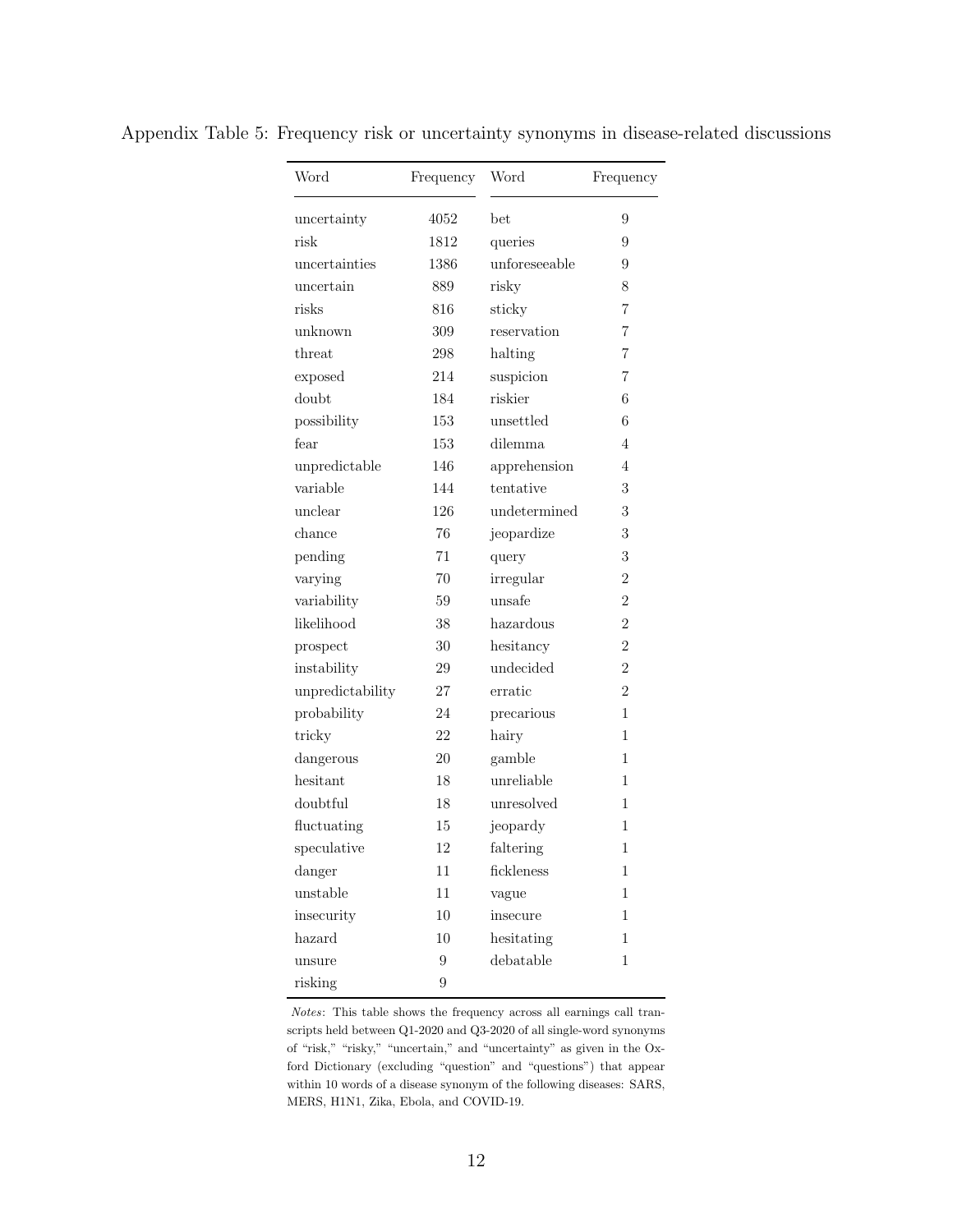| Positive word      | Frequency  | Positive word       | Frequency | Negative word Frequency |            | Negative word         | Frequency  |
|--------------------|------------|---------------------|-----------|-------------------------|------------|-----------------------|------------|
| despite            | 4310       | gains               | 151       | crisis                  | 6995       | stress                | 291        |
| strong             | 3416       | highest             | 149       | challenges              | 3716       | suspended             | 284        |
| good               | 2644       | enhanced            | 148       | negative                | 2548       | restructuring         | 284        |
| positive           | 1972       | positively          | 144       | decline                 | 1904       | slower                | 270        |
| able               | 1920       | enabled             | 134       | disruption              | 1821       | weakness              | 269        |
| better             | 1280       | incredibly          | 129       | against                 | 1662       | recession             | 261        |
| great              | 1231       | progressing         | 127       | difficult               | 1561       | closure               | 247        |
| opportunities      | 1102       | easy                | 124       | challenging             | 1385       | challenged            | 229        |
| progress           | 1058       | enable              | 124       | disruptions             | 1087       | cancellations         | 223        |
| opportunity        | 963        | strengthen          | 122       | negatively              | 1020       | postponed             | 221        |
| pleased            | 727        | profitable          | 118       | $\log s$                | 1005       | difficulty            | 216        |
| benefit            | 726        | perfect             | 116       | delays                  | 994        | slowing               | 216        |
| best               | 671        | efficiencies        | 110       | delayed                 | 945        | serious               | 215        |
| improved           | 574        | greatly             | 110       | declined                | 829        | exposed               | 214        |
| improvement        | 560        | progressed          | 109       | losses                  | 789        | forced                | 208        |
| confident          | 557        | attractive          | 108       | late                    | 762        | recall                | 206        |
| strength           | 539        | incredible          | 108       | concerns                | 761        | lack                  | 205        |
| stronger           | 512        | impressive          | 106       | slowdown                | 730        | weaker                | 203        |
| greater            | 477        | stability           | 104       | challenge               | 693        | unexpected            | 194        |
| improve            | 451        | benefiting          | 101       | closed                  | 676        | problems              | 194        |
| profitability      | 448        | efficient           | 96        | claims                  | 637        | prevention            | 193        |
| leading            | 390        | enhance             | 96        | severe                  | 613        | suffered              | 190        |
| stable             | 368        | stabilize           | 94        | shutdown                | 605        | exacerbated           | 185        |
| effective          | 364        | stabilized          | 90        | volatility              | 561        | canceled              | 184        |
| successfully       | 329        | strengthened        | 87        | delay                   | 556        | doubt                 | 184        |
| achieved           | 322        | innovative          | 85        | closures                | 543        | strains               | 181        |
| optimistic         | 296        | boost               | 83        | critical                | 540        | dropped               | 180        |
| successful         | 285        | greatest            | 82        | unfortunately           | 522        | unfavorable           | 180        |
|                    | 262        | exciting            | 81        | adverse                 | 504        | deterioration         | 178        |
| happy<br>benefited | 259        |                     | 80        | slowed                  | 487        |                       | 176        |
| success            | 259        | achieving<br>gained | 77        | shutdowns               | 481        | interruption<br>worst | 173        |
|                    |            |                     | 76        |                         |            |                       |            |
| favorable          | 251        | win                 |           | lost                    | 447        | stopped               | 173<br>171 |
| improving          | 246        | strengthening       | 76        | slow                    | 427        | worse                 | 171        |
| advantage          | 244        | advancing           | 75        | concern                 | 416        | difficulties          |            |
| proactive          | 236        | strongest           | 67        | declines<br>bad         | 416        | suspension            | 170        |
| proactively        | 231<br>230 | efficiently         | 66<br>64  |                         | 388<br>387 | suffering             | 168<br>166 |
| achieve            |            | easier              |           | shut                    |            | unemployment          |            |
| improvements       | 220        | achievement         | 64        | force                   | 380        | volatile              | 162        |
| tremendous         | 218        | improves            | 63        | downturn                | 365        | overcome              | 162        |
| rebound            | 198        | diligently          | 62        | concerned               | 362        | prolonged             | 158        |
| encouraged         | 198        | enabling            | $62\,$    | severely                | 357        | declining             | 155        |
| exceptional        | 195        | exceptionally       | 62        | problem                 | 322        | fear                  | 153        |
| efficiency         | 192        | gaining             | 59        | severity                | 306        | $\it unable$          | 147        |
| excellent          | 185        | valuable            | $57\,$    | adverselv               | 305        | unpredictable         | 146        |
| encouraging        | 180        | advantages          | 56        | closing                 | 304        | caution               | 144        |
| excited            | $180\,$    | resolve             | $52\,$    | impairment              | $304\,$    | impairments           | $138\,$    |
| leadership         | 178        | beneficial          | $51\,$    | disrupted               | $301\,$    | $d$ estruction        | $131\,$    |
| gain               | 158        | fantastic           | 47        | strain                  | $300\,$    | complications         | $129\,$    |
| innovation         | $155\,$    | rebounded           | 47        | threat                  | $\,298$    | fallout               | $128\,$    |
| collaboration      | 153        | outperformed        | 46        | weak                    | 292        | $_{\rm cut}$          | 125        |

## Appendix Table 6: Frequently used tone words in disease-related discussions

Notes: This table shows the frequency across all earnings call transcripts held between Q1-2020 and Q3-2020 of the top 100 positive and negative tone words from [Loughran and McDonald](#page-39-0) [\(2011\)](#page-39-0) (note: their list contains 354 positive and 2,352 negative tone words) that appear within 10 words of the following diseases: SARS, MERS, H1N1, Zika, Ebola, and COVID-19.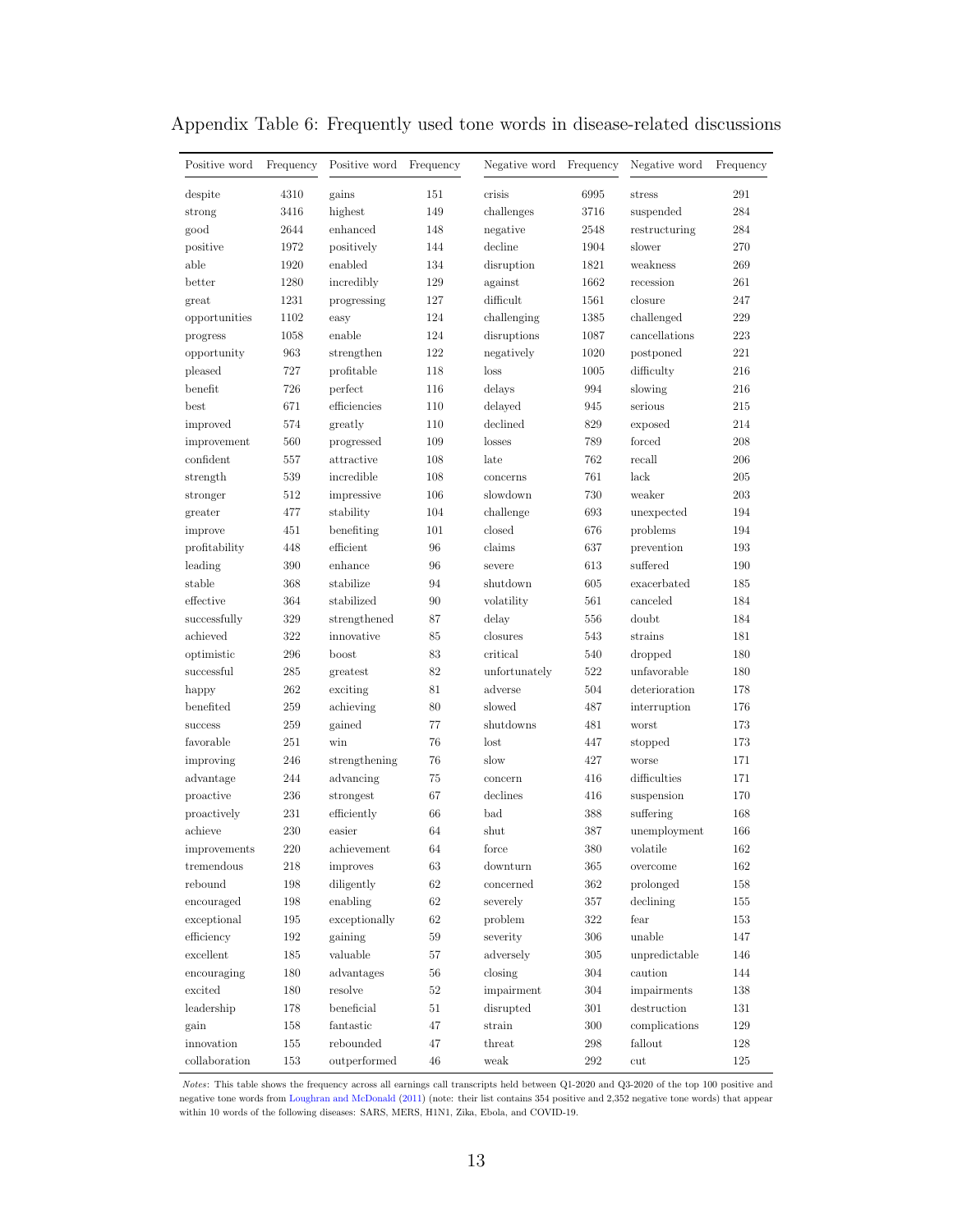|                                   | $COVID-19$ Negative Sentiment <sub>i.t</sub> |                   | $COVID-19$ $Exposure_{i.t}$ |                   |
|-----------------------------------|----------------------------------------------|-------------------|-----------------------------|-------------------|
|                                   | (1)                                          | $\left( 2\right)$ | (3)                         | $\left( 4\right)$ |
| New cases per $100,000_{C(i),t}$  | $0.006***$                                   |                   | $0.105***$                  |                   |
|                                   | (0.001)                                      |                   | (0.003)                     |                   |
| New deaths per $100,000_{C(i),t}$ |                                              | $0.224***$        |                             | $4.237***$        |
|                                   |                                              | (0.049)           |                             | (0.112)           |
| $COVID-19$ $Exposure_{i.t}$       | $0.411***$                                   | $0.410***$        |                             |                   |
|                                   | (0.007)                                      | (0.007)           |                             |                   |
| $R^2$                             | 0.614                                        | 0.614             | 0.064                       | 0.088             |
| $\overline{N}$                    | 16,563                                       | 16,563            | 16,563                      | 16,563            |

Appendix Table 7: Does epidemic data predict firm-level COVID-19 measures?

Notes: This table reports regression estimates at the firm-quarter level for 2020Q1-2020Q3. New cases per  $100,000_{C(i),t}$  is the number of confirmed COVID-19 cases per 100,000 in quarter t of country C that firm i is headquartered in; New deaths per  $100,000_{C(i),t}$  is defined similarly for the number deceased COVID-19 patients per 100,000. Both variables are obtained from Google's COVID-19 Open Data: [https://console.cloud.google.com/](https://console.cloud.google.com/marketplace/product/bigquery-public-datasets/covid19-open-data) [marketplace/product/bigquery-public-datasets/covid19-open-data.](https://console.cloud.google.com/marketplace/product/bigquery-public-datasets/covid19-open-data) Country-quarter cells with less than 25 firms are excluded. All regressions control for the log of firm assets. Standard errors are robust. \*\*\*, \*\*, and \* denote statistical significance at the 1, 5, and 10% level, respectively.